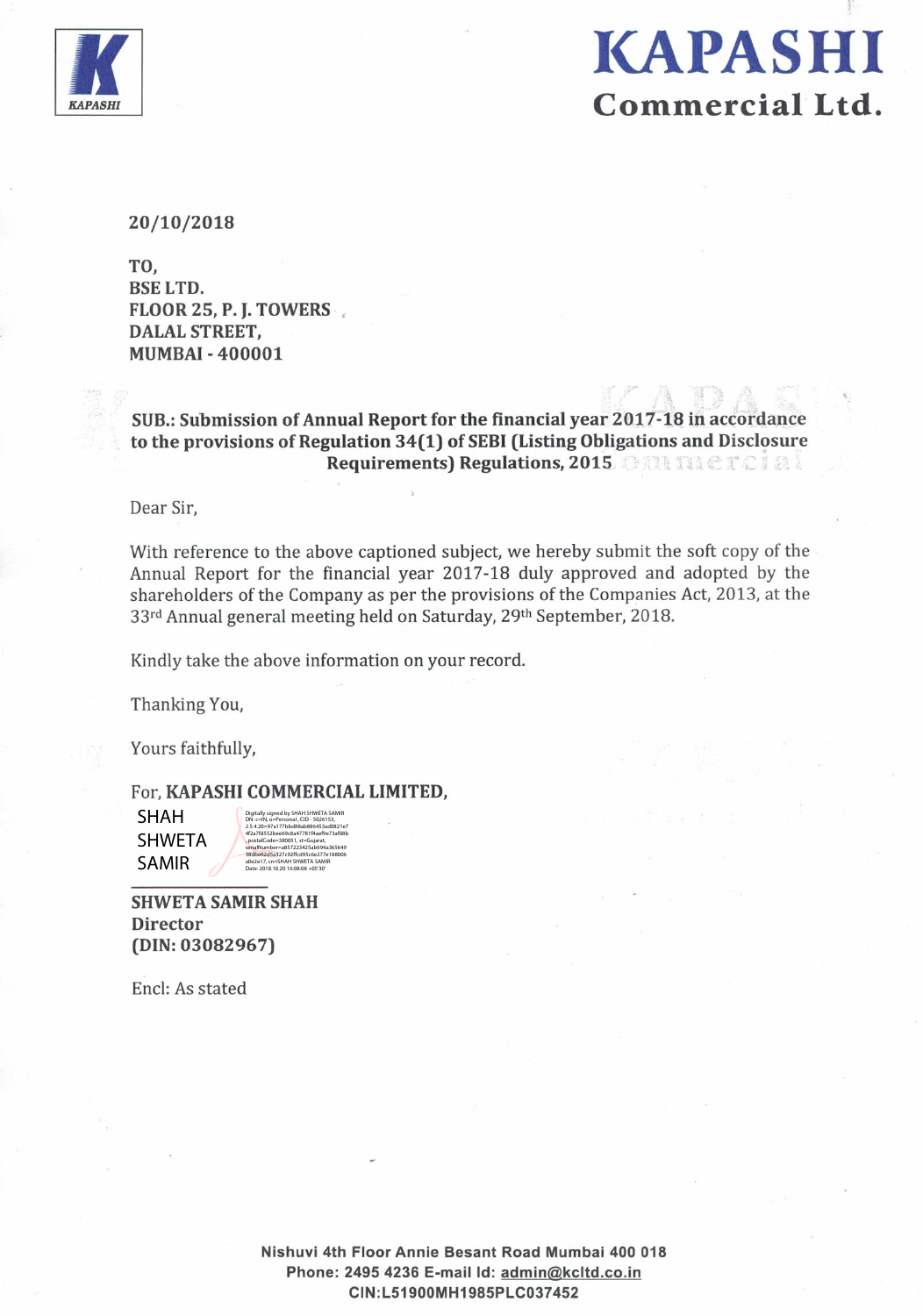# *33rd Annual Report 2017-18*

# *KAPASHI COMMERCIAL LIMITED*

| <b>INDEX</b>   |                                            |           |  |  |  |  |
|----------------|--------------------------------------------|-----------|--|--|--|--|
| Sr. No.        | <b>Contents</b>                            | Page No.  |  |  |  |  |
|                | <b>Notice</b>                              | $3 - 11$  |  |  |  |  |
|                | Route Map                                  | 12        |  |  |  |  |
| $3^{\circ}$    | Directors' Report                          | 13-40     |  |  |  |  |
| $\overline{4}$ | <b>Independent Auditors' Report</b>        | 41-46     |  |  |  |  |
| $\sqrt{5}$     | <b>Financial Statements</b>                | 47-52     |  |  |  |  |
| 6              | Notes forming part of Financial Statements | 53-60     |  |  |  |  |
|                | <b>Proxy Form</b>                          | $61 - 62$ |  |  |  |  |
| 8 <sup>7</sup> | Attendance Slip                            | 63        |  |  |  |  |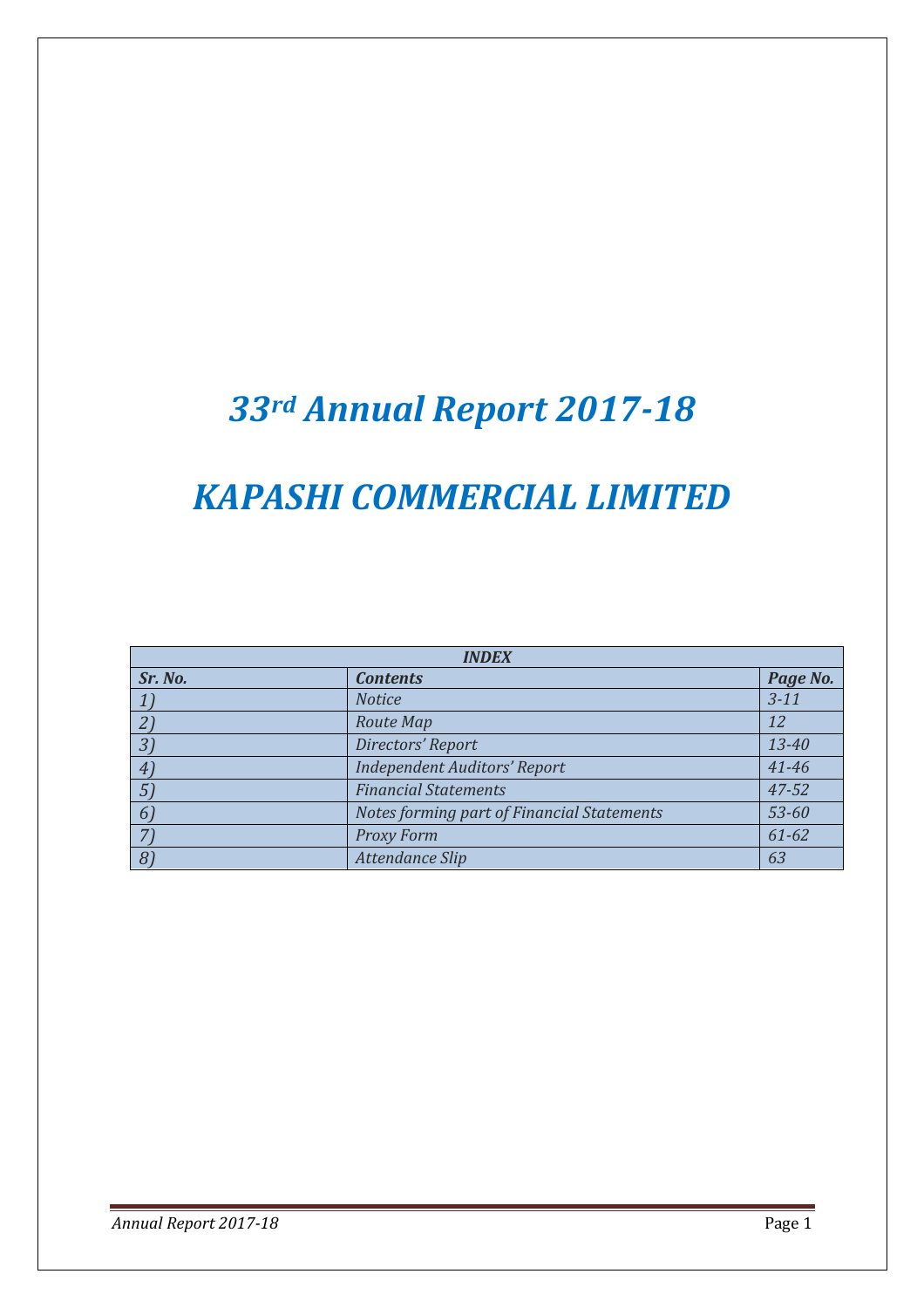#### *KAPASHI COMMERCIAL LIMITED*

#### *ANNUAL REPORT 2017-18*

#### *KEY MANAGERIAL PERSONNEL & BOARD OF DIRECTORS*

**MAHENDRABHAI GULABDAS PATEL** Additional Director (DIN: 00104706) (With Effect from 20<sup>th</sup> July 2018) **MUNJAL MAHENDRABHAI PATEL Additional Director (DIN: 02319308)** (With Effect from 20th July 2018) **SHWETA SAMIR SHAH** And **Additional Director (DIN: 03082967)** (With Effect from  $20<sup>th</sup>$  July 2018) **RAXESH CHANDRAVADAN SATIA Additional Director (DIN: 00577822)** (With Effect from 27th August 2018) **JAYESH SHAH** Additional Director (DIN Pending) (With effect from Allotment of DIN) **SEVANTILAL SHANTILAL KAPASHI** Whole time Director (DIN: 00008435) (Resigned from Board w.e.f 27<sup>th</sup> August, 2018) (Resigned from Board w.e.f. 27<sup>th</sup> August, 2018) **BINDU DIVYESH MEHTA** Additional Director (DIN: 08130882) (Resigned from Board w.e.f. 27<sup>th</sup> August, 2018) **INDUKUMAR SHANTILAL KAPASHI** Whole Time Director (DIN: 00008413) (Resigned from Board w.e.f. 20<sup>th</sup> July, 2018) **PARESH SEVANTILAL KAPASHI** Director (DIN: 00008486) (Resigned from Board w.e.f. 20<sup>th</sup> July, 2018) (Resigned from Board w.e.f. 20th July, 2018) **AMITA RAJNIKANT SHAH** Additional Director (DIN: 00008365) (Resigned from Board w.e.f. 11<sup>th</sup> May, 2018) **Mr. MAHASUKH POPATLAL SHAH** Independent Director (DIN: 00073676) (Demised on 29<sup>th</sup> January, 2018) *AUDITORS* K. S Maheshwari & Co. Chartered Accountants *BANKERS* Oriental Bank of Commerce Axis Bank Ltd.

#### *REGISTRAR AND SHARE TRANSFER AGENT*

Purva Sharegistry (India) Pvt. Ltd., 9, Shiv Shakti Industrial Estate, J. R. Boricha Marg, Opp. Kasturba Hospital, Lower Parel (East), Mumbai –400 011.

**VARSHA PRAFUL DALAL** DIRECTOR (DIN: 00179876) **NIMISH INDUBHAI KAPASHI** Director (DIN: 00073665)  **C***ORPORATE OFFICE* 306, S.F, Ashirwad Paras-1

 Near Kanti Bharwad PMT Opp. Andaz Party Plots, Makbara Ahmedabad- 380051.

#### *REGISTERED OFFICE*

Nishuvi, 4th Floor 75 Dr. Annie Besant Road, Worli, Mumbai- 400018. Tel. No.: 0281-3241064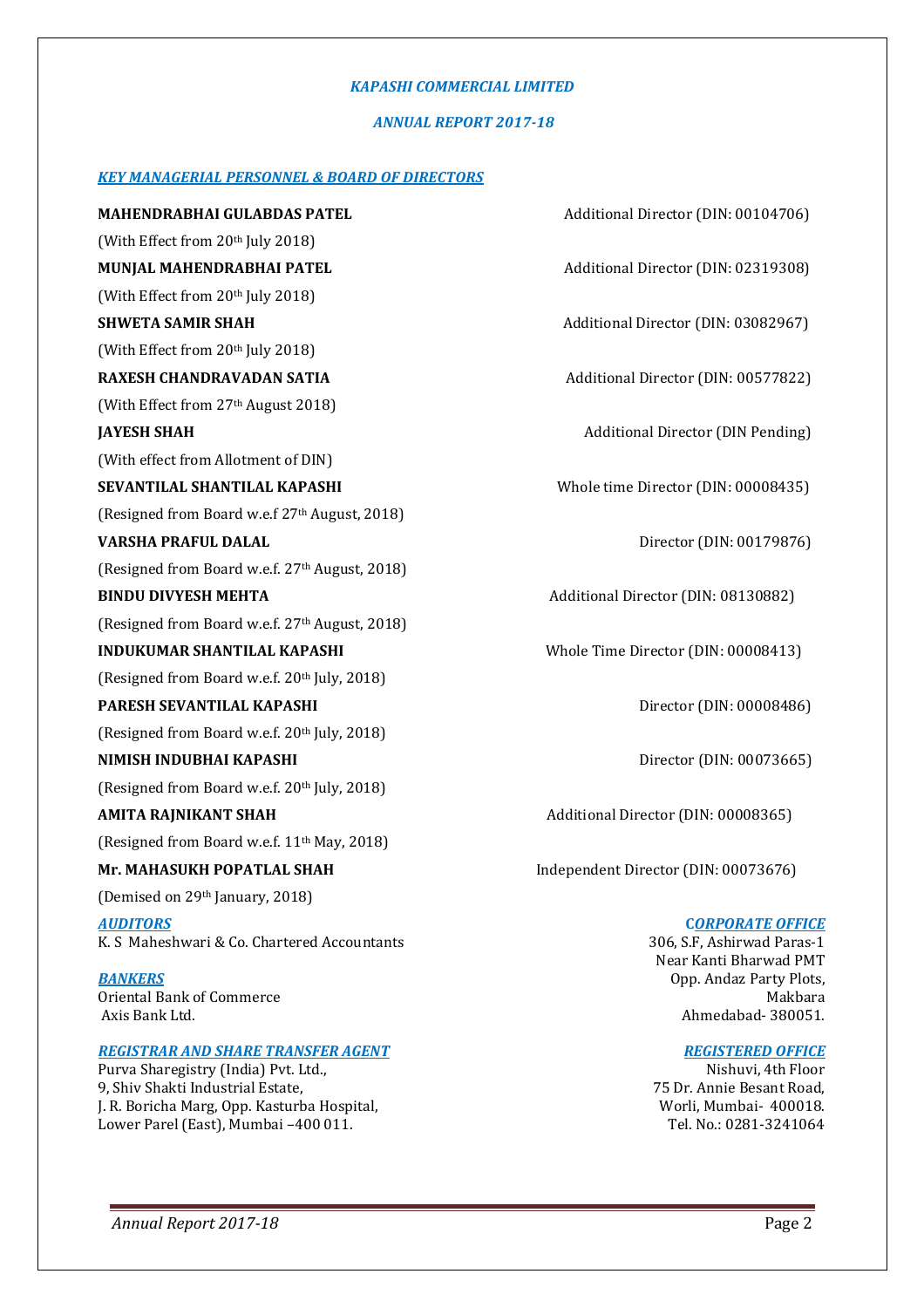#### *NOTICE*

#### *(CIN: L 5 1 9 0 0 M H 1 9 8 5 P L C 0 3 7 4 5 2 )*

**NOTICE** is hereby given that the **33rd Annual General Meeting** of the Members of **KAPASHI COMMERCIAL LIMITED** will be held on **Saturday, 29th September, 2018** at **2.00 P.M**. **at the registered office of the Company situated at "NISHUVI", 4th Floor, 75, Dr. Annie Besant Road, Worli, Mumbai – 400 018** to transact the following businesses:

#### *ORDINARY BUSINESS:*

**1.** To receive, consider and adopt the Audited Balance Sheet as at 31<sup>st</sup> March, 2018, Statement of Profits & Loss together with Cash Flow Statement and Notes forming part thereto ("Financial Statements") for the year ended on 31st March, 2018 and Report of the Board of Directors and Auditors thereon.

#### *SPECIAL BUSINESS:*

#### **2. Appointment of Mr. Mahendrabhai Gulabdas Patel (DIN: 00104706) as Director of the Company.**

 **"RESOLVED THAT** pursuant to the provisions of Sections 152, 160, 161 and other applicable provisions, if any, of the Companies Act, 2013 read with Rules made there under the said Act, and any other regulation of the Securities and Exchange Board of India (Listing Obligations and Disclosure Requirements) Regulations, 2015, Mr. Mahendrabhai Gulabdas Patel (DIN: 00104706) who was appointed as an Additional Director of the Company under the Promoter category w.e.f. 20.07.2018 and who holds office upto the date of this Annual General Meeting and in respect of whom the Company has received a notice in writing under section 160 of the Companies Act, 2013 to propose him as a candidate for the office of the Director of the Company, be and is hereby appointed Director of the Company liable to retire by rotation.

**RESOLVED FURTHER THAT** the Board of Directors of the Company be and are hereby authorised to sign the form DIR-12 and make arrangement to file the same with Registrar of Companies and intimate to Stock Exchange(s) and to take such other steps as may be necessary in this regard."

#### **3. Appointment of Mr. Munjal Mahendrabhai Patel (DIN: 02319308) as Director of the Company.**

 **"RESOLVED THAT** pursuant to the provisions of Sections 152, 160, 161 and other applicable provisions, if any, of the Companies Act, 2013 read with Rules made there under the said Act, and any other regulation of the Securities and Exchange Board of India (Listing Obligations and Disclosure Requirements) Regulations, 2015, Mr. Munjal Mahendrabhai Patel (DIN: 02319308) who was appointed as an Additional Director of the Company under the Promoter category w.e.f. 20.07.2018 and who holds office upto the date of this Annual General Meeting and in respect of whom the Company has received a notice in writing under section 160 of the Companies Act, 2013 to propose him as a candidate for the office of the Director of the Company, be and is hereby appointed Director of the Company liable to retire by rotation.

**RESOLVED FURTHER THAT** the Board of Directors of the Company be and are hereby authorised to sign the form DIR-12 and make arrangement to file the same with Registrar of Companies and intimate to Stock Exchange(s) and to take such other steps as may be necessary in this regard."

#### **4. Appointment of Mrs. Shweta Samir Shah (DIN: 03082967) as Director of the Company.**

 **"RESOLVED THAT** pursuant to the provisions of Sections 152, 160, 161 and other applicable provisions, if any, of the Companies Act, 2013 read with Rules made there under the said Act, and any other regulation of the Securities and Exchange Board of India (Listing Obligations and Disclosure Requirements) Regulations, 2015, Mrs. Shweta Samir Shah (DIN: 03082967) who was appointed as an Additional Director of the Company under the Promoter category w.e.f. 20.07.2018 and who holds office upto the date of this Annual General Meeting and in respect of whom the Company has received a notice in writing under section 160 of the Companies Act, 2013 to propose her as a candidate for the office of the Director of the Company, be and is hereby appointed Director of the Company liable to retire by rotation.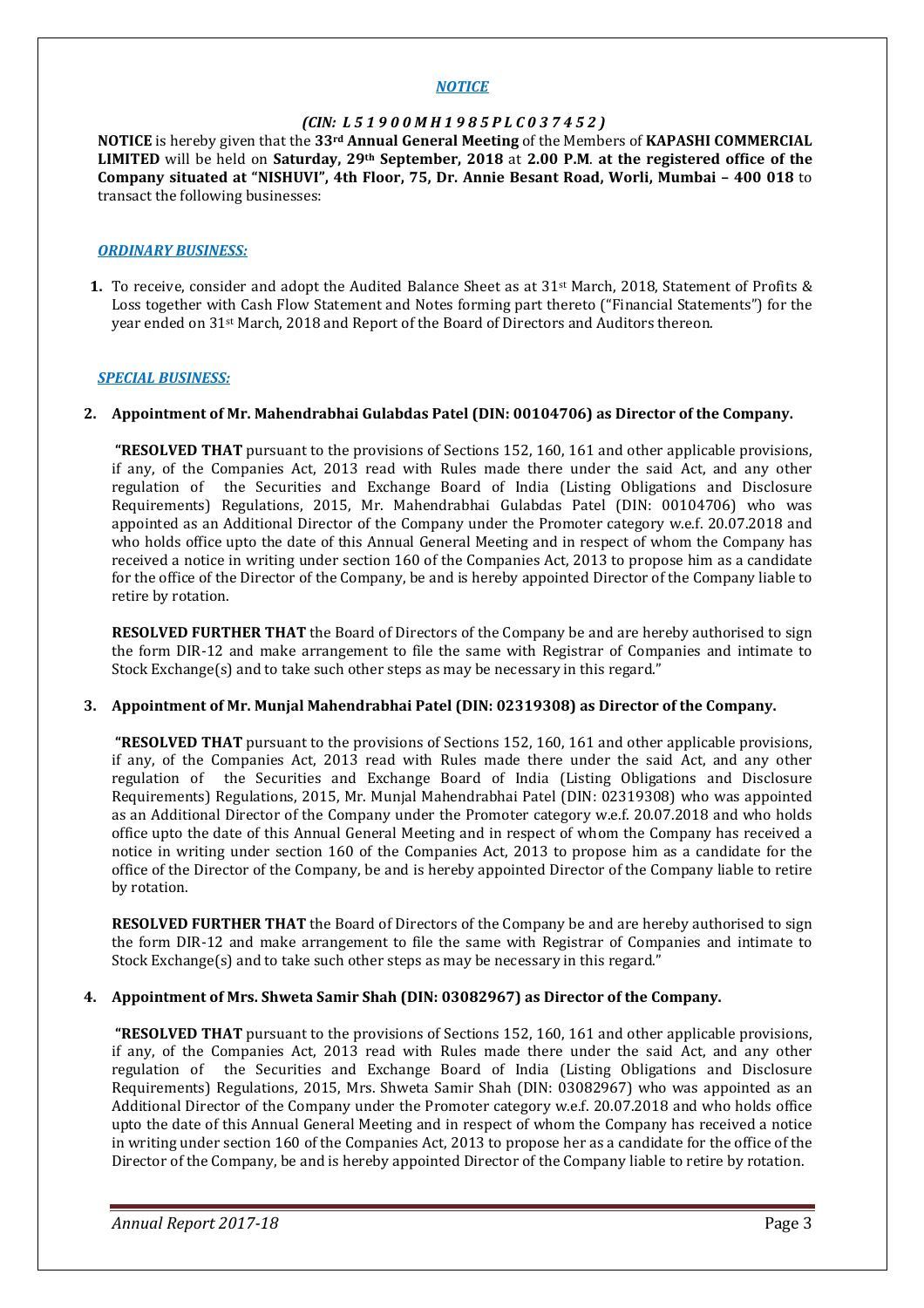**RESOLVED FURTHER THAT** the Board of Directors of the Company be and are hereby authorised to sign the form DIR-12 and make arrangement to file the same with Registrar of Companies and intimate to Stock Exchange(s) and to take such other steps as may be necessary in this regard."

#### **5. Appointment of Mr. Raxesh Chandravadan Satia (DIN: 00577822) as an Independent Director of the Company.**

 **"RESOLVED THAT** pursuant to the provisions of Sections 149, 150, 152, 160, 161 and other applicable provisions, if any, of the Companies Act, 2013 read with Rules made there under and Schedule IV to the said Act, Regulation 16 of the Securities and Exchange Board of India (Listing Obligations and Disclosure Requirements) Regulations, 2015, Mr. Raxesh Chandravadan Satia (DIN: 00577822) who was appointed as an Additional Director of the Company under the category of Independent director w.e.f. 27.08.2018 and who holds office upto the date of this Annual General Meeting and in respect of whom the Company has received a notice in writing under section 160 of the Companies Act, 2013 to propose him as a candidate for the office of the Director of the Company, be and is hereby appointed as an Independent Director of the Company not liable to retire by rotation for a period of five (5) consecutive years.

**RESOLVED FURTHER THAT** the Board of Directors of the Company be and are hereby authorised to sign the form DIR-12 and make arrangement to file the same with Registrar of Companies and intimate to Stock Exchange(s) and to take such other steps as may be necessary in this regard."

#### **6. Appointment of Mr. Jayesh Shah (w.e.f. allotment of DIN) as an Independent Director of the Company.**

**"RESOLVED THAT** pursuant to the provisions of Sections 149, 150, 152, 160, 161 and other applicable provisions, if any, of the Companies Act, 2013 read with Rules made there under and Schedule IV to the said Act, Regulation 16 of the Securities and Exchange Board of India (Listing Obligations and Disclosure Requirements) Regulations, 2015, Mr. Jayesh Shah who was appointed as an Additional Director of the Company under the category of Independent director subject to allorment of DIN and w.e.f. allotment of DIN and who holds office upto the date of this Annual General Meeting and in respect of whom the Company has received a notice in writing under section 160 of the Companies Act, 2013 to propose him as a candidate for the office of the Director of the Company, be and is hereby appointed as an Independent Director of the Company not liable to retire by rotation for a period of five (5) consecutive years.

**RESOLVED FURTHER THAT** the Board of Directors of the Company be and are hereby authorised to sign the form DIR-12 and make arrangement to file the same with Registrar of Companies and intimate to Stock Exchange(s) and to take such other steps as may be necessary in this regard.

#### **7. Change In Name Of The Company From "KAPASHI COMMERCIAL LIMITED" To "GRAVITY FINVEST LIMITED"/" GUARDIAN INVESTMENT AND FINANCE LIMITED" or any other name as may be approved by the office of the Registrar of Companies, Central Registration Centre:**

"**RESOLVED THAT** pursuant to section 13(2) and other applicable provision of the Companies Act, 2013 (including any statutory modification or re-enactment thereof for the time being in force) and rule 29 of the Companies (Incorporation) Rules, 2014 (including any statutory modification or re-enactment thereof, for the time being in force) and the relevant provisions of the Memorandum and Articles of Association of the Company and subject to approval of the Registrar of Companies, consent of the members of the Company be and is hereby accorded to change the name of the Company from **"KAPASHI COMMERCIAL LIMITED"** to **"GRAVITY FINVEST LIMITED"/" GUARDIAN INVESTMENT AND FINANCE LIMITED" or** any other name as may be approved by the office of the Registrar of Companies, Central Registration Centre.

**RESOLVED FURTHER THAT** pursuant to Section 13 and all other applicable provisions, if any, of the Companies Act, 2013 the clause I of the Memorandum of Association of the company will be substituted by the following:

 Clause I: The name of the Company is "**GRAVITY FINVEST LIMITED**"/"**GUARDIAN INVESTMENT AND FINANCE LIMITED" or** any other name as may be approved by the office of the Registrar of Companies, Central Registration Centre.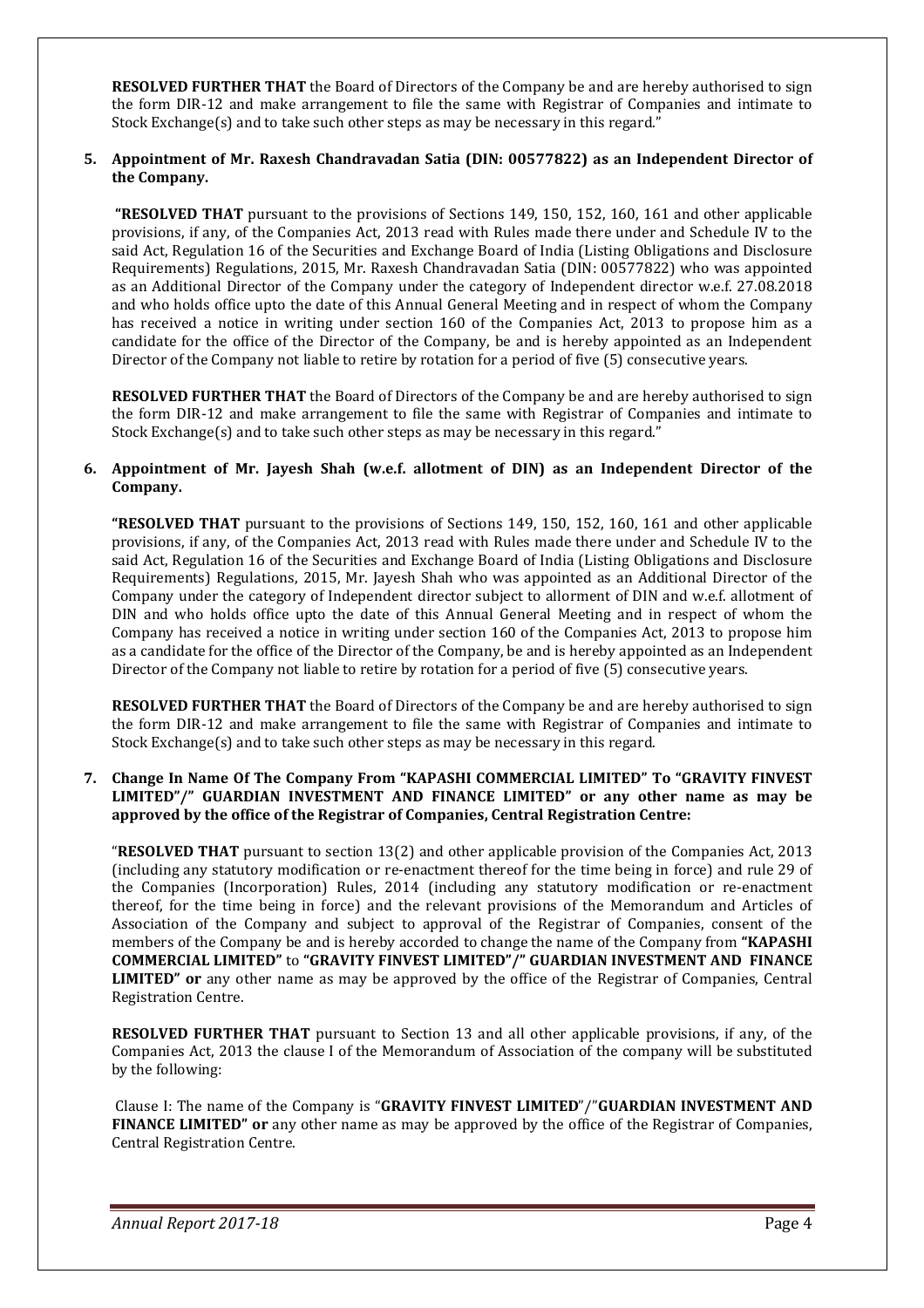**FURTHER RESOLVED THAT** in terms of Section 14 of the Companies Act, 2013 the Articles of Association of the Company be altered by deleting the existing name of the Company wherever appearing and substituting it with the new name of the Company.

**FURTHER RESOLVED THAT** the Board of Directors or any Committee thereof be and is hereby authorized to accept any other name approved by the relevant Regulatory Authorities and seek approval for the change in the name of the Company accordingly without making any further reference to the members for their approval."

#### **8. Shifting of the Registered Office from the State of Maharashtra to the State of Gujarat subject to necessary approval and Alteration of Memorandum of Association:**

**"Resolved that** pursuant to the provisions of Section 12, 13 and all other applicable provisions, if any, of the Companies Act, 2013 (the "**Act**") read with Rule 30 of the Companies (Incorporation) Rules, 2014 (including any statutory modification(s), or reenactment(s) thereof for the time being in force) and subject to the approval of the Central Government (power delegated to Regional Director) and/or any other authority(ies) as may be prescribed from time to time and subject to such other approvals, permissions and sanctions, as may be required under the provisions of the said Act or under any other law for the time being in force, consent of the members of the Company be and is hereby accorded for shifting the Registered Office of the Company from the State of Maharashtra (i.e. from the jurisdiction of Registrar of Companies, Mumbai, Maharashtra) to the State of Gujarat (i.e. to the jurisdiction of Registrar of Companies, Ahmedabad, Gujarat)and that Clause II of the Memorandum of Association of the Company be substituted with the following clause:

#### **II. The registered office of the Company will be situated in the State of Gujarat i.e. within the jurisdiction of Registrar of Companies of Gujarat at Ahmedabad.**

**Resolved further that** the Board of Directors of the Company (hereinafter referred to as the "Board", which term shall deem to include any of its duly constituted Committee) or any officer/executive/representative and/or any other person so authorized by the Board, be hereby authorized on behalf of the Company to make any modifications, changes, variations, alterations or revisions stipulated by any authority, while according approval, consent as may be considered necessary and to appoint counsels/consultant and advisors, file applications/petitions, issue notices, advertisements, obtain orders for shifting of Registered Office from the authorities concerned and to do all such acts, deeds, matters and things as it may, in its absolute discretion, deem necessary and to settle any questions, difficulties or doubts that may arise in this regard without requiring the Board to secure any further consent or approval of the members of the Company ".

75 Dr A Brd Worli,

*Place:* Mumbai

#### *Registered Office**By order of Board of Directors* Nishuvi 4th Floor, *For, KAPASHI COMMERCIAL LIMITED*

Mumbai- 400018 sd/- MAHENDRABHAI GULABDAS PATEL **Chairman cum Managing Director** *Date:* 27/08/2018 **(DIN: 00104706)**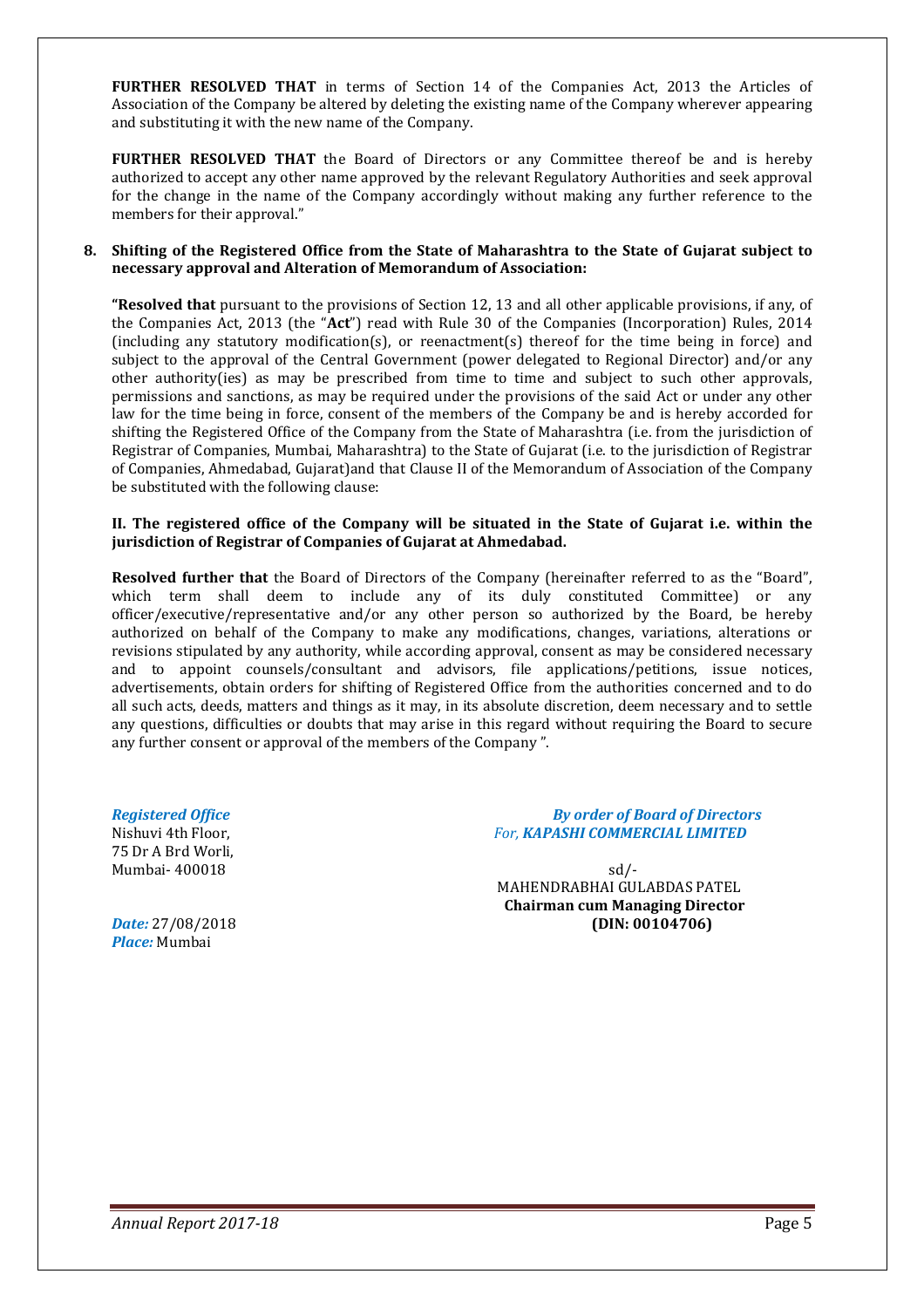#### *NOTES*

**1.** A MEMBER ENTITLED TO ATTEND AND VOTE AT THE MEETING IS ALSO ENTITLED TO APPOINT A PROXY TO ATTEND AND VOTE ON A POLL INSTEAD OF HIMSELF AND PROXY NEED NOT BE A MEMBER OF THE COMPANY.

Proxies, in order to be effective, must be received by the Company, duly filled, stamped and signed, at its Registered Office not less than 48 hours before the Meeting.

 Proxies submitted on behalf of limited companies, societies, etc., must be supported by appropriate resolutions/authority letter, as applicable, issued on behalf of the nominating organization.

 A person can act as proxy on behalf of Members not exceeding fifty (50) and holding in the aggregate not more than 10%of the total share capital of the Company carrying voting rights. In case a proxy is proposed to be appointed by a Member holding more than 10% of the total share capital of the Company carrying voting rights, then such proxy shall not act as a proxy for any other person or Member.

- **2.** Members/Proxies/Authorized representatives should bring the duly filled Attendance Slip enclosed herewith along with their copy of the Annual Report to attend the Meeting.
- **3.** Corporate Members intending to send their authorised representatives to attend the AGM are requested to send duly certified copy of their Board Resolution authorising their representatives to attend and vote at the AGM.
- **4.** In case of joint holders attending the Meeting, only such joint holder who is higher in the order of names will be entitled to vote.
- **5.** Relevant documents referred to in the accompanying Notice and the Statement, are open for inspection by the members at the Registered Office of the Company on all working days, except Saturdays and Sundays during business hours up to the date of the Meeting.
- **6.** Profile of the Directors seeking appointment / re-appointment, as required in terms of Regulation 36 of the SEBI (Listing Obligation and Disclosure Requirement) Regulations, 2015 is annexed to this Notice.
- **7.** Members desirous of getting any information about the Accounts of the Company are requested to write to the Company at least seven days in advance of the Meeting, so that the information can be kept ready at the Meeting.
- **8.** The Securities and Exchange Board of India (SEBI) has mandated the submission of the Permanent Account Number (PAN) by every participant in the securities market. Members holding shares in electronic form are, therefore, requested to submit their PAN to their Depository Participant(s). Members holding shares in physical form are required to submit their PAN details to the Registrar and Share Transfer Agent i.e. Purva Sharegistry (India) Pvt. Ltd No 9, Shiv Shakti Industrial Estate, Ground Floor, J R Boricha Marg, Opp Kasturba Hospital, Lower Parel East,Mumbai,Maharashtra,400011 for assistance in this regard.
- **9.** Members holding shares in physical form are requested to consider converting their holding to dematerialised formto eliminate all risks associated with physical shares and for ease in portfolio management. Members can contact Purva Sharegistry (India) Pvt. Ltd No 9, Shiv Shakti Industrial Estate, Ground Floor, J R Boricha Marg, Opp Kasturba Hospital, Lower Parel East, Mumbai, Maharashtra, 400011 for assistance in this regard.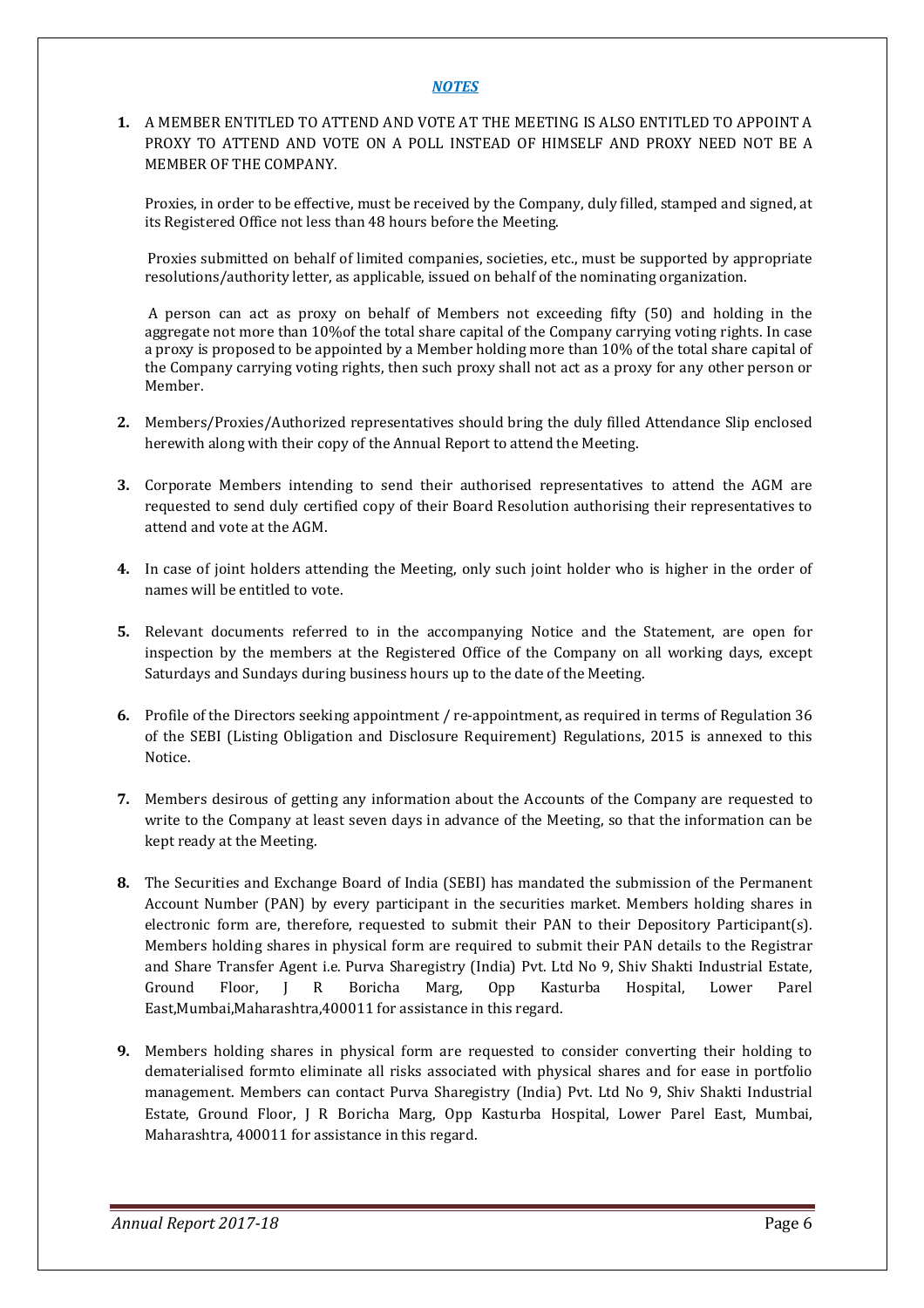- **10.** The Annual Report of the year 2017-18 of the Company circulated to the Members of the Company will be made available on the Company's website at www.kapashicommercial.com and also on the website of the respective Stock Exchanges at www.bseindia.com and the physical copies of the documents will also be available at the Company's registered office for inspection during normal business hours and only on working days. Members who have not registered their e-mail addresses so far as requested to receive all communication including Annual Report, Notices, Circulars etc. from the Company electronically, may also registered their e-mail addresses.
- **11.** Equity Shares of the Company are available for dematerialisation, as the Company has entered into an agreement with both National Securities Depository Limited (NSDL) and Central Depository Services (India) Limited (CDSL) for dematerialization services of its Equity Shares. Those Shareholders who wish to hold shares in electronic form may approach their Depository Participant. ISIN No. of the Company's Equity Share is INE017I01019.
- **12.** Pursuant to the provisions of Section 91 of the Companies Act, 2013 the Register of members and share transfer books of the company will remain closed from Saturday, 22nd September, 2018 to Saturday, 29th September 2018 (both days inclusive).
- **13.** Any recipient of the Notice, who has no voting rights as on the Cut-off date i.e. 22nd September, 2018 shall treat this Notice as intimation only.
- **14.** The Route Map showing directions to reach the venue of the 23rd AGM is annexed as per requirement of SS-2 on general meetings.
- **15.** The Register of Directors' and Key Managerial Personnel and their shareholding maintained under section 170 of the Companies Act, 2013. The Register of contract and arrangements in which the directors are interested under section 189 of the Companies Act, 2013 will be available for inspection at the AGM.

75 Dr A Brd Worli,

*Place:* Mumbai

*Registered Office**By order of Board of Directors* Nishuvi 4th Floor, *For, KAPASHI COMMERCIAL LIMITED*

Mumbai- 400018 sd/- MAHENDRABHAI GULABDAS PATEL **Chairman & Managing Director** *Date:* 27/08/2018 **(DIN: 00104706)**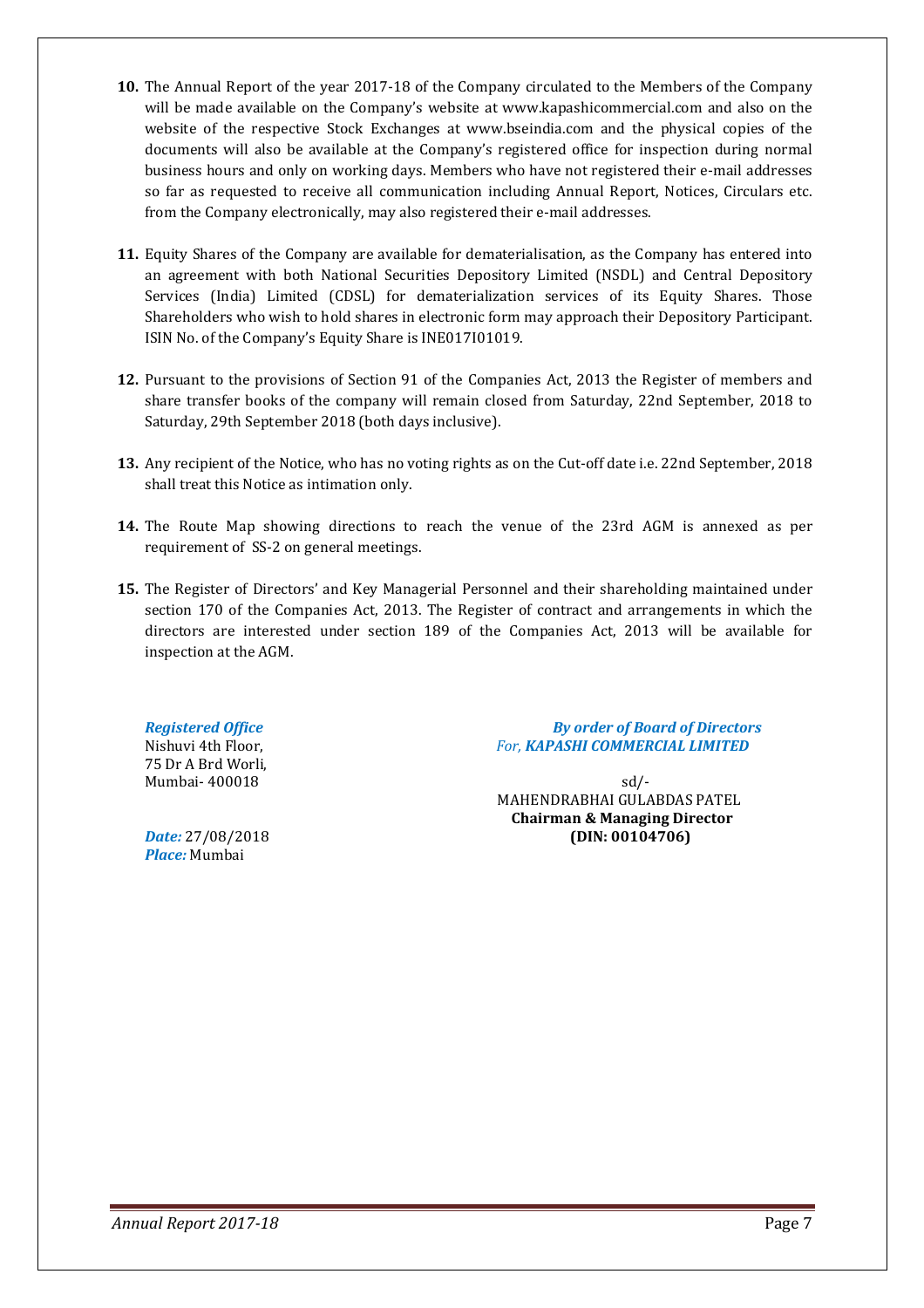#### **ITEM 2:-**

Mr. Mahendrabhai Gulabdas Patel (DIN: 00104706) was appointed as an additional director under the Promoter category of the Company w.e.f 20.07.2018. Under section 161 of the Companies Act, 2013, Mr. Mahendrabhai Gulabdas Patel holds his office upto the date of ensuing Annual General Meeting. Due notice under section 160 of the Act has been received to propose him as a candidate for the office of Director of the Company.

The Board recommends the passing of the Ordinary Resolution as set out in the Item no. 2 of the Notice for the appointment of Mr. Mahendrabhai Gulabdas Patel as a Director, liable to retire by rotation.

Brief profile of Mr. Mahendrabhai Gulabdas Patel in terms of Regulation 36 (3) of the Listing Regulations is forming part of this notice.

Mr. Mahendrabhai Gulabdas Patel is not disqualified from being appointed as a Director in terms of Section 164 of the Companies Act, 2013.

None of the Director of the Company except Mr. Mahendrabhai Gulabdas Patel is concerned or interested in this resolution.

#### **ITEM 3:-**

Mr. Munjal Mahendrabhai Patel (DIN: 02319308) was appointed as an additional director under the Promoter category of the Company w.e.f 20.07.2018. Under section 161 of the Companies Act, 2013, Mr. MUNJAL MAHENDRABHAI PATEL (DIN: 02319308) holds his office upto the date of ensuing Annual General Meeting. Due notice under section 160 of the Act has been received to propose him as a candidate for the office of Director of the Company .

The Board recommends the passing of the Ordinary Resolution as set out in the Item no. 2 of the Notice for the appointment of Mr. Munjal Mahendrabhai Patel as a Director, liable to retire by rotation.

Brief profile of Mr. Munjal Mahendrabhai Patel in terms of Regulation 36 (3) of the Listing Regulations is forming part of this notice.

Mr. Munjal Mahendrabhai Patel is not disqualified from being appointed as a Director in terms of Section 164 of the Companies Act, 2013.

None of the Director of the Company except Mr. Munjal Mahendrabhai Patel is concerned or interested in this resolution.

#### **ITEM 4:-**

Mrs. Shweta Samir Shah (DIN: 03082967) was appointed as an additional director under the Promoter category of the Company w.e.f 20.07.2018. Under section 161 of the Companies Act, 2013, Mr. Dilip Shah holds his office upto the date of ensuing Annual General Meeting. Due notice under section 160 of the Act has been received to propose her as a candidate for the office of Director of the Company.

The Board recommends the passing of the Ordinary Resolution as set out in the Item no. 2 of the Notice for the appointment of Mrs. Shweta Samir Shah as a Director, liable to retire by rotation.

Brief profile of Mrs. Shweta Samir Shah in terms of Regulation 36 (3) of the Listing Regulations are forming part of this notice.

Mrs. Shweta Samir Shah is not disqualified from being appointed as a Director in terms of Section 164 of the Companies Act, 2013.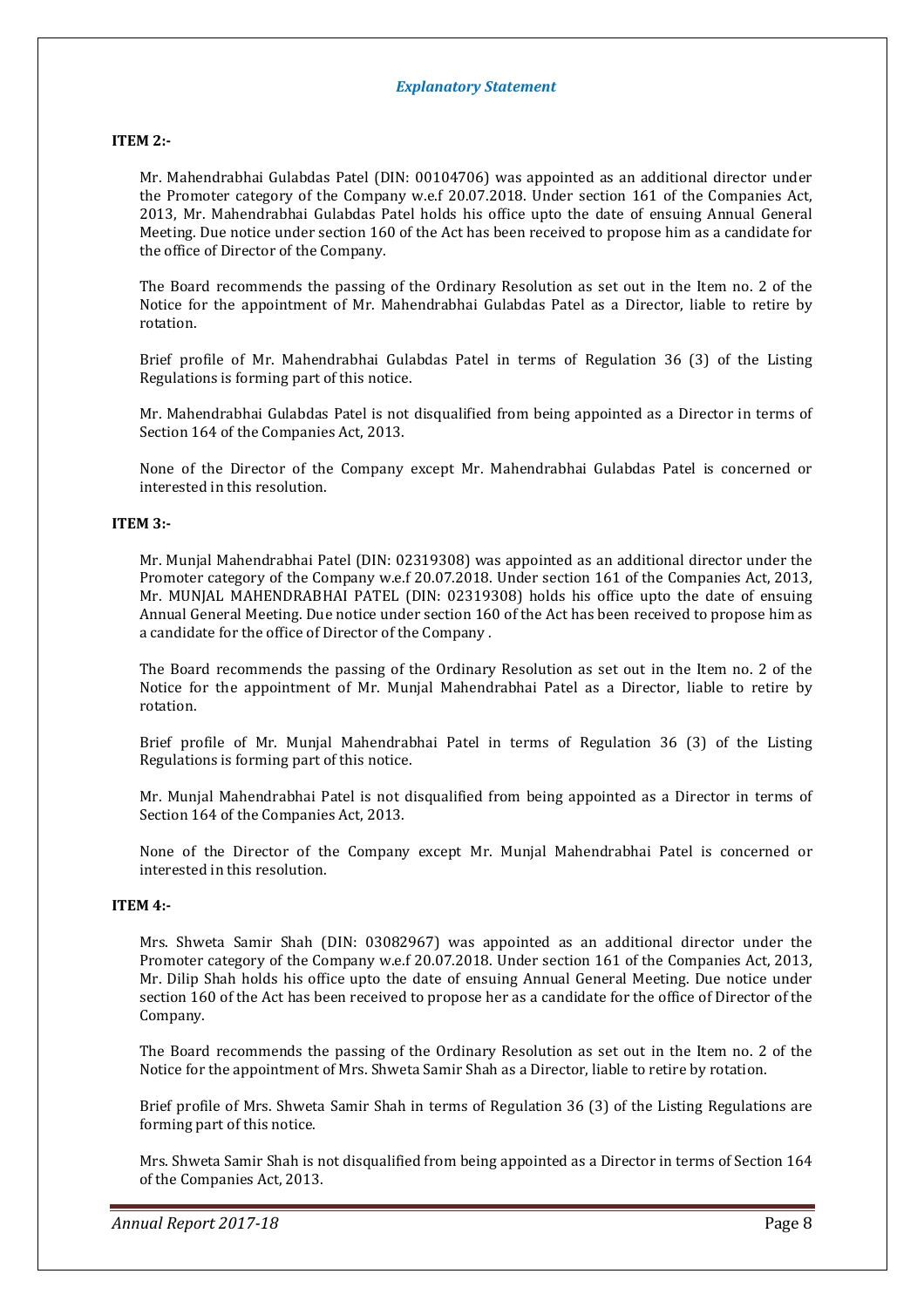None of the Director of the Company except Ms. Shweta Samir Shah is concerned or interested in this resolution.

#### **ITEM 5:-**

Mr. Raxesh Chandravadan Satia (DIN: 00577822) was appointed as an additional director under the category of Independent Director of the Company w.e.f 27.08.2018. Under section 161 of the Companies Act, 2013, Mr. Raxesh Chandravadan Satia holds his office upto the date of ensuing Annual General Meeting. Due notice under section 160 of the Act has been received to propose him as a candidate for the office of Director of the Company. The Board is also of the opinion that based on the declarations submitted by Mr. Raxesh Chandravadan Satia, he fulfills the criteria relating to his independence as specified in Section 149(6) of the Companies Act, 2013 and Regulation 16 of the SEBI (Listing Obligations and Disclosure Requirements) Regulations 2015.

Mr. Raxesh Chandravadan Satia shall not be liable to determination by retirement of Directors by rotation, in terms of Section 149 (13) of the Companies Act, 2013 and the relevant rules made thereunder.

Brief profile of Mr. Raxesh Chandravadan Satia in terms of Regulation 36 (3) of the Listing Regulations are forming part of this notice. Mr. Raxesh Chandravadan Satia is not disqualified from being appointed as a Director in terms of Section 164 of the Companies Act, 2013.

The Board recommends passing of the resolution as set out in Item No. 5 of this Notice.

 None of the Director of the Company except Mr. Raxesh Chandravadan Satia is concerned or interested in this resolution.

#### **ITEM 6:-**

Mr. Jayesh Shah was appointed as an additional director under the category of Independent Director subject to allotment of DIN by concerned authority and w.e.f allotment of DIN. Under section 161 of the Companies Act, 2013, Mr. Jayesh Shah holds his office upto the date of ensuing Annual General Meeting. Due notice under section 160 of the Act has been received to propose him as a candidate for the office of Director of the Company. The Board is also of the opinion that based on the declarations submitted by Mr. Jayesh Shah, he fulfills the criteria relating to his independence as specified in Section 149(6) of the Companies Act, 2013 and Regulation 16 of the SEBI (Listing Obligations and Disclosure Requirements) Regulations 2015.

Mr. Jayesh Shah does not hold any equity share of the Company. The period of office of Mr. Jayesh Shah shall not be liable to determination by retirement of Directors by rotation, in terms of Section 149 (13) of the Companies Act, 2013 and the relevant rules made thereunder.

Brief profile of Mr. Jayesh Shah in terms of Regulation 36 (3) of the Listing Regulations is forming part of this notice. Mr. Jayesh Shah is not disqualified from being appointed as a Director in terms of Section 164 of the Companies Act, 2013.

The Board recommends passing of the resolution as set out in Item No. 6 of this Notice.

 None of the Director of the Company except Mr. Jayesh Shah is concerned or interested in this resolution.

#### **ITEM 7:-**

The Board of Directors of the Company in its meeting held on  $27<sup>th</sup>$  August, 2018 decided to change the name of the Company from "**KAPASHI COMMERCIAL LIMITED**" to "**GRAVITY FINVEST LIMITED"/" GUARDIAN INVESTMENT AND FINANCE LIMITED" or** any other name as may be approved by the office of the Registrar of Companies, Central Registration Centre. The Directors believe that the change in the name of the Company which is being undertaken as part of corporate rebranding would make the name of the Company simple, sharp and focused.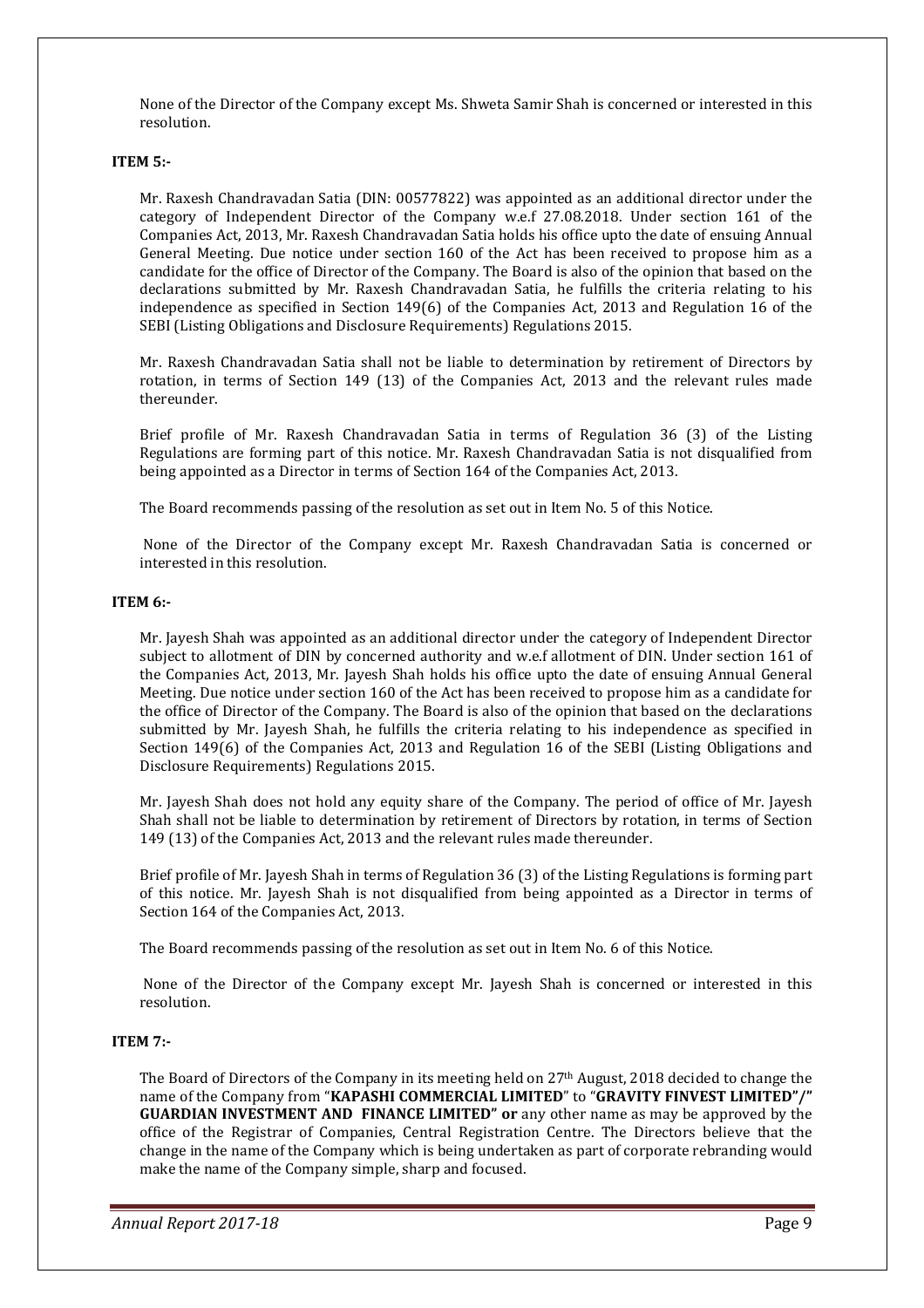The proposed change of name will not affect any of the rights of the Company or of the shareholders/stakeholders of the Company. All existing share certificates bearing the current name of the Company will, after the change of name, continue to be valid for all purposes.

As per the provisions of Sections 13 of the Companies Act, 2014, approval of the shareholders is required to be accorded for changing the name of the Company & consequent alteration in the Memorandum of Association and Articles of Association by way of passing a Special Resolution. Hence, the resolution is put up for shareholders approval.

None of the directors, Key Managerial Personnel and their relatives is concerned or interested in the passing of the aforesaid resolution, except to the extent of their shareholding, if any.

#### **ITEM 8:-**

Presently, the Registered Office of the Company is situated in State of Maharashtra (i.e. from the jurisdiction of Registrar of Companies, Mumbai, Maharashtra). To exercise better administrative and economic control and enable the Company to rationalize and streamline its operations as well as the management of affairs, the Board of Directors of the Company in its meeting held on August 27, 2018 has recommended to shift the Registered Office of the Company from the State of Maharashtra (i.e. from the jurisdiction of Registrar of Companies, Mumbai, Maharashtra) to State of Gujarat (.i.e. to the jurisdiction of Registrar of Companies, Ahmedabad, Gujarat)

Pursuant to the provisions of Section 12, 13, and all other applicable provisions, if any, of the Act read with applicable Rules and Regulations made thereunder (including any statutory modification(s) or re-enactment(s) thereof for the time being in force), shifting of the Registered Office from one State to another and alteration of Clause II of the Memorandum of Association (the "MOA") of the Company requires the approval of the members of the Company by means of a Special Resolution through Postal Ballot and approval of the Central Government (power delegated to Regional Director).

Copy of the Memorandum of Association of the Company will be available for inspection at the registered office of the Company to any member during any working day between 11:00 a.m. and 1:00 p.m.

The proposed change will in no way be detrimental to the interest of any member of public, employees or any other person in any manner whatsoever.

The Board is of the opinion that the aforesaid Resolution is in the best interest of the Company and hence, recommends the above resolution for your approval as a special resolution.

None of the Directors and/or Key Managerial Personnel of the Company and/or their relatives are concerned or interested, financially or otherwise in the said resolution except to the extent of their shareholding, if any.

The Board recommends the resolution under Item No. 8 for approval of the members as a Special Resolution.

75 Dr A Brd Worli,

*Registered Office**By order of Board of Directors* Nishuvi 4th Floor, *For, KAPASHI COMMERCIAL LIMITED*

Mumbai- 400018 sd/- MAHENDRABHAI GULABDAS PATEL **Chairman & Managing Director** *Date:* 27/08/2018 **(DIN: 00104706)**

*Place:* Mumbai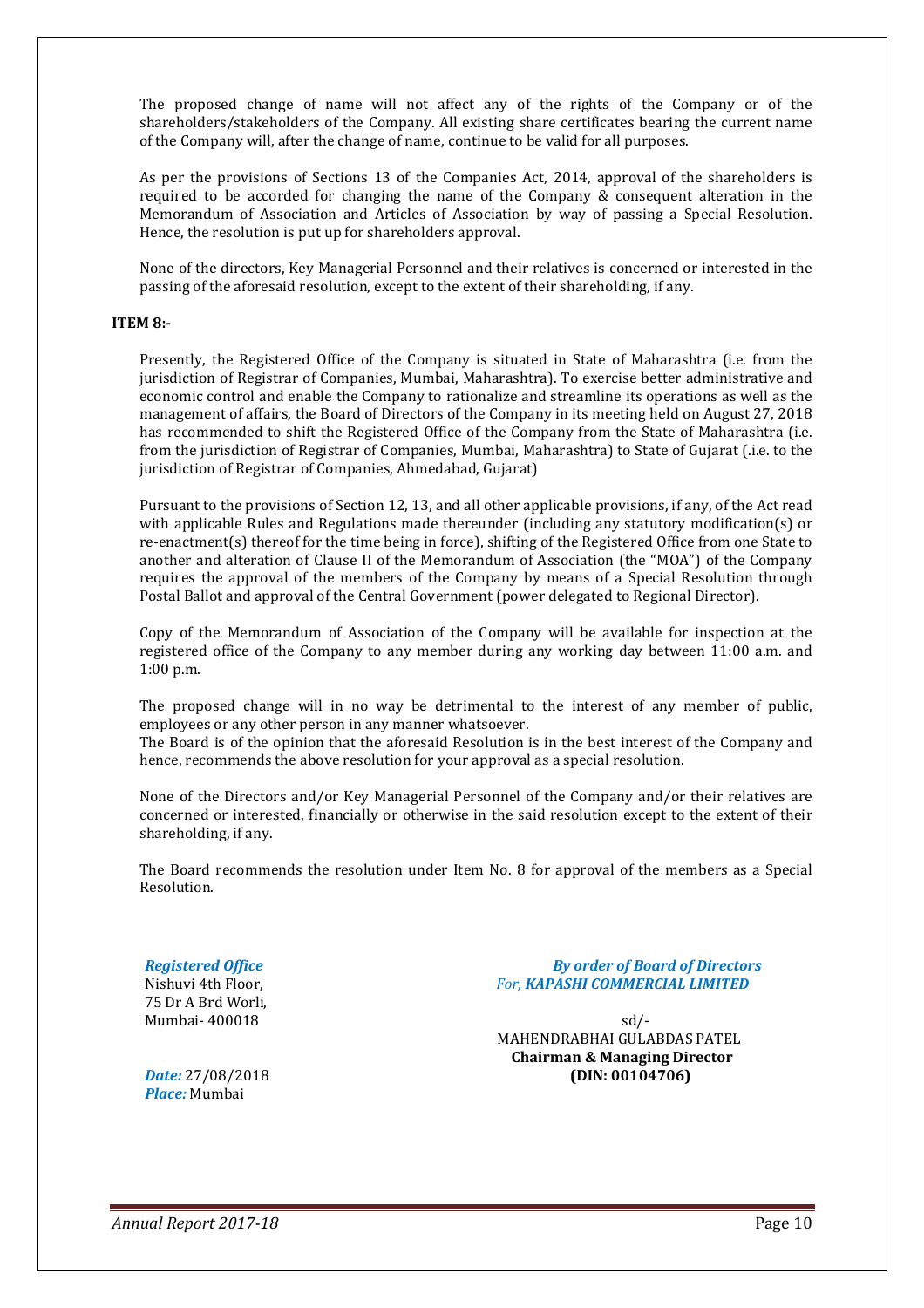#### *(Pursuant to Regulation 36(3) of the SEBI (Listing Obligations and Disclosure Requirements) Regulations, 2015)*

| <b>NAME OF DIRECTORS</b>            | <b>MAHENDRAB</b>  | <b>MUNJAL</b>     | <b>SHWETA</b>     | <b>RAXESH</b>     | <b>JAYESH SHAH</b>     |
|-------------------------------------|-------------------|-------------------|-------------------|-------------------|------------------------|
|                                     | <b>HAI</b>        | <b>MAHENDRAB</b>  | <b>SAMIR SHAH</b> | <b>CHANDRAVA</b>  |                        |
|                                     | <b>GULABDAS</b>   | <b>HAI PATEL</b>  |                   | <b>DAN SATIA</b>  |                        |
|                                     | <b>PATEL</b>      |                   |                   |                   |                        |
| <b>DIN</b>                          | 00104706          | 02319308          | 03082967          | 00577822          | 08218502               |
| <b>Date of Birth</b>                | 26/01/1954        | 26/06/1982        | 17/11/1969        | 14/04/1968        | 29/09/1963             |
| <b>Date of Appointment</b>          | 20/07/2018        | 20/07/2018        | 20/07/2018        | 27/08/2018        | 07/09/2018             |
| <b>Qualification and experience</b> | <b>B.COM</b>      | MBA-Finance       | <b>B.COM</b>      | <b>B.COM</b>      | <b>B.COM &amp; LLB</b> |
| in specific functional area         |                   |                   |                   |                   |                        |
| Directorship held in other          | 1.LINCOLN         | 1. LINCOLN        | 1. FELIX          | 1. FELIX          | <b>NIL</b>             |
| companies*                          | PHARMACEU         | PHARMACEU         | <b>INDUSTRIES</b> | <b>INDUSTRIES</b> |                        |
|                                     | <b>TICALS LTD</b> | <b>TICALS LTD</b> | <b>LIMITED</b>    | <b>LIMITED</b>    |                        |
|                                     |                   |                   |                   |                   |                        |
|                                     | 2.PASHUPATI       | 2.                |                   | 2. RAJPATH        |                        |
|                                     | <b>COTSPIN</b>    | <b>KARNAVATI</b>  |                   | <b>CLUB</b>       |                        |
|                                     | <b>LIMITED</b>    | <b>DISTRIBUTO</b> |                   | <b>LIMITED</b>    |                        |
|                                     |                   | <b>RS LIMITED</b> |                   |                   |                        |
|                                     |                   |                   |                   |                   |                        |
| Membership /                        | 5                 | <b>NIL</b>        | $\mathbf{1}$      | $\overline{2}$    | <b>NIL</b>             |
| <b>Chairmanships of Committee</b>   |                   |                   |                   |                   |                        |
| in other Public Companies           |                   |                   |                   |                   |                        |
| Number of shares held in the        | 1,48,494          | 2,97,002          | 2,89,950          |                   | <b>NIL</b>             |
| company                             |                   |                   |                   |                   |                        |
| <b>Relationship with any</b>        | Mr.Mahendra       | Mr.Munjal M.      | NA                | <b>NA</b>         | <b>NA</b>              |
| Director(s) of the Company          | G. Patel is       | Patel is son of   |                   |                   |                        |
|                                     | father of         | Mr.Mahendra       |                   |                   |                        |
|                                     | Mr.Munjal M.      | G. Patel          |                   |                   |                        |
|                                     | Patel             |                   |                   |                   |                        |

**\*Pvt. Companies excluded** 

75 Dr A Brd Worli,

*Place:* Mumbai

#### *Registered Office**By order of Board of Directors* For, **KAPASHI COMMERCIAL LIMITED**

Mumbai- 400018 sd/- MAHENDRABHAI GULABDAS PATEL **Chairman cum Managing Director** *Date:* 27/08/2018 **(DIN: 00104706)**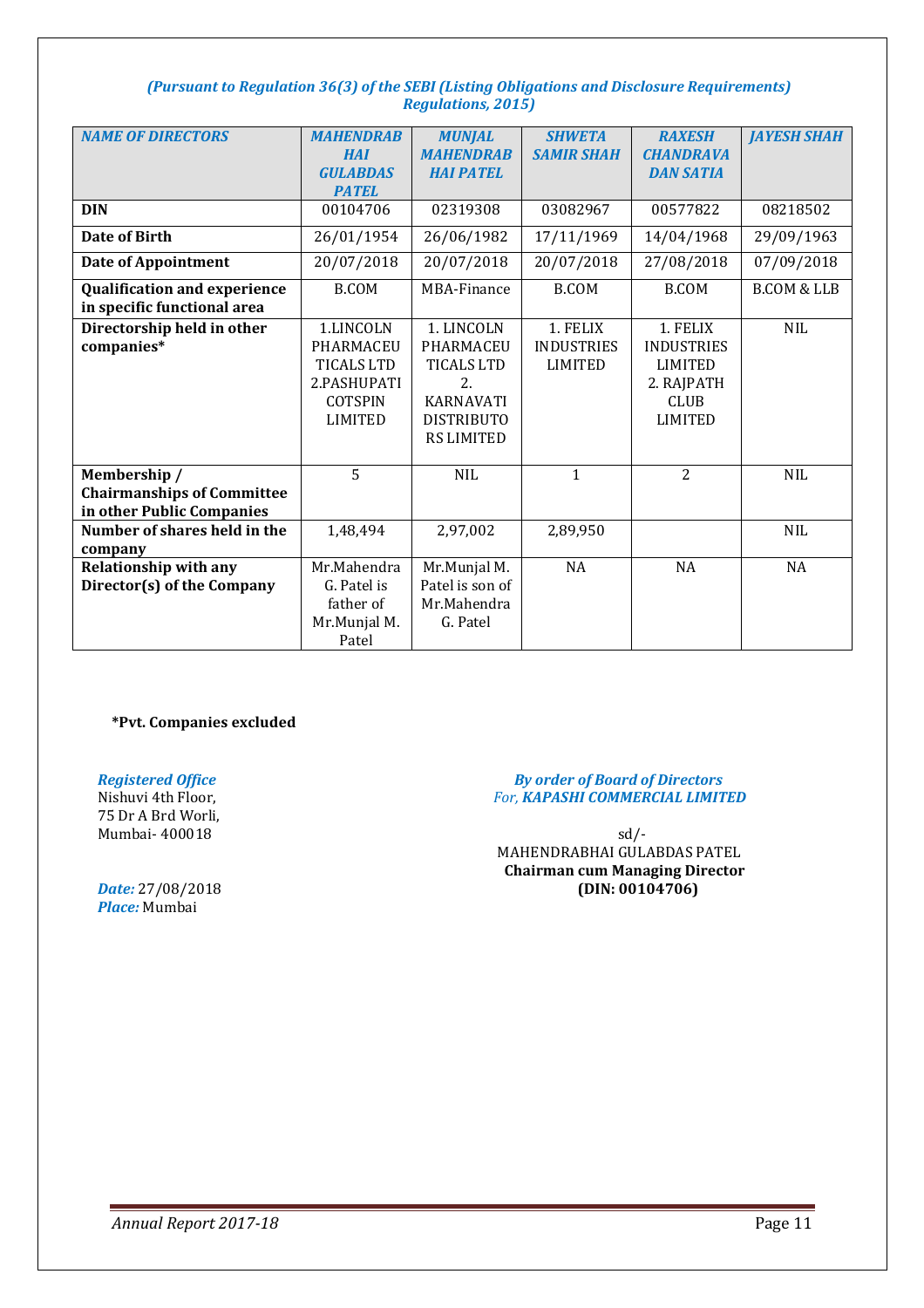

**Nishuvi, 4th Floor, 75 Dr Annie Besant Road, Worli, Mumbai, Maharashtra, 400018** *Registered Office*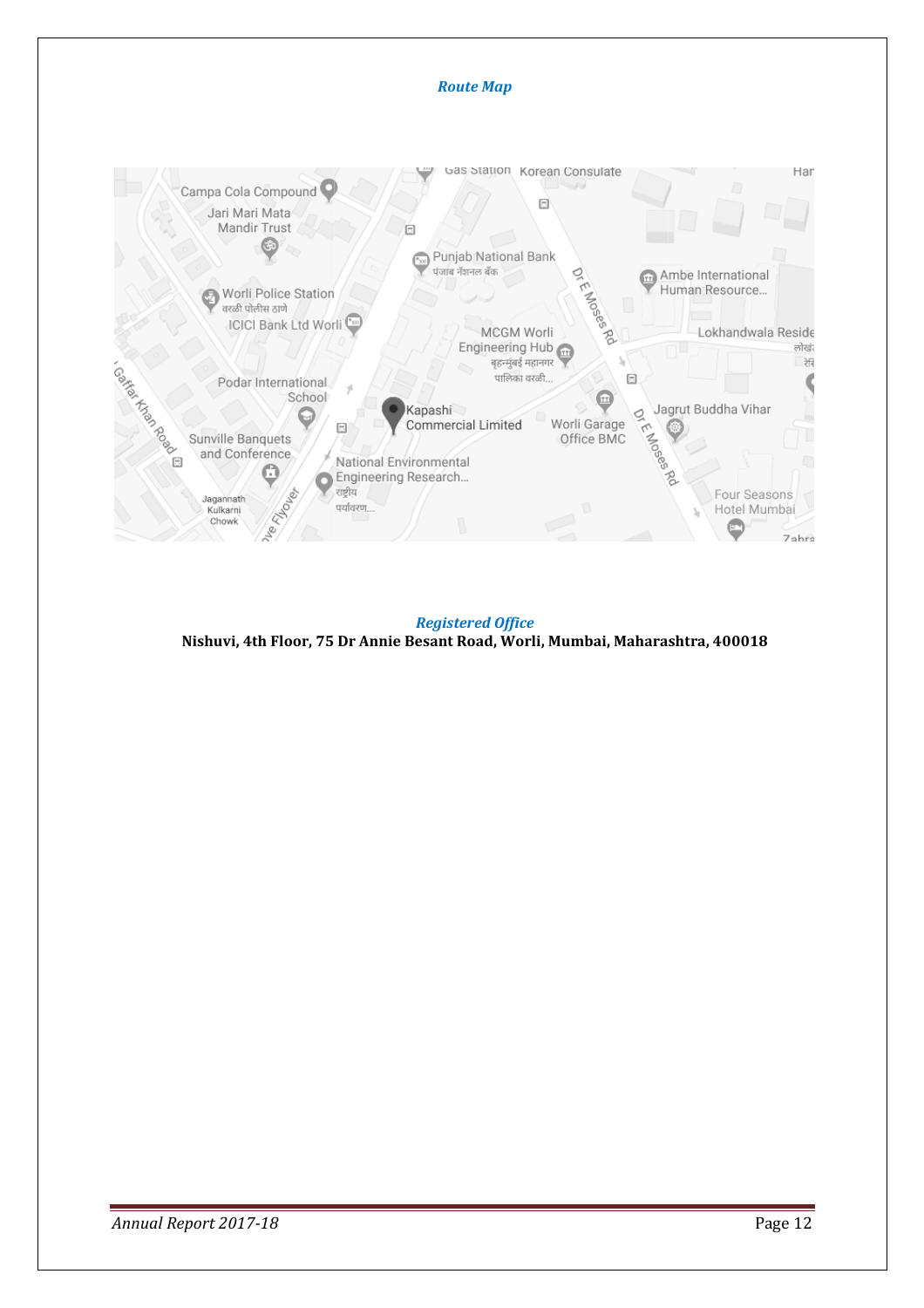#### *BOARD'S REPORT*

#### Dear Members,

Your Directors have pleasure in presenting this Thirty Third Annual report on the affairs of the Company together with the Audited Statement of Accounts for the year ended on 31st March, 2018.

#### *A. The Extract of the Annual Return in form MGT-9:*

Pursuant to section 92(3) of the Companies Act, 2013 and Rule 12 (1) of the Companies (Management and Administration) Rules, 2014

#### **I. Registration and other Details**

- i. CIN: L51900MH1985PLC037452
- ii. Registration Date: 11<sup>th</sup> September, 1985
- iii. Name of the Company: KAPASHI COMMERCIAL LIMITED
- iv. Category: Company Limited by shares Sub-Category of the Company: Indian Non-Government Company
- v. Address of the Registered Office and contact details: 'NISHUVI', 4th Floor, 75, Dr. Annie Besant Road, Worli, Mumbai- 400018, Tel:(022)24954236, Fax:(022)43005105.; Email: admin@kcltd.co.in, Website: www.kapashicommercial.com
- vi. Whether Listed Company: Yes, Listed on BSE Limited
- vii. Name, Address and Contact details of Registrar and Transfer Agent: **Purva Sharegistry (India) Pvt. Ltd.**  No. 9, Shiv Shakti Industrial Estate, Ground Floor, J. R. Boricha Marg, Opp. Kasturba Hospital, Lower Parel, Mumbai- 400011. Tel.: 91-22-23016761/8261, Fax: 91-22-23012517, Email: busicomp@vsnl.com

#### **II. PRINCIPAL BUSINESS ACTIVITIES**

All the business activities contributing 10% or more of the total turnover of the Company.

| SI.<br>No. | Name and Description of main products | NIC Code of the<br><b>Product</b> | % to total<br>turnover of<br>the<br>Company |
|------------|---------------------------------------|-----------------------------------|---------------------------------------------|
|            | <b>Finance</b>                        | 65293                             | 100%                                        |

#### **III. PARTICULAR OF HOLDING, SUBSIDIARY AND ASSOCIATE COMPANIES**

| Sr.<br>No. | Name and<br><b>Address</b> | CIN/GLN | Holding/<br>Subsidiary/<br><b>Associate</b> | % of Shares<br>Held | Applicable<br><b>Section</b> |
|------------|----------------------------|---------|---------------------------------------------|---------------------|------------------------------|
|            | <b>NIL</b>                 | -       | -                                           |                     | $\overline{\phantom{0}}$     |

**IV. SHARE HOLDING PATTERN (Equity Share Capital Breakup as percentage of Total Equity)** 

#### **i) Category-wise Share Holding**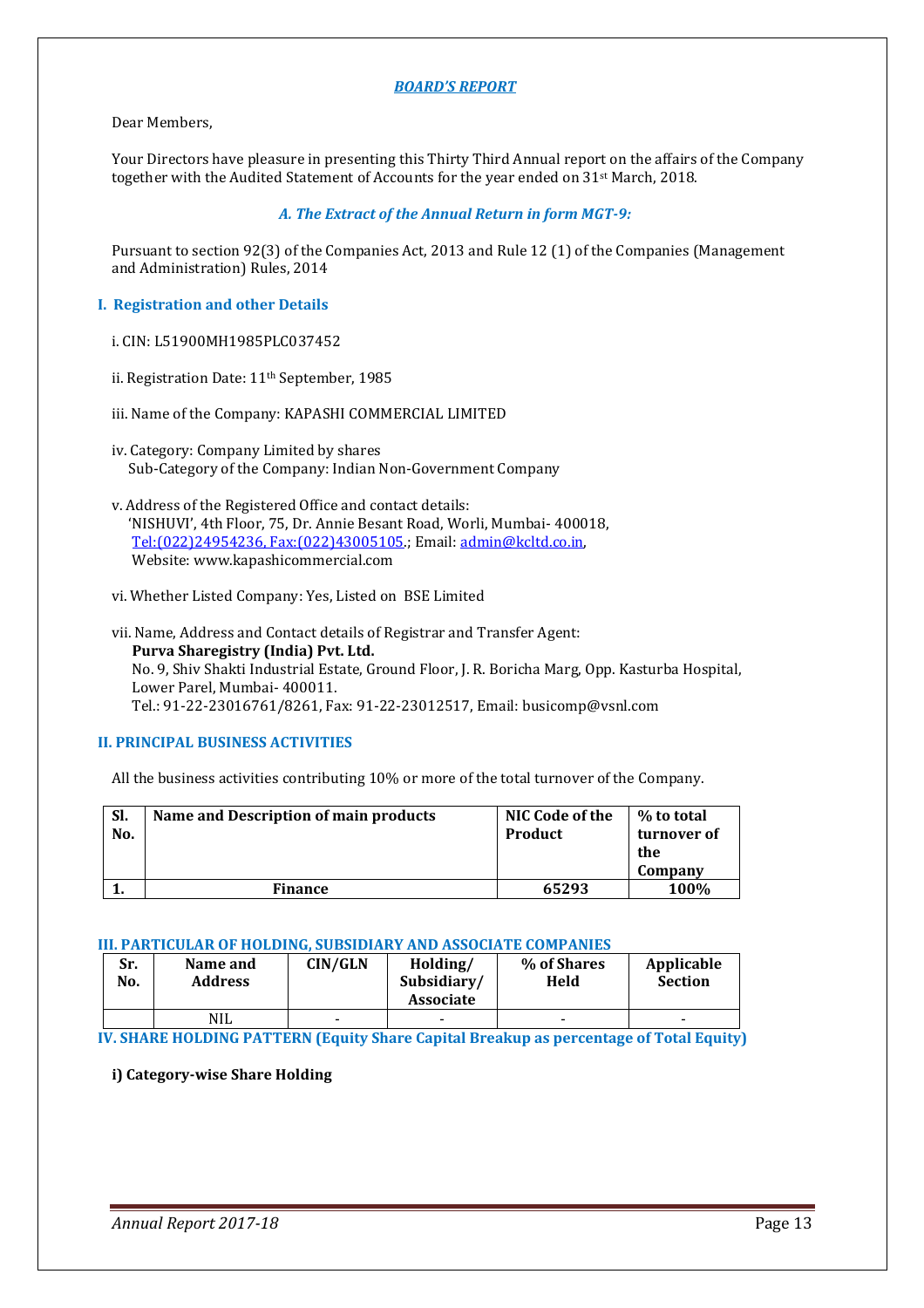| <b>Category of</b><br>shareholder                                          | the year       |                              | No. of shares held at the beginning of |                                  | year           |                | No. of shares held at the end of the |                                  | $\frac{0}{0}$<br>Change                      |
|----------------------------------------------------------------------------|----------------|------------------------------|----------------------------------------|----------------------------------|----------------|----------------|--------------------------------------|----------------------------------|----------------------------------------------|
| $\mathbf{s}$                                                               | <b>Demat</b>   | Physic<br>al                 | <b>Total</b>                           | $%$ of<br>total<br><b>Shares</b> | <b>Demat</b>   | Physi<br>cal   | Total                                | $%$ of<br>total<br><b>Shares</b> | during<br>the year                           |
| A. Promoters                                                               |                |                              |                                        |                                  |                |                |                                      |                                  |                                              |
| $(1)$ Indian                                                               |                |                              |                                        |                                  |                |                |                                      |                                  |                                              |
| a)<br>Individual/H<br>UF                                                   | 735446         | $\blacksquare$               | 735446                                 | 73.54                            | 735446         | $\blacksquare$ | 735446                               | 73.54                            | -----                                        |
| b) Central<br>Govt.                                                        | $\blacksquare$ | $\blacksquare$               | $\blacksquare$                         | $\blacksquare$                   | $\blacksquare$ | ٠              | $\blacksquare$                       | $\blacksquare$                   | $\blacksquare$                               |
| c) State Govt.<br>(s)                                                      | ٠              | $\blacksquare$               | $\blacksquare$                         | $\blacksquare$                   | $\blacksquare$ | ä,             | ۰                                    | $\blacksquare$                   |                                              |
| d) Bodies<br>Corp.                                                         | $\blacksquare$ | $\blacksquare$               | $\blacksquare$                         | $\blacksquare$                   | $\blacksquare$ | ۰              | $\blacksquare$                       | $\blacksquare$                   |                                              |
| e) Banks / FI                                                              | $\blacksquare$ | $\blacksquare$               | $\blacksquare$                         | $\blacksquare$                   | $\blacksquare$ | $\blacksquare$ | $\blacksquare$                       | $\blacksquare$                   | $\blacksquare$                               |
| f) Any<br>Other                                                            |                | $\blacksquare$               |                                        |                                  |                | ٠              |                                      |                                  | ---                                          |
| Sub-total (A)<br>(1)                                                       | 735446         | $\overline{\phantom{a}}$     | 735446                                 | 73.54                            | 735446         | $\blacksquare$ | 735446                               | 73.54                            | --                                           |
|                                                                            |                |                              |                                        |                                  |                |                |                                      |                                  |                                              |
| (2) Foreign                                                                |                |                              |                                        |                                  |                |                |                                      |                                  |                                              |
| a) NRIs -<br>Individuals                                                   | $\blacksquare$ | $\blacksquare$               | $\blacksquare$                         | $\blacksquare$                   | $\blacksquare$ | ۰              | $\blacksquare$                       | $\blacksquare$                   | $\blacksquare$                               |
| b) Other $-$<br>Individuals                                                | $\blacksquare$ | $\blacksquare$               | ٠                                      | $\blacksquare$                   | $\blacksquare$ | ٠              | $\blacksquare$                       | $\blacksquare$                   | $\blacksquare$                               |
| c) Bodies<br>Corp.                                                         | $\blacksquare$ | $\blacksquare$               | $\blacksquare$                         | $\blacksquare$                   | $\blacksquare$ | ۰              | $\blacksquare$                       | $\blacksquare$                   | $\blacksquare$                               |
| d) Banks / FI                                                              | $\blacksquare$ | $\blacksquare$               | $\blacksquare$                         | $\blacksquare$                   | $\blacksquare$ | $\blacksquare$ | $\blacksquare$                       | $\blacksquare$                   | $\blacksquare$                               |
| e) Any<br>Other                                                            | ٠              | $\blacksquare$               | $\blacksquare$                         | $\blacksquare$                   | $\blacksquare$ | ٠              | $\blacksquare$                       | $\blacksquare$                   | $\blacksquare$                               |
| Sub-total (A)<br>$(2)$ :                                                   | ÷,             | $\overline{\phantom{a}}$     | ٠                                      | $\overline{\phantom{a}}$         | $\blacksquare$ | ٠              | $\blacksquare$                       | $\blacksquare$                   | $\overline{\phantom{a}}$                     |
| <b>Total</b><br>shareholding<br>of Promoter<br>(A)<br>$=(A)(1)+(A)($<br>2) | 735446         | $\blacksquare$               | 735446                                 | 73.54                            | 735446         | ä,             | 735446                               | 73.54                            |                                              |
|                                                                            |                |                              |                                        |                                  |                |                |                                      |                                  |                                              |
| <b>B.</b> Public<br><b>Shareholdin</b><br>$\bm{g}$                         |                |                              |                                        |                                  |                |                |                                      |                                  |                                              |
| 1. Institutions                                                            |                |                              |                                        |                                  |                |                |                                      |                                  |                                              |
| a) Mutual<br>Funds                                                         | $\blacksquare$ | $\blacksquare$               | $\overline{a}$                         | ÷,                               | $\blacksquare$ | $\blacksquare$ | $\blacksquare$                       | $\blacksquare$                   | ------                                       |
| b) Banks / FI                                                              | $\blacksquare$ | $\overline{\phantom{a}}$     |                                        | $\frac{1}{2}$                    | $\blacksquare$ | $\blacksquare$ | $\blacksquare$                       | $\blacksquare$                   | $\blacksquare$<br>$\overline{\phantom{a}}$ . |
| c) Central<br>Govt                                                         |                | ä,                           | $\blacksquare$                         | ä,                               |                |                | $\blacksquare$                       |                                  | ---                                          |
| d) State<br>Govt(s)                                                        | $\blacksquare$ | $\blacksquare$               | $\blacksquare$                         | ä,                               | $\blacksquare$ | $\blacksquare$ | $\blacksquare$                       | $\blacksquare$                   | $\blacksquare$                               |
| e) Venture<br>Capital<br>Funds                                             | $\blacksquare$ | ä,                           | $\blacksquare$                         | ä,                               | $\blacksquare$ | ÷,             | $\blacksquare$                       | $\blacksquare$                   | $\blacksquare$                               |
| f) Insurance<br>Companies                                                  | $\blacksquare$ | $\blacksquare$               | $\blacksquare$                         | $\blacksquare$                   | $\blacksquare$ | $\blacksquare$ | $\blacksquare$                       | $\blacksquare$                   | ٠                                            |
| g) FIIs                                                                    | $\blacksquare$ | $\qquad \qquad \blacksquare$ | $\blacksquare$                         | $\blacksquare$                   | $\blacksquare$ | ٠              | $\blacksquare$                       | $\blacksquare$                   | ۰.                                           |
| h) Foreign                                                                 | $\blacksquare$ | $\blacksquare$               |                                        | $\blacksquare$                   | $\blacksquare$ | $\blacksquare$ |                                      | $\blacksquare$                   |                                              |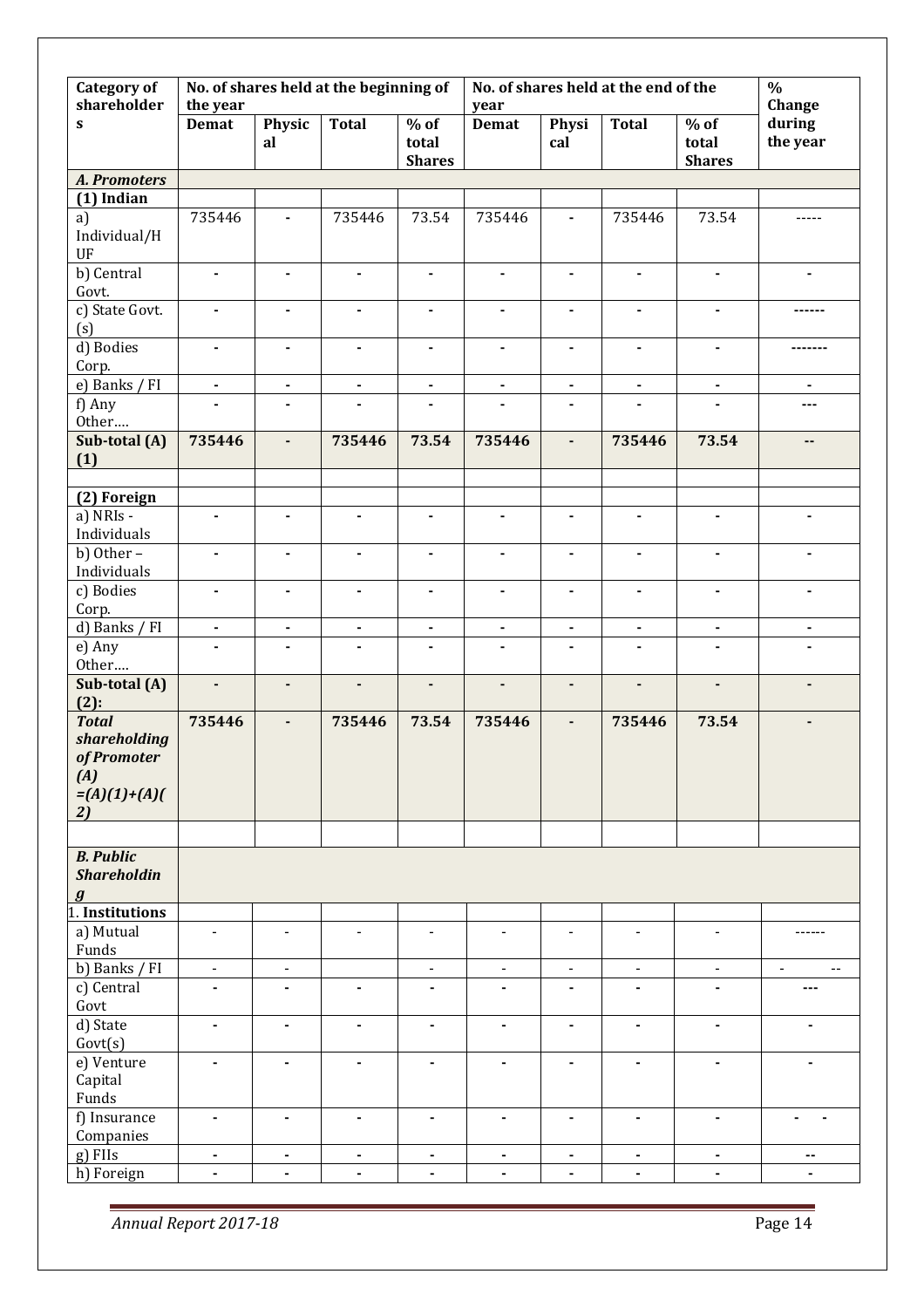| Venture             |                          |                          |                                                |                |                |                |                          |                                  |                            |
|---------------------|--------------------------|--------------------------|------------------------------------------------|----------------|----------------|----------------|--------------------------|----------------------------------|----------------------------|
| Capital Funds       |                          |                          |                                                |                |                |                |                          |                                  |                            |
| i) Others           | $\blacksquare$           | $\blacksquare$           | $\blacksquare$                                 | $\blacksquare$ | $\blacksquare$ | $\blacksquare$ | $\blacksquare$           | $\blacksquare$                   | $\blacksquare$             |
| Sub-total           | $\overline{a}$           | $\blacksquare$           |                                                | $\blacksquare$ |                | $\blacksquare$ |                          |                                  |                            |
| $(B)(1)$ :-         |                          |                          |                                                |                |                |                |                          |                                  |                            |
| 2. Non-             |                          |                          |                                                |                |                |                |                          |                                  |                            |
| <b>Institutions</b> |                          |                          |                                                |                |                |                |                          |                                  |                            |
| a) Bodies           |                          |                          |                                                |                |                |                |                          |                                  |                            |
| Corp.               |                          |                          |                                                |                |                |                |                          |                                  |                            |
| i) Indian           | 82650                    | $\blacksquare$           | 82650                                          | 8.27           | 2481           | $\blacksquare$ | 2481                     | 0.25                             | $-8.02$                    |
| ii) Overseas        |                          |                          |                                                |                |                |                |                          |                                  |                            |
|                     |                          |                          |                                                |                |                |                |                          |                                  |                            |
| b) Individuals      |                          |                          |                                                |                |                |                |                          |                                  |                            |
| i)                  |                          |                          |                                                |                |                |                |                          |                                  |                            |
| Individual          | 17500                    | 2850                     | 20350                                          | 2.04           | 18867          | 2850           | 21717                    | 2.18                             | 0.14                       |
| sharehold           |                          |                          |                                                |                |                |                |                          |                                  |                            |
| ers<br>holding      |                          |                          |                                                |                |                |                |                          |                                  |                            |
| nominal             |                          |                          |                                                |                |                |                |                          |                                  |                            |
| share               |                          |                          |                                                |                |                |                |                          |                                  |                            |
| capital             |                          |                          |                                                |                |                |                |                          |                                  |                            |
| upto Rs. 1          |                          |                          |                                                |                |                |                |                          |                                  |                            |
| lakh                |                          |                          |                                                |                |                |                |                          |                                  |                            |
| ii)                 |                          |                          |                                                |                |                |                |                          |                                  |                            |
| Individual          | 158254                   | $\overline{\phantom{a}}$ | 158254                                         | 15.83          | 178156         | $\overline{a}$ | 178156                   | 17.81                            | 1.99                       |
| sharehold           |                          |                          |                                                |                |                |                |                          |                                  |                            |
| ers                 |                          |                          |                                                |                |                |                |                          |                                  |                            |
| holding             |                          |                          |                                                |                |                |                |                          |                                  |                            |
| nominal             |                          |                          |                                                |                |                |                |                          |                                  |                            |
| share               |                          |                          |                                                |                |                |                |                          |                                  |                            |
| capital in          |                          |                          |                                                |                |                |                |                          |                                  |                            |
| excess of           |                          |                          |                                                |                |                |                |                          |                                  |                            |
| Rs 1                |                          |                          |                                                |                |                |                |                          |                                  |                            |
| lakh                |                          |                          |                                                |                |                |                |                          |                                  |                            |
| c) Others           |                          |                          |                                                |                |                |                |                          |                                  |                            |
| (specify)           |                          |                          |                                                |                |                |                |                          |                                  |                            |
| Trusts              | $\overline{\phantom{a}}$ | $\blacksquare$           | $\qquad \qquad \blacksquare$<br>$\blacksquare$ | $\blacksquare$ | $\blacksquare$ | $\overline{a}$ | $\overline{\phantom{a}}$ | $\blacksquare$<br>$\blacksquare$ |                            |
| Clearing<br>member  | L,                       |                          |                                                |                |                |                | $\blacksquare$           |                                  | $\overline{\phantom{a}}$ . |
| Market              | $\blacksquare$           | $\blacksquare$           | $\blacksquare$                                 | $\blacksquare$ | $\blacksquare$ | $\blacksquare$ | $\blacksquare$           | $\blacksquare$                   | $\blacksquare$             |
| Maker               |                          |                          |                                                |                |                |                |                          |                                  |                            |
| Foreign             | $\blacksquare$           | $\blacksquare$           | $\blacksquare$                                 | $\blacksquare$ | $\blacksquare$ | $\blacksquare$ | $- -$                    | $\blacksquare$                   | $\blacksquare$             |
| Nationals           |                          |                          |                                                |                |                |                |                          |                                  |                            |
| Non Resident        | $\blacksquare$           | $\blacksquare$           | $\blacksquare$                                 | $\blacksquare$ | $\mathbf{r}$   | $\blacksquare$ | $\blacksquare$           | $\blacksquare$                   | $\blacksquare$             |
| Indians             |                          |                          |                                                |                |                |                |                          |                                  |                            |
| (Repat)             |                          |                          |                                                |                |                |                |                          |                                  |                            |
| Non Resident        | $\blacksquare$           | $\blacksquare$           | $\blacksquare$                                 | $\blacksquare$ | $\blacksquare$ | $\blacksquare$ | $\blacksquare$           | $\overline{\phantom{a}}$         | $\blacksquare$             |
| Indians (Non-       |                          |                          |                                                |                |                |                |                          |                                  |                            |
| Repat)              |                          |                          |                                                |                |                |                |                          |                                  |                            |
| Foreign             | $\blacksquare$           | $\blacksquare$           | $\blacksquare$                                 | $\blacksquare$ | $\blacksquare$ | $\blacksquare$ | $\blacksquare$           | $\blacksquare$                   | $\blacksquare$             |
| Companies           |                          |                          |                                                |                |                |                |                          |                                  |                            |
| Overseas            | $\blacksquare$           | $\blacksquare$           | $\blacksquare$                                 | $\blacksquare$ | $\blacksquare$ | $\blacksquare$ | $\blacksquare$           | $\blacksquare$                   | $\blacksquare$             |
| Corporate           |                          |                          |                                                |                |                |                |                          |                                  |                            |
| <b>Bodies</b>       |                          |                          |                                                |                |                |                |                          |                                  |                            |
| Independent         | $\blacksquare$           | $\blacksquare$           | $\blacksquare$                                 | $\blacksquare$ | $\blacksquare$ | $\blacksquare$ | $\blacksquare$           | $\blacksquare$                   | $\blacksquare$             |
| Directors           |                          |                          |                                                |                |                |                |                          |                                  |                            |
| <b>HUF</b>          | 3300                     | $\blacksquare$           | 3300                                           | 0.33           | 62200          | $\blacksquare$ | 62200                    | 6.22                             | 5.89                       |
| Sub-total           | 261704                   | 2850                     | 264554                                         | 26.46          | 261704         | 2850           | 264554                   | 26.46                            |                            |
| $(B)(2)$ :          |                          |                          |                                                |                |                |                |                          |                                  |                            |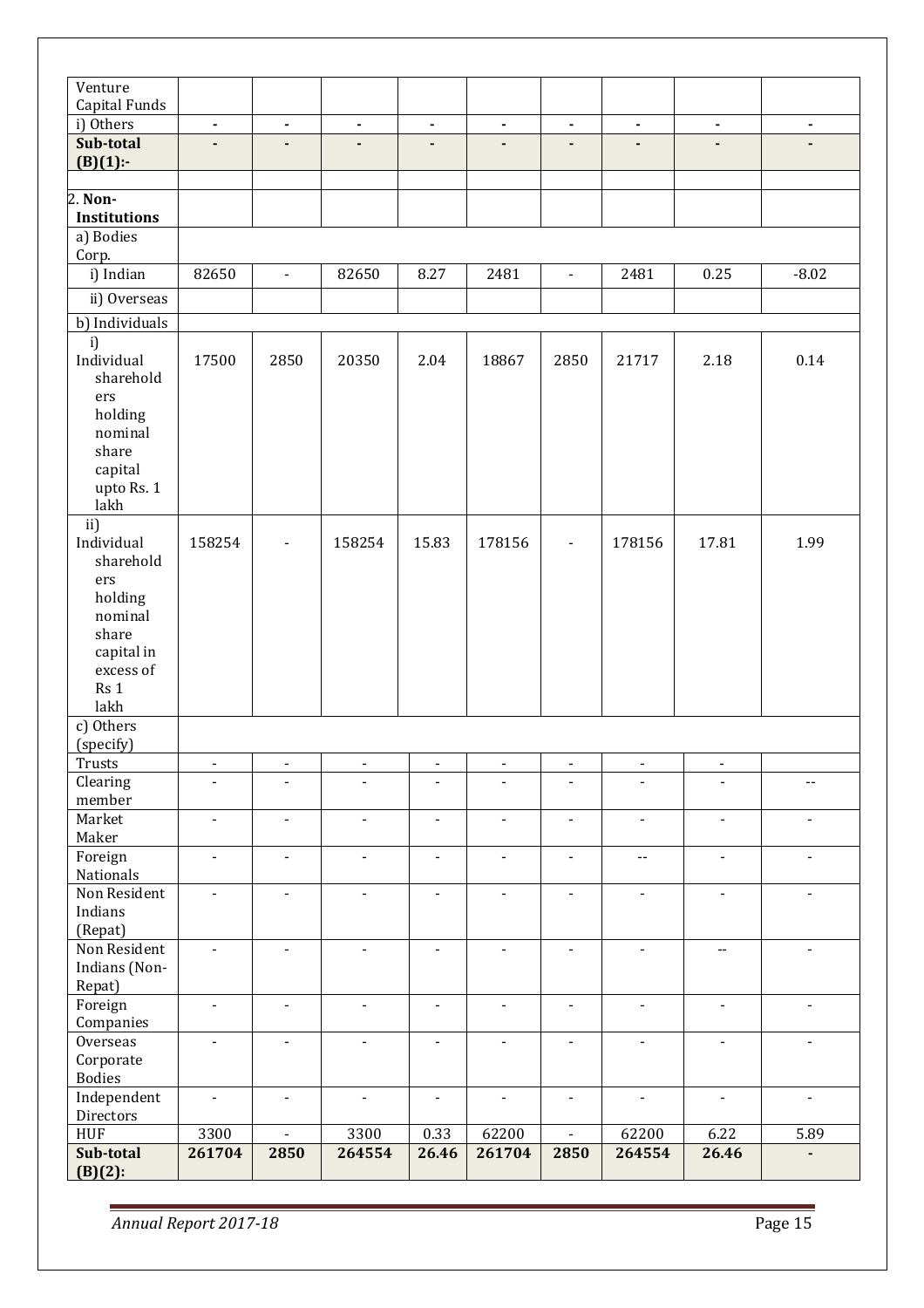| <b>Total Public</b><br><b>Shareholdin</b> | 261704 | 2850 | 264554  | 26.46 | 261704 | 2850 | 264554  | 26.46      |  |
|-------------------------------------------|--------|------|---------|-------|--------|------|---------|------------|--|
| g<br>$(B)=(B)(1)+$<br>(B)(2)              |        |      |         |       |        |      |         |            |  |
| C. Shares held                            | ٠      |      |         |       |        |      | -       |            |  |
| by                                        |        |      |         |       |        |      |         |            |  |
| Custodian for                             |        |      |         |       |        |      |         |            |  |
| GDRs & ADRs                               |        |      |         |       |        |      |         |            |  |
| <b>Grand Total</b>                        | 997150 | 2850 | 1000000 | 100   | 997150 | 2850 | 1000000 | <b>100</b> |  |
| $(A+B+C)$                                 |        |      |         |       |        |      |         |            |  |

#### (ii) **Shareholding of Promoters**

| <b>Shareholders</b>               | <b>Shareholding at the</b> |                                                           |                                                                         |                         | Shareholding at the end of the year           |                                                                                   |                                        |  |  |  |
|-----------------------------------|----------------------------|-----------------------------------------------------------|-------------------------------------------------------------------------|-------------------------|-----------------------------------------------|-----------------------------------------------------------------------------------|----------------------------------------|--|--|--|
| <b>Name</b>                       | beginning of the year      |                                                           |                                                                         |                         |                                               |                                                                                   | <b>Change</b> in                       |  |  |  |
|                                   | No. of<br><b>Shares</b>    | $%$ of<br>total<br><b>Shares</b><br>of the<br>compa<br>ny | %of<br><b>Shares</b><br>Pledged<br>encumb<br>ered<br>to total<br>shares | No. of<br><b>Shares</b> | % of total<br><b>Shares</b><br>of the company | <b>%of Shares</b><br>Pledged /<br>encumbere<br><sub>d</sub><br>to total<br>shares | share<br>holding<br>during<br>the year |  |  |  |
| Indukumar<br>Shantilal<br>Kapashi | 72494                      | 7.25                                                      | N.A                                                                     | 72494                   | 7.25                                          | N.A                                                                               | No change                              |  |  |  |
| Paresh Kapashi                    | 111150                     | 11.11                                                     | N.A                                                                     | 111150                  | 11.11                                         | N.A                                                                               | No change                              |  |  |  |
| Nimish Kapashi                    | 155850                     | 15.59                                                     | N.A                                                                     | 155850                  | 15.59                                         | N.A                                                                               | No change                              |  |  |  |
| Nandini Paresh<br>Kapashi         | 109200                     | 10.92                                                     | N.A                                                                     | 109200                  | 10.92                                         | N.A                                                                               | No change                              |  |  |  |
| Seventibhai<br>Kapashi            | 80202                      | 8.02                                                      | N.A                                                                     | 80202                   | 8.02                                          | N.A                                                                               | No change                              |  |  |  |
| Bhakti N<br>Kapashi               | 60950                      | 6.10                                                      | N.A                                                                     | 60950                   | 6.10                                          | N.A                                                                               | No change                              |  |  |  |
| Sejal Indubhai<br>Kapashi         | 46000                      | 4.60                                                      | N.A                                                                     | 46000                   | 4.60                                          | N.A                                                                               | No change                              |  |  |  |
| Nitina Kapashi                    | 43500                      | 4.35                                                      | N.A                                                                     | 43500                   | 4.35                                          | N.A                                                                               | No change                              |  |  |  |
| Shushilaben<br>Kapashi            | 32500                      | 3.25                                                      | N.A                                                                     | 32500                   | 3.25                                          | N.A                                                                               | No change                              |  |  |  |
| Paresh<br>Sevantilal<br>Kapashi   | 23600                      | 2.36                                                      | N.A                                                                     | 23600                   | 2.36                                          | N.A                                                                               | No change                              |  |  |  |

# (iii) **Change in Promoters' Shareholding (please specify, if there is no change)**

|                                                                                                                                                                                              | Shareholding at the beginning of<br>the year         |      | Year                      | Cumulative Shareholding during the  |  |  |
|----------------------------------------------------------------------------------------------------------------------------------------------------------------------------------------------|------------------------------------------------------|------|---------------------------|-------------------------------------|--|--|
|                                                                                                                                                                                              | % of total shares<br>No. of shares<br>of the company |      | No. of shares             | % of total shares of<br>the company |  |  |
| Indukumar Shantilal Kapashi                                                                                                                                                                  |                                                      |      |                           |                                     |  |  |
| At the beginning of the year                                                                                                                                                                 | 72494                                                | 7.25 | 72494                     | 7.25                                |  |  |
| Date wise Increase / Decrease in<br>Promoters Share holding during<br>the year specifying the reasons<br>for increase / decrease (e.g.<br>allotment / transfer /bonus/<br>sweat equity etc): |                                                      |      | No Change During the year |                                     |  |  |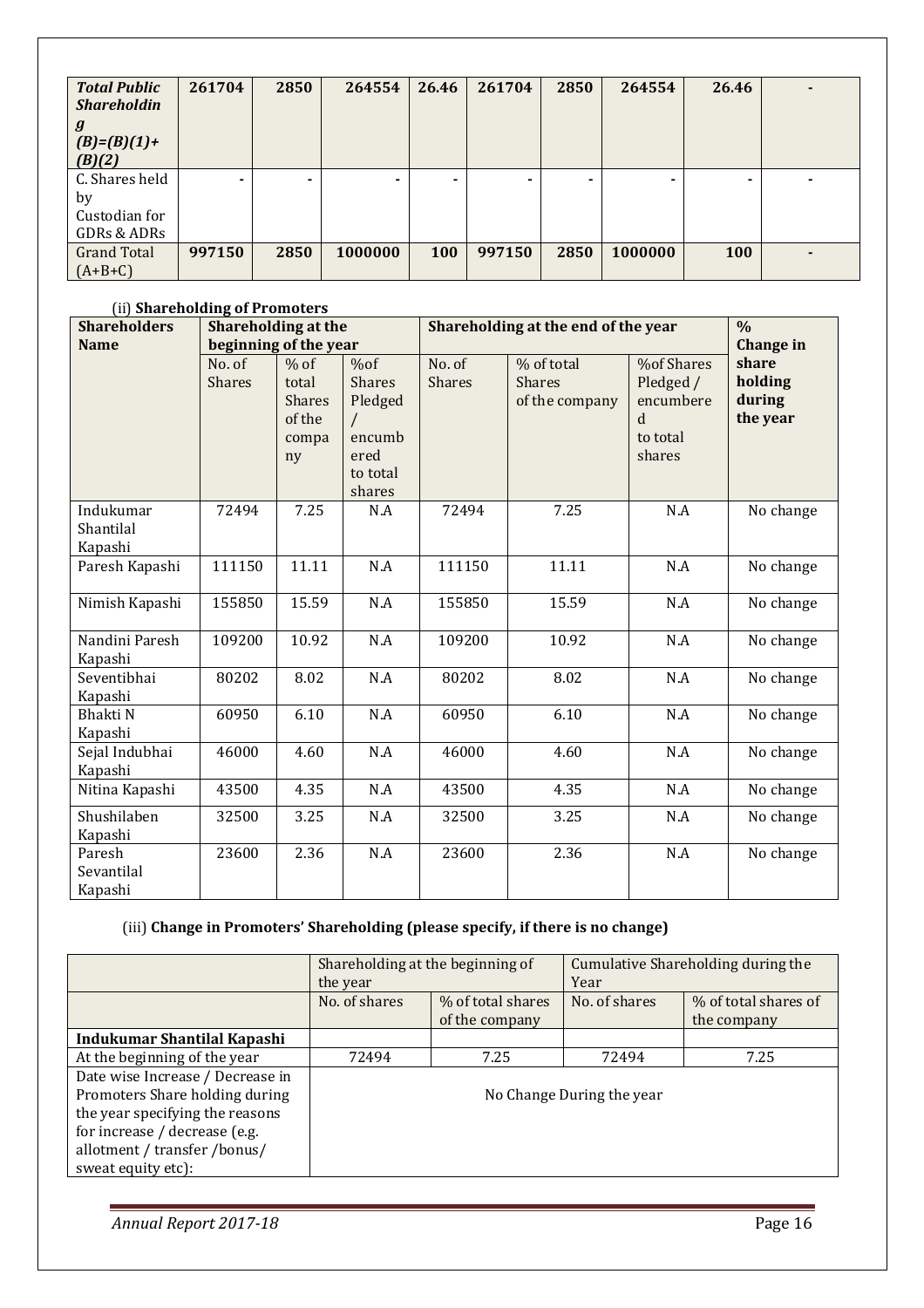| At the End of the year                                                                                                                                                                       | 72494                          | 7.25  | 72494                     | 7.25  |  |  |  |
|----------------------------------------------------------------------------------------------------------------------------------------------------------------------------------------------|--------------------------------|-------|---------------------------|-------|--|--|--|
| Paresh Kapashi                                                                                                                                                                               |                                |       |                           |       |  |  |  |
| At the beginning of the year                                                                                                                                                                 | 111150                         | 11.11 | 111150                    | 11.11 |  |  |  |
| Date wise Increase / Decrease in<br>Promoters Share holding during<br>the year specifying the reasons<br>for increase / decrease (e.g.                                                       | No Change During the year      |       |                           |       |  |  |  |
| allotment / transfer /bonus/<br>sweat equity etc):                                                                                                                                           |                                |       |                           |       |  |  |  |
| At the End of the year                                                                                                                                                                       |                                |       | 134750                    | 13.47 |  |  |  |
| Nimish Kapashi                                                                                                                                                                               |                                |       |                           |       |  |  |  |
| At the beginning of the year                                                                                                                                                                 | 155850                         | 15.59 | 155850                    | 15.59 |  |  |  |
| Date wise Increase / Decrease in                                                                                                                                                             |                                |       |                           |       |  |  |  |
| Promoters Share holding during<br>the year specifying the reasons<br>for increase / decrease (e.g.<br>allotment / transfer /bonus/                                                           |                                |       | No Change During the year |       |  |  |  |
| sweat equity etc):                                                                                                                                                                           |                                |       |                           |       |  |  |  |
| At the End of the year                                                                                                                                                                       | 155850                         | 15.59 | 155850                    | 15.59 |  |  |  |
| Nandini Paresh Kapashi                                                                                                                                                                       |                                |       |                           |       |  |  |  |
| At the beginning of the year                                                                                                                                                                 | 109200                         | 10.92 | 109200                    | 10.92 |  |  |  |
| Date wise Increase / Decrease in<br>Promoters Share holding during<br>the year specifying the reasons<br>for increase / decrease (e.g.<br>allotment / transfer /bonus/<br>sweat equity etc): | No Change During the year      |       |                           |       |  |  |  |
| At the End of the year                                                                                                                                                                       | 109200                         | 10.92 | 109200                    | 10.92 |  |  |  |
| SEVENTIBHAI KAPASHI                                                                                                                                                                          |                                |       |                           |       |  |  |  |
| At the beginning of the year                                                                                                                                                                 | 80202                          | 8.02  | 80202                     | 8.02  |  |  |  |
| Date wise Increase / Decrease in<br>Promoters Share holding during<br>the year specifying the reasons<br>for increase / decrease (e.g.<br>allotment / transfer /bonus/<br>sweat equity etc): | No Change During the year      |       |                           |       |  |  |  |
| At the End of the year                                                                                                                                                                       | 80202                          | 8.02  | 80202                     | 8.02  |  |  |  |
| <b>BHAKTI N KAPASHI</b>                                                                                                                                                                      |                                |       |                           |       |  |  |  |
| At the beginning of the year                                                                                                                                                                 | 60950                          | 6.10  | 60950                     | 6.10  |  |  |  |
| Date wise Increase / Decrease in<br>Promoters Share holding during<br>the year specifying the reasons<br>for increase / decrease (e.g.<br>allotment / transfer /bonus/<br>sweat equity etc): |                                |       | No Change During the year |       |  |  |  |
| At the End of the year                                                                                                                                                                       | 60950                          | 6.10  | 60950                     | 6.10  |  |  |  |
| SEJAL INDUBHAI KAPASHI                                                                                                                                                                       |                                |       |                           |       |  |  |  |
| At the beginning of the year                                                                                                                                                                 | 46000                          | 4.60  | 46000                     | 4.60  |  |  |  |
| Date wise Increase / Decrease in<br>Promoters Share holding during<br>the year specifying the reasons<br>for increase / decrease (e.g.<br>allotment / transfer /bonus/<br>sweat equity etc): | No Change During the year      |       |                           |       |  |  |  |
| At the End of the year                                                                                                                                                                       | 46000<br>4.60<br>46000<br>4.60 |       |                           |       |  |  |  |
| <b>NITINA KAPASHI</b>                                                                                                                                                                        |                                |       |                           |       |  |  |  |
| At the beginning of the year                                                                                                                                                                 | 43500                          | 4.35  | 43500                     | 4.35  |  |  |  |
| Date wise Increase / Decrease in<br>Promoters Share holding during<br>the year specifying the reasons                                                                                        | No Change During the year      |       |                           |       |  |  |  |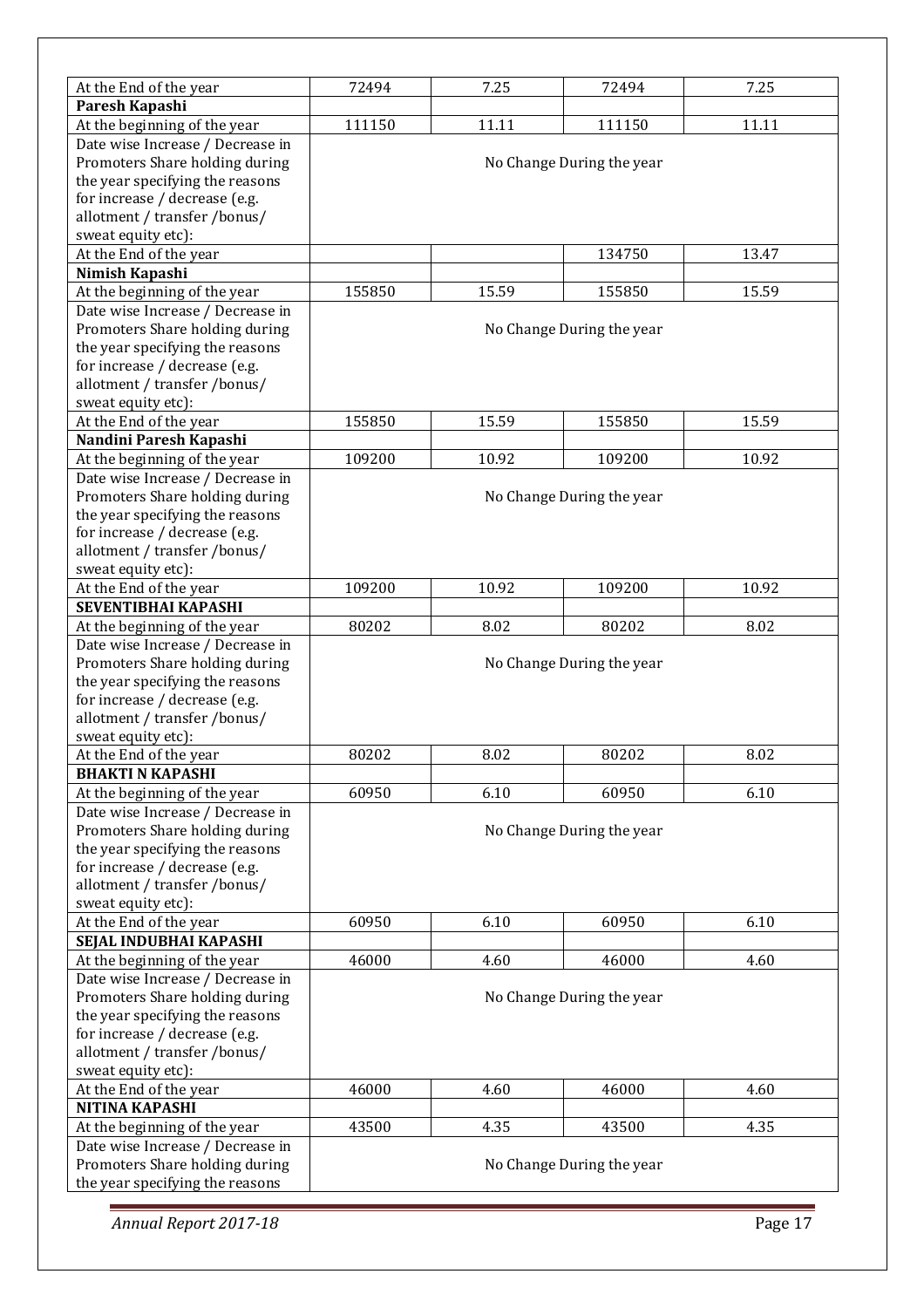| for increase / decrease (e.g.    |       |      |                           |      |
|----------------------------------|-------|------|---------------------------|------|
| allotment / transfer /bonus/     |       |      |                           |      |
| sweat equity etc):               |       |      |                           |      |
| At the End of the year           | 43500 | 4.35 | 43500                     | 4.35 |
| <b>SHUSHILABEN KAPASHI</b>       |       |      |                           |      |
| At the beginning of the year     | 32500 | 3.25 | 32500                     | 3.25 |
| Date wise Increase / Decrease in |       |      |                           |      |
| Promoters Share holding during   |       |      | No Change During the year |      |
| the year specifying the reasons  |       |      |                           |      |
| for increase / decrease (e.g.    |       |      |                           |      |
| allotment / transfer /bonus/     |       |      |                           |      |
| sweat equity etc):               |       |      |                           |      |
| At the End of the year           | 32500 | 3.25 | 32500                     | 3.25 |
| PARESH SEVENTILAL KAPASHI        |       |      |                           |      |
| At the beginning of the year     | 23600 | 2.36 | 23600                     | 2.36 |
| Date wise Increase / Decrease in |       |      |                           |      |
| Promoters Share holding during   |       |      | No Change During the year |      |
| the year specifying the reasons  |       |      |                           |      |
| for increase / decrease (e.g.    |       |      |                           |      |
| allotment / transfer /bonus/     |       |      |                           |      |
| sweat equity etc):               |       |      |                           |      |
| At the End of the year           | 23600 | 2.36 | 23600                     | 2.36 |
|                                  |       |      |                           |      |

#### **(iv) Shareholding Pattern of top ten Shareholders (other than Directors, Promoters and Holders of GDRs and ADRs):**

|                                  | Shareholding at the beginning of |                   | Cumulative Shareholding during the |                      |
|----------------------------------|----------------------------------|-------------------|------------------------------------|----------------------|
|                                  | the year                         |                   | Year                               |                      |
|                                  | No. of shares                    | % of total shares | No. of shares                      | % of total shares of |
|                                  |                                  | of the company    |                                    | the company          |
| 1. MITESH JAGDISH PARIKH         |                                  |                   |                                    |                      |
| At the beginning of the year     |                                  |                   | 60000                              | 6.00                 |
| Date wise Increase / Decrease in |                                  |                   |                                    |                      |
| Share holding during the year    |                                  |                   | 24.11.2017 Increase 50019 Shares   |                      |
| specifying the reasons for       |                                  |                   | 01.12.2017 Increase 2562 Shares    |                      |
| increase / decrease (e.g.        |                                  |                   | 08.12.2017 Increase 7419 Shares    |                      |
| allotment / transfer /bonus/     |                                  |                   |                                    |                      |
| sweat equity etc):               |                                  |                   |                                    |                      |
| At the End of the year           |                                  | -                 | 60000                              | 6.00                 |
| 2. ROOPESH CHAITANYA             |                                  |                   |                                    |                      |
| At the beginning of the year     | 47350                            | 4.73              | 47350                              | 4.73                 |
| Date wise Increase / Decrease in |                                  |                   |                                    |                      |
| Share holding during the year    |                                  |                   | No Change During the year          |                      |
| specifying the reasons for       |                                  |                   |                                    |                      |
| increase / decrease (e.g.        |                                  |                   |                                    |                      |
| allotment / transfer /bonus/     |                                  |                   |                                    |                      |
| sweat equity etc):               |                                  |                   |                                    |                      |
| At the End of the year           |                                  |                   | 47350                              | 4.73                 |
| <b>3. SANJAY R KOTHARI</b>       |                                  |                   |                                    |                      |
| At the beginning of the year     | 43000                            | 4.30              | 43000                              | 4.30                 |
| Date wise Increase / Decrease in |                                  |                   |                                    |                      |
| Share holding during the year    |                                  |                   | No Change During the year          |                      |
| specifying the reasons for       |                                  |                   |                                    |                      |
| increase / decrease (e.g.        |                                  |                   |                                    |                      |
| allotment / transfer /bonus/     |                                  |                   |                                    |                      |
| sweat equity etc):               |                                  |                   |                                    |                      |
| At the End of the year           |                                  |                   | 43000                              | 4.30                 |
| <b>4. SHOBHA S KOTHARI</b>       |                                  |                   |                                    |                      |
| At the beginning of the year     | 42904                            | 4.29              | 42904                              | 4.29                 |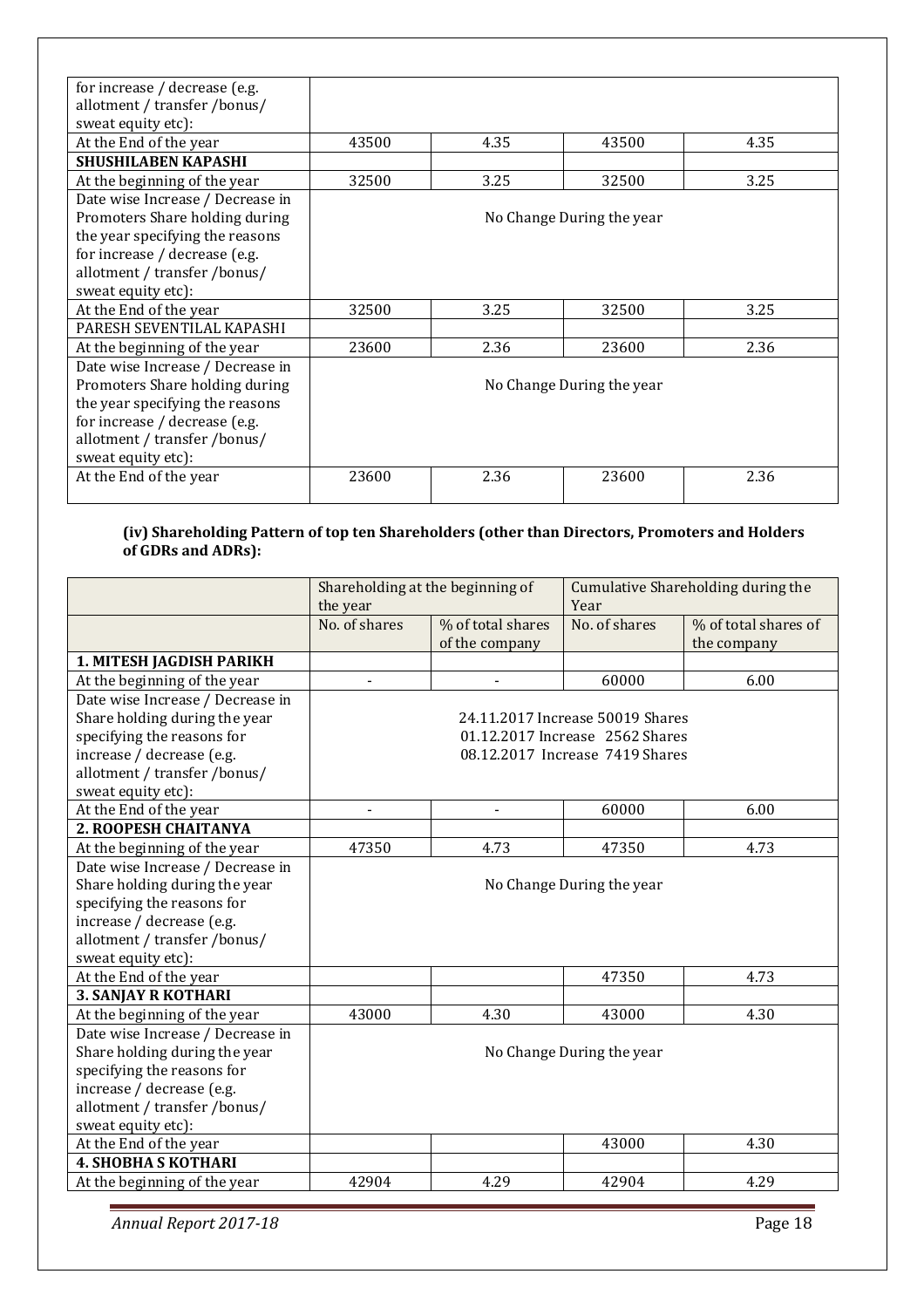| Date wise Increase / Decrease in<br>Share holding during the year<br>specifying the reasons for<br>increase / decrease (e.g.<br>allotment / transfer /bonus/<br>sweat equity etc): |        |                | No Change During the year         |       |
|------------------------------------------------------------------------------------------------------------------------------------------------------------------------------------|--------|----------------|-----------------------------------|-------|
| At the End of the year                                                                                                                                                             | $\sim$ | $\overline{a}$ | 42904                             | 4.29  |
| <b>5 SUNIL R KOTHARI</b>                                                                                                                                                           |        |                |                                   |       |
| At the beginning of the year                                                                                                                                                       | 25000  | 2.50           | 25000                             | 2.50  |
| Date wise Increase / Decrease in<br>Share holding during the year<br>specifying the reasons for<br>increase / decrease (e.g.<br>allotment / transfer /bonus/<br>sweat equity etc): |        |                | No Change During the year         |       |
| At the End of the year                                                                                                                                                             |        |                | 25000                             | 2.50  |
| <b>6. PREMILABEN NAGINBHAI</b>                                                                                                                                                     |        |                |                                   |       |
| <b>SHAH</b>                                                                                                                                                                        |        |                |                                   |       |
| At the beginning of the year                                                                                                                                                       |        |                | 19902                             | 1.99  |
| Date wise Increase / Decrease in<br>Share holding during the year<br>specifying the reasons for<br>increase / decrease (e.g.<br>allotment / transfer /bonus/<br>sweat equity etc): |        |                | 12/01/2018 Increase 19902 Shares  |       |
| At the End of the year                                                                                                                                                             |        |                | 19902                             | 1.99  |
| 7 RASILA VINODRAY MEHTA                                                                                                                                                            |        |                |                                   |       |
| At the beginning of the year                                                                                                                                                       | 6300   | 0.63           | 6300                              | 0.63  |
| Date wise Increase / Decrease in<br>Share holding during the year<br>specifying the reasons for<br>increase / decrease (e.g.<br>allotment / transfer /bonus/<br>sweat equity etc): |        |                | No Change During the year         |       |
| At the End of the year                                                                                                                                                             |        |                | 6300                              | 0.63  |
| 8. JASHVANTI HASMUKHLAL                                                                                                                                                            |        |                |                                   |       |
| <b>KAPASHI</b>                                                                                                                                                                     |        |                |                                   |       |
| At the beginning of the year                                                                                                                                                       | 4000   | 0.40           | 4000                              | 0.40  |
| Date wise Increase / Decrease in<br>Share holding during the year<br>specifying the reasons for<br>increase / decrease (e.g.<br>allotment / transfer /bonus/<br>sweat equity etc): |        |                |                                   |       |
| At the End of the year                                                                                                                                                             |        |                | 4000                              | 0.40  |
| 9. RAJAN H KAPASHI                                                                                                                                                                 |        |                |                                   |       |
| At the beginning of the year<br>Date wise Increase / Decrease in<br>Share holding during the year<br>specifying the reasons for                                                    | 3950   | 0.395          | 3950<br>No Change During the year | 0.395 |
| increase / decrease (e.g.<br>allotment / transfer /bonus/<br>sweat equity etc):                                                                                                    |        |                |                                   |       |
| At the End of the year                                                                                                                                                             |        |                | 3950                              | 0.395 |
| <b>10. DIVYESH V MEHTA</b>                                                                                                                                                         |        |                |                                   |       |
| At the beginning of the year                                                                                                                                                       | 3300   | 0.33           | 3300                              | 0.33  |
| Date wise Increase / Decrease in<br>Share holding during the year<br>specifying the reasons for                                                                                    |        |                | 10.11.2017 Decrease 1100 Shares   |       |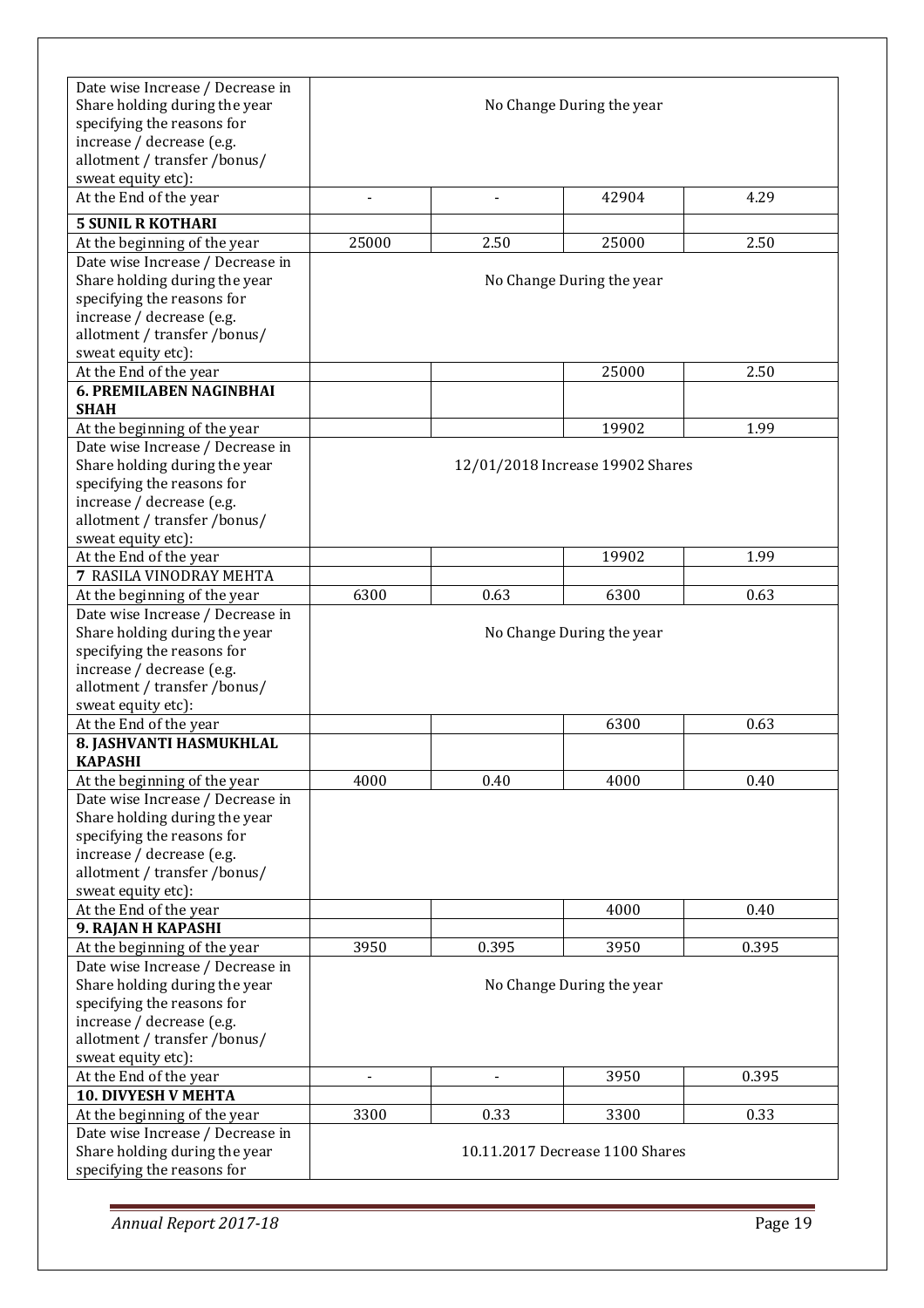| increase / decrease (e.g.<br>allotment / transfer /bonus/<br>sweat equity etc): |  |      |      |
|---------------------------------------------------------------------------------|--|------|------|
| At the End of the year                                                          |  | 2200 | 0.22 |

# **(v) Shareholding of Directors and Key Managerial Personnel:**

|                                                                  |               | Shareholding at the beginning of    | Cumulative Shareholding during the |                                     |  |
|------------------------------------------------------------------|---------------|-------------------------------------|------------------------------------|-------------------------------------|--|
|                                                                  | the year      |                                     | Year                               |                                     |  |
|                                                                  | No. of shares | % of total shares<br>of the company | No. of shares                      | % of total shares of<br>the company |  |
|                                                                  |               |                                     |                                    |                                     |  |
| Mr. INDUKUMAR SHANTILAL                                          |               |                                     |                                    |                                     |  |
| <b>KAPASHI</b> (Whole Time                                       |               |                                     |                                    |                                     |  |
| Director)                                                        |               |                                     |                                    |                                     |  |
| At the beginning of the year                                     | 72494         | 7.24                                | 72494                              | 7.24                                |  |
| Date wise Increase / Decrease in                                 |               |                                     |                                    |                                     |  |
| Share holding during the year<br>specifying the reasons for      |               |                                     | No Change During the year          |                                     |  |
| increase / decrease (e.g.                                        |               |                                     |                                    |                                     |  |
| allotment / transfer /bonus/                                     |               |                                     |                                    |                                     |  |
| sweat equity etc):                                               |               |                                     |                                    |                                     |  |
| At the End of the year                                           |               |                                     | 72494                              | 7.24                                |  |
| Mr. SEVANTILAL SHANTILAL                                         |               |                                     |                                    |                                     |  |
| <b>KAPASHI</b> (Whole-time                                       |               |                                     |                                    |                                     |  |
| director)                                                        |               |                                     |                                    |                                     |  |
| At the beginning of the year                                     | 80202         | 8.02                                | 80202                              | 8.02                                |  |
| Date wise Increase / Decrease in                                 |               |                                     |                                    |                                     |  |
| Share holding during the year                                    |               |                                     | No Change During the year          |                                     |  |
| specifying the reasons for                                       |               |                                     |                                    |                                     |  |
| increase / decrease (e.g.                                        |               |                                     |                                    |                                     |  |
| allotment / transfer /bonus/                                     |               |                                     |                                    |                                     |  |
| sweat equity etc):                                               |               |                                     |                                    |                                     |  |
| At the End of the year                                           |               |                                     | 80202                              | 8.02                                |  |
| Mr. PARESH SEVANTILAL                                            |               |                                     |                                    |                                     |  |
| <b>KAPASHI</b> (Director)                                        |               |                                     |                                    |                                     |  |
| At the beginning of the year                                     | 111150        | 11.11                               | 111150                             | 11.11                               |  |
| Date wise Increase / Decrease in                                 |               |                                     |                                    |                                     |  |
| Share holding during the year                                    |               |                                     | No Change During the year          |                                     |  |
| specifying the reasons for                                       |               |                                     |                                    |                                     |  |
| increase / decrease (e.g.                                        |               |                                     |                                    |                                     |  |
| allotment / transfer /bonus/                                     |               |                                     |                                    |                                     |  |
| sweat equity etc):                                               |               |                                     |                                    |                                     |  |
| At the End of the year                                           |               |                                     | 111150                             | 11.11                               |  |
| Mr. NIMISH INDUBHAI                                              |               |                                     |                                    |                                     |  |
| <b>KAPASHI</b> (Director)                                        |               |                                     |                                    |                                     |  |
| At the beginning of the year<br>Date wise Increase / Decrease in | 155850        | 15.58                               | 155850                             | 15.58                               |  |
| Share holding during the year                                    |               |                                     |                                    |                                     |  |
| specifying the reasons for                                       |               |                                     | No Change During the year          |                                     |  |
| increase / decrease (e.g.                                        |               |                                     |                                    |                                     |  |
| allotment / transfer /bonus/                                     |               |                                     |                                    |                                     |  |
| sweat equity etc):                                               |               |                                     |                                    |                                     |  |
| At the End of the year                                           |               |                                     | 155850                             | 15.58                               |  |
| Mr. MAHASUKH POPATLAL                                            |               |                                     |                                    |                                     |  |
| <b>SHAH</b> ( Director) *                                        |               |                                     |                                    |                                     |  |
| At the beginning of the year                                     | $\mathbf{0}$  | $\mathbf{0}$                        | $\mathbf{0}$                       | $\boldsymbol{0}$                    |  |
| Date wise Increase / Decrease in                                 |               |                                     |                                    |                                     |  |
| Share holding during the year                                    |               |                                     | No Change During the year          |                                     |  |
|                                                                  |               |                                     |                                    |                                     |  |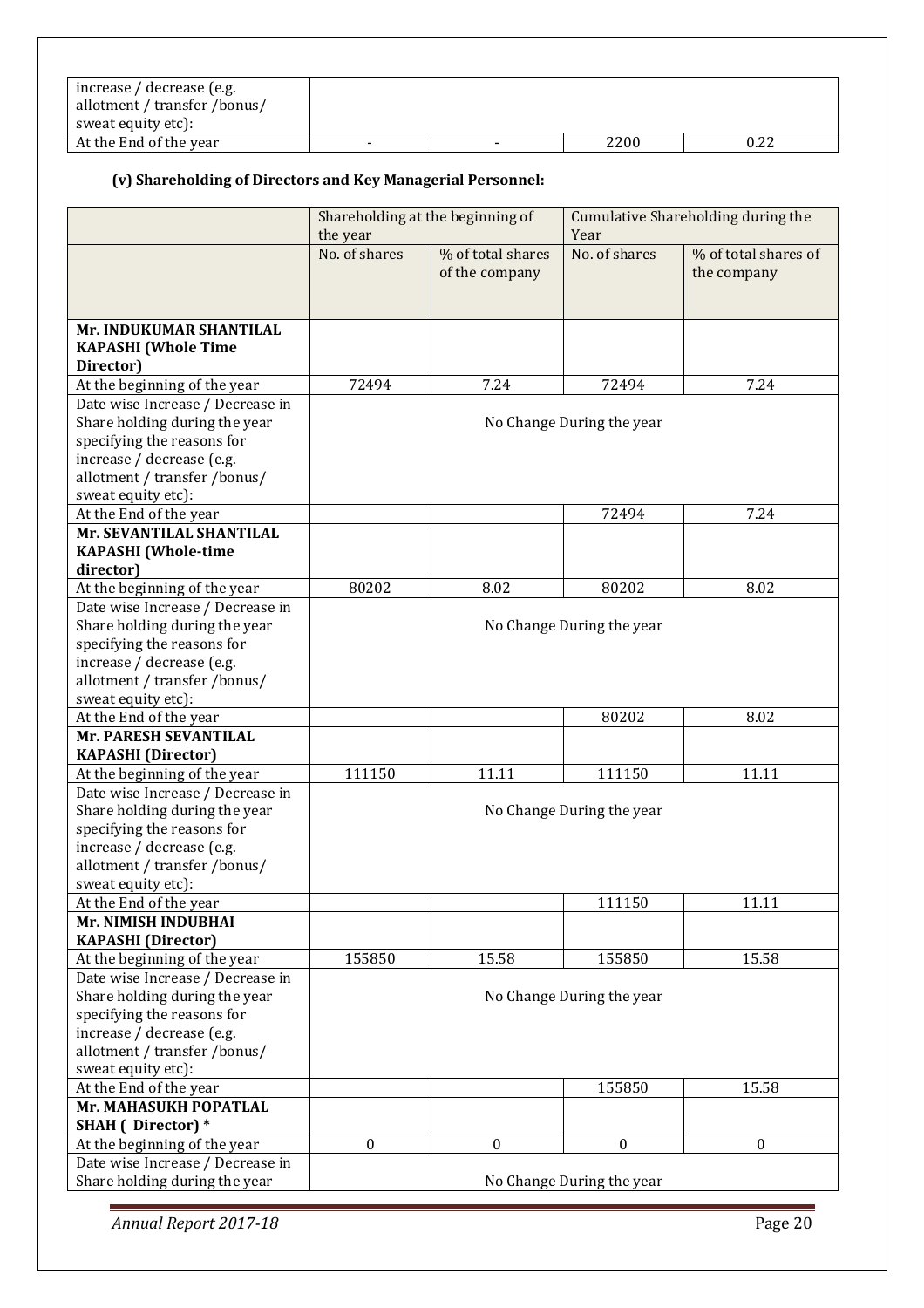| specifying the reasons for       |                  |                  |                           |                  |
|----------------------------------|------------------|------------------|---------------------------|------------------|
| increase / decrease (e.g.        |                  |                  |                           |                  |
| allotment / transfer /bonus/     |                  |                  |                           |                  |
| sweat equity etc):               |                  |                  |                           |                  |
| At the End of the year           |                  |                  | $\boldsymbol{0}$          | $\boldsymbol{0}$ |
| <b>MS. VARSHA PRAFUL DALAL</b>   |                  |                  |                           |                  |
| (Director)                       |                  |                  |                           |                  |
| At the beginning of the year     | $\boldsymbol{0}$ | $\mathbf{0}$     | 0                         | 0                |
| Date wise Increase / Decrease in |                  |                  |                           |                  |
| Share holding during the year    |                  |                  | No Change During the year |                  |
| specifying the reasons for       |                  |                  |                           |                  |
| increase / decrease (e.g.        |                  |                  |                           |                  |
| allotment / transfer /bonus/     |                  |                  |                           |                  |
| sweat equity etc):               |                  |                  |                           |                  |
| At the End of the year           |                  |                  | $\boldsymbol{0}$          | $\boldsymbol{0}$ |
| <b>MS. AMITA R. SHAH</b>         |                  |                  |                           |                  |
| (Director)**                     |                  |                  |                           |                  |
| At the beginning of the year     | $\boldsymbol{0}$ | $\boldsymbol{0}$ | $\boldsymbol{0}$          | $\boldsymbol{0}$ |
| Date wise Increase / Decrease in |                  |                  |                           |                  |
| Share holding during the year    | No Change        |                  |                           |                  |
| specifying the reasons for       | During the year  |                  |                           |                  |
| increase / decrease (e.g.        |                  |                  |                           |                  |
| allotment / transfer /bonus/     |                  |                  |                           |                  |
| sweat equity etc):               |                  |                  |                           |                  |
| At the End of the year           |                  |                  | $\Omega$                  | $\Omega$         |
| Ms. NANDINI PARESH KAPASHI       |                  |                  |                           |                  |
| (CFO)                            |                  |                  |                           |                  |
| At the beginning of the year     | 109200           | 10.92            | 109200                    | 10.92            |
| Date wise Increase / Decrease in |                  |                  |                           |                  |
| Share holding during the year    |                  |                  | No Change During the year |                  |
| specifying the reasons for       |                  |                  |                           |                  |
| increase / decrease (e.g.        |                  |                  |                           |                  |
| allotment / transfer /bonus/     |                  |                  |                           |                  |
| sweat equity etc):               |                  |                  |                           |                  |
| At the End of the year           |                  |                  | 109200                    | 10.92            |
| <b>Ms. POOJA PARESH BAGWE</b>    |                  |                  |                           |                  |
| (Company Secretary)              |                  |                  |                           |                  |
| At the beginning of the year     | $\boldsymbol{0}$ | $\boldsymbol{0}$ | $\boldsymbol{0}$          | 0                |
| Date wise Increase / Decrease in |                  |                  |                           |                  |
| Share holding during the year    |                  |                  | No Change During the year |                  |
| specifying the reasons for       |                  |                  |                           |                  |
| increase / decrease (e.g.        |                  |                  |                           |                  |
| allotment / transfer /bonus/     |                  |                  |                           |                  |
| sweat equity etc):               |                  |                  |                           |                  |
| At the End of the year           | $\boldsymbol{0}$ | $\boldsymbol{0}$ | $\boldsymbol{0}$          | $\boldsymbol{0}$ |

### **\* Mr. MAHASUKH POPATLAL SHAH ( Director) : Ceased to be Director on 29-01-2018 due to death.**

**\*\* MS. AMITA R. SHAH (Director) : Appointed as an Independent Director on 07-02-2018.** 

#### **V. INDEBTEDNESS**

**Indebtedness of the Company including interest outstanding/accrued but not due for payment** 

|                                                        | Secured Loans<br>excluding<br>deposits | Unsecured<br>Loans | Deposits | Total<br>Indebtedness |
|--------------------------------------------------------|----------------------------------------|--------------------|----------|-----------------------|
| Indebtedness at the beginning<br>of the financial year | Nil                                    | 175,000            | Nil      | 175,000               |
| i) Principal Amount                                    |                                        |                    |          |                       |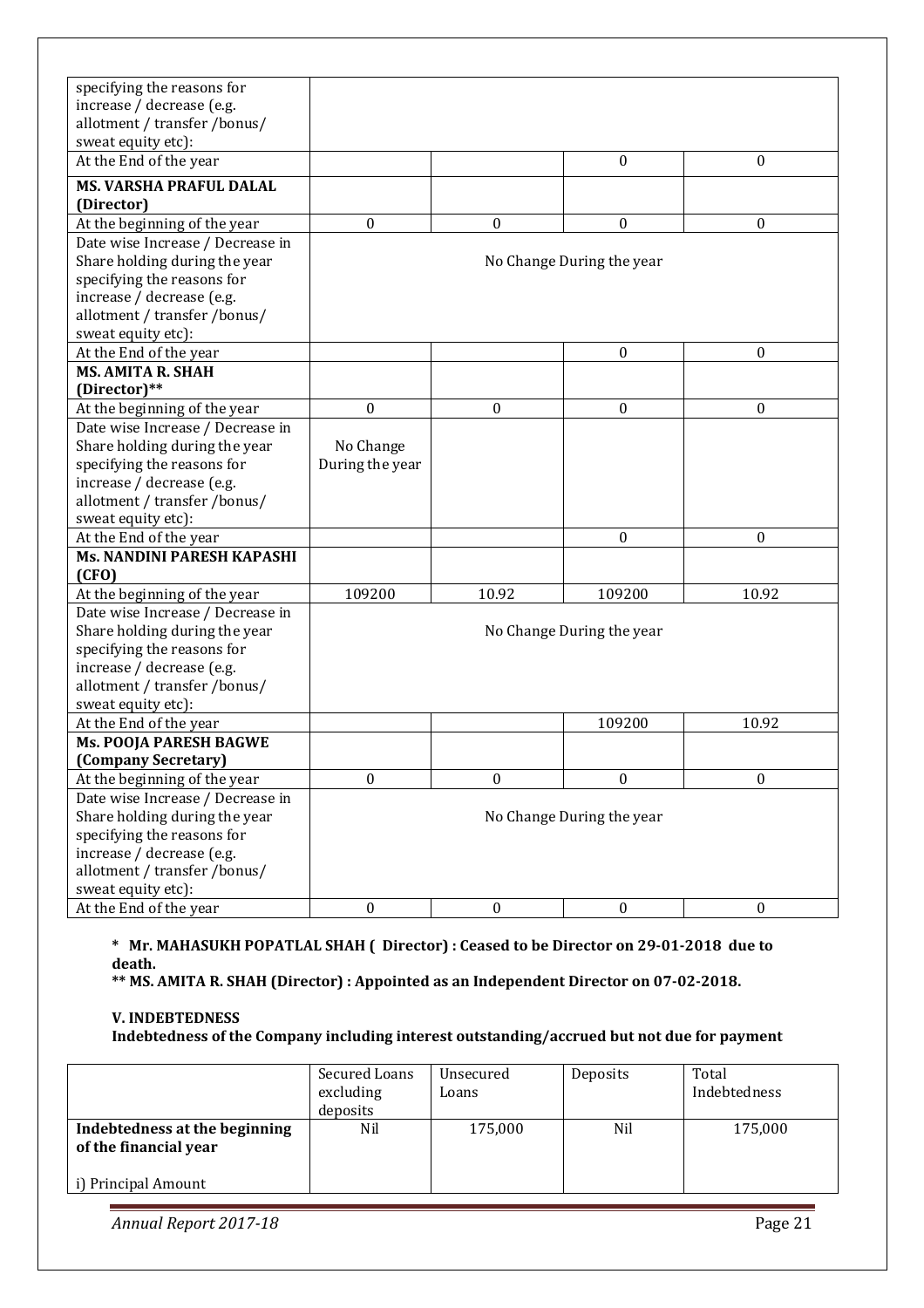| ii) Interest due but not paid     |     |            |            |            |
|-----------------------------------|-----|------------|------------|------------|
| iii) Interest accrued but not due |     |            |            |            |
| Total (i+ii+iii)                  |     | 175,000    |            | 175000     |
|                                   |     |            |            |            |
| Change in Indebtedness during     | Nil | Nil        | Nil        | Nil        |
| the financial year                |     |            |            |            |
|                                   |     |            |            |            |
| • Addition                        |     | 175,000    | 175,000    | 175000     |
| $\bullet$ Reduction               |     |            |            |            |
| <b>Net Change</b>                 |     | $-175,000$ | $-175,000$ | $-175,000$ |
|                                   |     |            |            |            |
| Indebtedness at the end of the    | Nil | Nil        | Nil        | Nil        |
| financial year                    |     |            |            |            |
|                                   |     |            |            |            |
| i) Principal Amount               |     |            |            |            |
| ii) Interest due but not paid     |     |            |            |            |
| iii) Interest accrued but not due |     |            |            |            |
| Total (i+ii+iii)                  | Nil | Nil        | Nil        | Nil        |

### **VI. REMUNERATION OF DIRECTORS AND KEY MANAGERIAL PERSONNEL**

#### A. Remuneration to Managing Director, Whole-time Directors and/or Manager:

| <b>Particulars of Remuneration</b>   | <b>Mr. INDUKUMAR</b>     | <b>Mr. SEVANTILAL</b>    | <b>TOTAL</b> |
|--------------------------------------|--------------------------|--------------------------|--------------|
|                                      | <b>SHANTILAL KAPASHI</b> | <b>SHANTILAL KAPASHI</b> |              |
|                                      | (Whole-time director)    | (Whole-time director)    |              |
| <b>Gross salary</b>                  |                          |                          |              |
| (a) Salary as per provisions         |                          |                          |              |
| contained in section $17(1)$ of the  | <b>NIL</b>               | <b>NIL</b>               | <b>NIL</b>   |
| Income-tax Act, 1961                 |                          |                          |              |
|                                      |                          |                          |              |
| (b) Value of perquisites $u/s$ 17(2) |                          |                          |              |
| Income-tax Act, 1961                 |                          |                          |              |
|                                      |                          |                          |              |
|                                      |                          |                          |              |
| (c) Profits in lieu of salary under  |                          |                          |              |
| section 17(3) Income-tax Act,        |                          |                          |              |
| 1961                                 |                          |                          |              |
| <b>Stock Option</b>                  |                          |                          |              |
| <b>Sweat Equity</b>                  |                          |                          |              |
| Commission                           |                          |                          |              |
| - as % of profit                     |                          |                          |              |
| - others                             |                          |                          |              |
| Others                               |                          |                          |              |
| Total (A)                            | <b>NIL</b>               | <b>NIL</b>               | <b>NIL</b>   |
| Ceiling as per the Act               |                          |                          |              |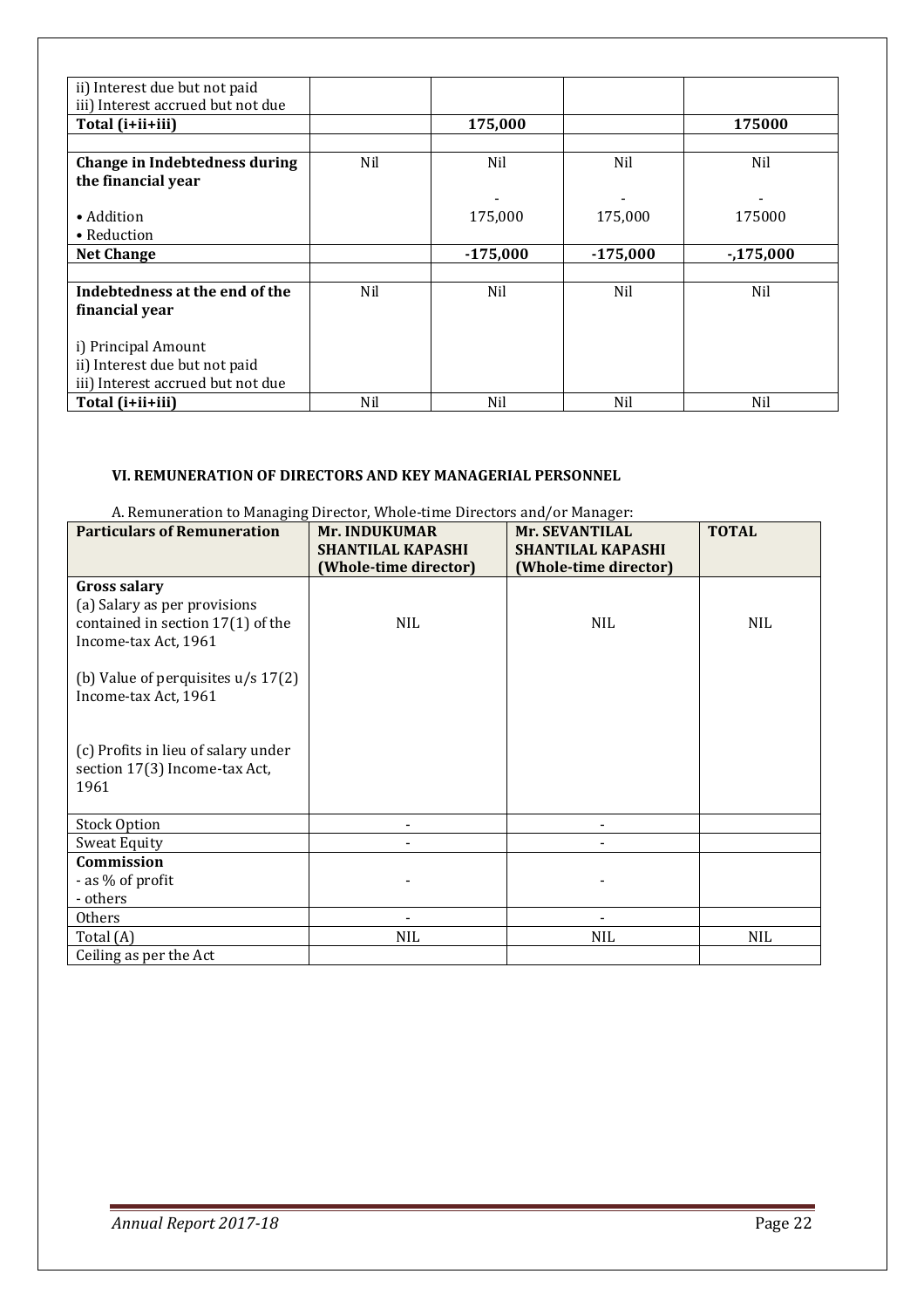|  | <b>B.</b> Remuneration to other directors: |
|--|--------------------------------------------|
|--|--------------------------------------------|

| <b>Particulars of Remuneration</b>                | Mr.<br><b>Paresh</b><br><b>Sevantilal</b><br>Kapashi | <b>Total</b><br><b>Amount</b><br>Mr.<br><b>Nimish</b><br>Indubhai<br>Kapashi | Mr.<br><b>Mahasukh</b><br>Popatlal<br><b>Shah</b> | Ms.<br><b>Varsha</b><br><b>Praful</b><br><b>Dalal</b> | Ms. Amita<br>R. Shah |                |
|---------------------------------------------------|------------------------------------------------------|------------------------------------------------------------------------------|---------------------------------------------------|-------------------------------------------------------|----------------------|----------------|
| <b>Independent Directors</b>                      |                                                      |                                                                              |                                                   |                                                       |                      |                |
| • Fee for attending board /<br>committee meetings |                                                      |                                                                              | 7,000                                             | 13,000                                                | 4,000                | 24,000         |
| • Commission                                      | ٠                                                    | $\blacksquare$                                                               | $\blacksquare$                                    | ٠                                                     |                      | $\blacksquare$ |
| • Others                                          | ٠                                                    |                                                                              |                                                   |                                                       |                      |                |
| Total (1)                                         |                                                      |                                                                              | 7,000                                             | 13,000                                                | 4,000                | 24,000         |
| <b>4. Other Non-Executive</b><br><b>Directors</b> |                                                      |                                                                              |                                                   |                                                       |                      |                |
| • Fee for attending board /<br>committee meetings | 11,000                                               | 8,000                                                                        | $\blacksquare$                                    | ٠                                                     |                      | 19,000         |
| • Commission                                      | ÷.                                                   |                                                                              |                                                   | ۰                                                     |                      |                |
| • Others                                          |                                                      |                                                                              |                                                   |                                                       |                      |                |
| Total (2)                                         | 11,000                                               | 8,000                                                                        | $\blacksquare$                                    |                                                       |                      | 19,000         |
| Total $(B)=(1+2)$                                 | 11,000                                               | 8,000                                                                        | 7,000                                             | 13,000                                                | 4,000                | 43,000         |
| <b>Total Managerial</b><br><b>Remuneration</b>    | 11,000                                               | 8,000                                                                        | 7,000                                             | 13,000                                                | 4,000                | 43,000         |

# *C. REMUNERATION TO KEY MANAGERIAL PERSONNEL OTHER THAN MD/MANAGER/WTD*

| <b>Particulars of Remuneration</b>   | <b>Key Managerial Personnel</b>         |                                             |               |
|--------------------------------------|-----------------------------------------|---------------------------------------------|---------------|
|                                      | <b>Company Secretary</b>                | <b>CFO</b>                                  |               |
|                                      | <b>Ms. Pooja Paresh</b><br><b>Bagwe</b> | <b>Ms. Nandini Paresh</b><br><b>Kapashi</b> | <b>Total</b>  |
|                                      |                                         |                                             | <b>Amount</b> |
| <b>Gross salary</b>                  |                                         |                                             |               |
| (a) Salary as per provisions         |                                         |                                             |               |
| contained in section $17(1)$ of the  | 126,000                                 | <b>NIL</b>                                  | 126,000       |
| Income-tax Act, 1961                 |                                         |                                             |               |
|                                      |                                         |                                             |               |
| (b) Value of perquisites $u/s$ 17(2) |                                         |                                             |               |
| Income-tax Act, 1961                 |                                         |                                             |               |
|                                      |                                         |                                             |               |
| (c) Profits in lieu of salary under  |                                         |                                             |               |
| section 17(3) Income-tax Act, 1961   |                                         |                                             |               |
| <b>Stock Option</b>                  |                                         |                                             |               |
| Sweat Equity                         |                                         |                                             |               |
| Commission                           |                                         |                                             |               |
| - as % of profit                     |                                         |                                             |               |
| - others                             |                                         |                                             |               |
| Others                               |                                         |                                             |               |
| Total                                | 126,000                                 | <b>NIL</b>                                  | 126,000       |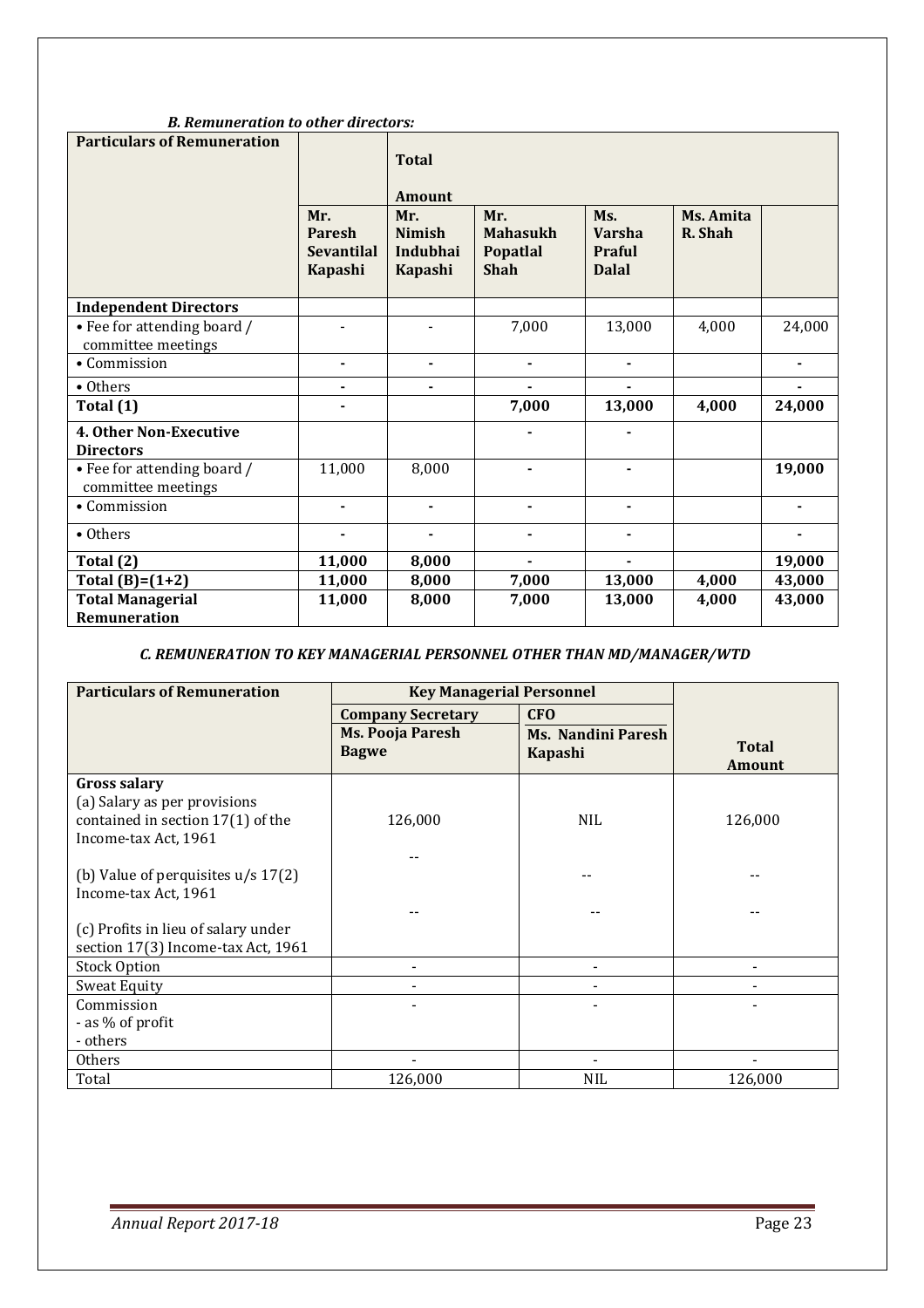#### **VII. PENALTIES / PUNISHMENT/ COMPOUNDING OF OFFENCES:**

| <b>Type</b>                         | <b>Section of</b><br>the<br><b>Companies</b><br>Act | <b>Brief</b><br>Descriptio<br>n | Details of<br><b>Penalty/Punish</b><br>ment/Compoun<br>ding fees<br>imposed | Authority<br>[RD/NCLT/Cour<br>tl | Appeal made,<br>if any (give<br>details) |
|-------------------------------------|-----------------------------------------------------|---------------------------------|-----------------------------------------------------------------------------|----------------------------------|------------------------------------------|
| Penalty                             |                                                     |                                 |                                                                             |                                  |                                          |
| Punishment                          |                                                     |                                 |                                                                             | ۰                                |                                          |
| Compounding                         |                                                     |                                 |                                                                             |                                  |                                          |
| <b>C. Other Officers in Default</b> |                                                     |                                 |                                                                             |                                  |                                          |
| Penalty                             |                                                     |                                 |                                                                             | ۰                                |                                          |
| Punishment                          |                                                     |                                 |                                                                             | ٠                                |                                          |
| Compounding                         |                                                     | ٠                               |                                                                             | ٠                                |                                          |

#### **For and on behalf of the Board of Directors**

 $Sd$ - $Sd$ -

Place: Mumbai **Sevantilal Kapashi Nimish Kapashi Diace: Mumbai Albert Sevantilal Kapashi Nimish Kapashi Diace: Albert Sevantilal Kapashi Diace: Albert Sevantilal Kapashi Diace: Albert Sevantilal Kapashi Diace** 

Dated: August 27, 2018 **DIN: 00008435 DIN: 000**<br>**Whole-time Director Director Whole-time Director**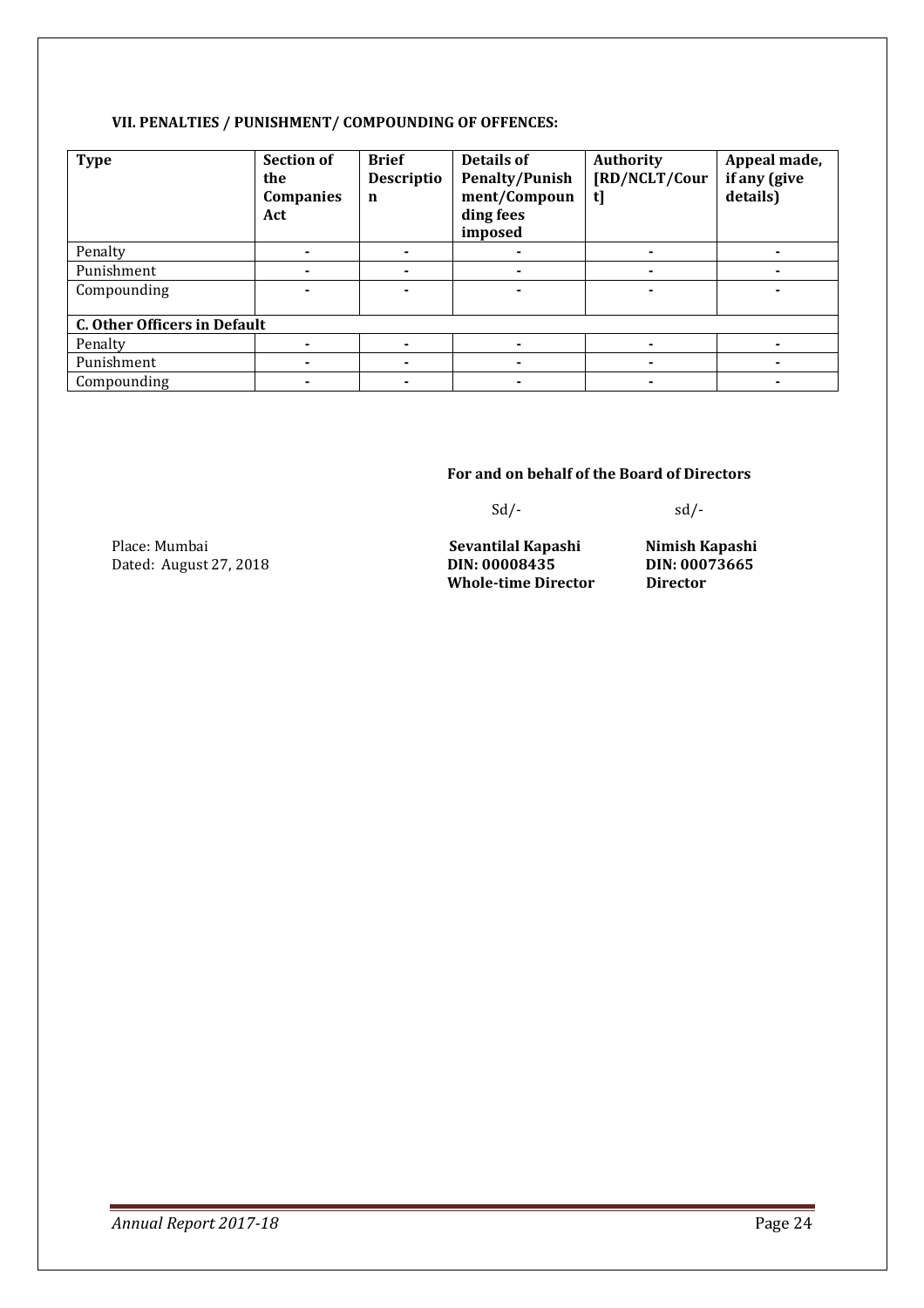#### *B (I) Number of meeting of the Board:*

During the year 2017-18, the Board of Directors met Seven times viz. on 16th May, 2017; 9th August, 2017; 14th November, 2017; 30th December, 2017; 7th February, 2018, 8th February 2018 and 8th March, 2018.

| Sr.No.       | <b>Date of Board Meeting</b>    | <b>Directors attending Board Meeting</b>                      |
|--------------|---------------------------------|---------------------------------------------------------------|
| $\mathbf{1}$ | 16th May, 2017                  | Mr. Sevantilal S. Kapashi, Mr. Paresh S. Kapashi, Mr. Nimish  |
|              |                                 | I. Kapashi, Mr. Mahashukhlal P. Shah, Ms. Varsha P. Dalal     |
| 2            | 9 <sup>th</sup> August, 2017    | Mr. Sevantilal S. Kapashi, Mr. Indukumar S. Kapashi, Mr.      |
|              |                                 | Paresh S. Kapashi, Mr. Nimish I. Kapashi, Mr. Mahashukhlal    |
|              |                                 | P. Shah, Ms. Varsha P. Dalal                                  |
| 3            | 14 <sup>th</sup> November, 2017 | Mr. Sevantilal S. Kapashi, Mr. Indukumar S. Kapashi, Mr.      |
|              |                                 | Paresh S. Kapashi, Mr. Nimish I. Kapashi, Mr. Mahashukhlal    |
|              |                                 | P. Shah, Ms. Varsha P. Dalal                                  |
| 4            | 30 <sup>th</sup> December, 2017 | Mr. Sevantilal S. Kapashi, Mr. Indukumar S. Kapashi, Mr.      |
|              |                                 | Paresh S. Kapashi, Mr. Nimish I. Kapashi, Mr. Mahashukhlal    |
|              |                                 | P. Shah, Ms. Varsha P. Dalal.                                 |
| 5            | 7 <sup>th</sup> February, 2018  | Mr. Sevantilal S. Kapashi, Mr. Indukumar S. Kapashi, Mr.      |
|              |                                 | Paresh S. Kapashi, Mr. Nimish I. Kapashi, Ms. Varsha P. Dalal |
| 6            | 8 <sup>th</sup> February, 2018  | Mr. Sevantilal S. Kapashi, Mr. Indukumar S. Kapashi, Mr.      |
|              |                                 | Paresh S. Kapashi, Mr. Nimish I. Kapashi, Ms. Varsha P.       |
|              |                                 | Dalal, Ms. Amita R. Shah.                                     |
| 7            | 8 <sup>th</sup> March, 2018     | Mr. Sevantilal S. Kapashi, Mr. Indukumar S. Kapashi, Mr.      |
|              |                                 | Paresh S. Kapashi, Mr. Nimish I. Kapashi, Ms. Varsha P.       |
|              |                                 | Dalal, Ms. Amita R. Shah.                                     |

#### **(II) Number of meeting of the Audit Committee:**

During the Year 2017-2018, the Member of Audit Committee met Four times viz. on 13<sup>th</sup> May, 2017; 9<sup>th</sup> August, 2017; 14th November, 2017 and 8th February 2018.

| Sr.No.         | Date of Meeting                 | <b>Directors attending Meeting</b>                         |
|----------------|---------------------------------|------------------------------------------------------------|
|                | 13 <sup>th</sup> May, 2017      | Mr. Paresh S. Kapashi, Mr. Mahashukhlal P. Shah, Ms.       |
|                |                                 | Varsha P. Dalal                                            |
| 2              | 9th August, 2017                | Mr. Paresh S. Kapashi, Mr. Mahashukhlal P. Shah, Ms.       |
|                |                                 | Varsha P. Dalal                                            |
| 3              | 14 <sup>th</sup> November, 2017 | Mr. Paresh S. Kapashi, Mr. Mahashukhlal P. Shah, Ms.       |
|                |                                 | Varsha P. Dalal                                            |
| $\overline{4}$ | 8 <sup>th</sup> February, 2018  | Mr. Paresh S. Kapashi, Ms. Varsha P. Dalal, Ms. Amita Shah |

#### **(III) Number of meeting of the Nomination and Remuneration Committee:**

During the Year 2017-2018, the Member of Audit Committee met One time on 7th February 2018.

| Sr. No. | Date of Board Meeting | <b>Directors attending Board Meeting</b>    |
|---------|-----------------------|---------------------------------------------|
|         | $7th$ February, 2018  | Mr. Nimish I. Kapashi , Ms. Varsha P. Dalal |

#### *C FAMILIRISATION PROGRAMME FOR INDEPENDENT DIRECTORS:*

The familiarization programme aims to provide Independent Directors with the Finance Industry Scenario, the Socio-economic environment in which the Company operates, the business model, the operational and financial performance of the Company, significant development so as to enable them to take well informed decisions in a timely manner. The familiarization programme also seeks to update the directors on the roles, responsibilities, rights and duties under the act and other statutes.

#### *D Directors' Responsibility Statement:*

Pursuant to the requirement under section 134(3) (c) of the Companies Act, 2013 with respect to Directors' Responsibility Statement, it is hereby confirmed that: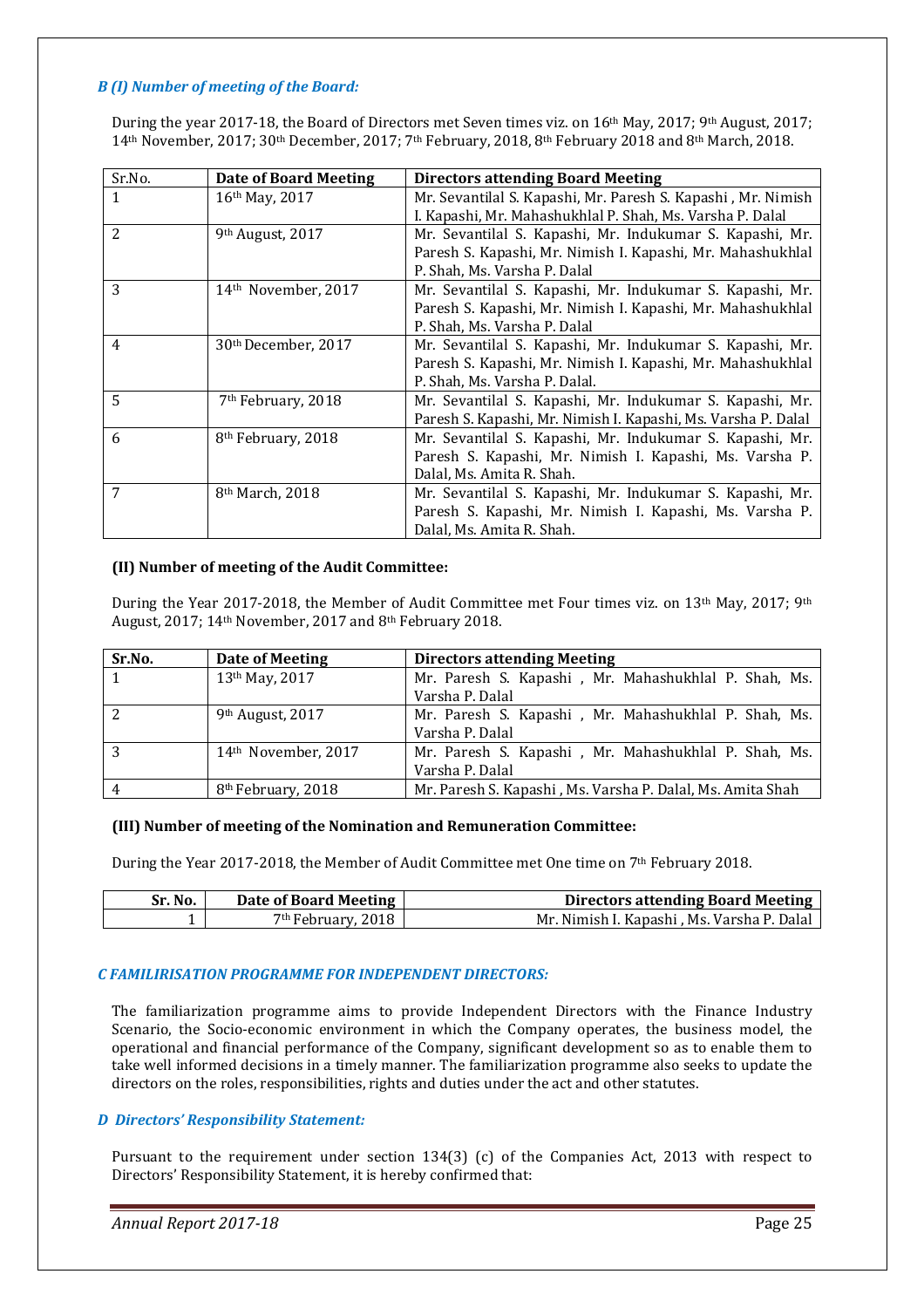- (i) in the preparation of the annual accounts for the financial year ended  $31^{st}$  March, 2018, the applicable accounting standards had been followed along with proper explanation relating to material departures;
- (ii) the directors had selected such accounting policies and applied them consistently and made judgments and estimates that are reasonable and prudent so as to give a true and fair view of the state of affairs of the company as at March 31, 2018 and of the profit and loss of the company for that period;
- (iii) the directors had taken proper and sufficient care for the maintenance of adequate accounting records in accordance with the provisions of the Companies Act, 2013 for safeguarding the assets of the company and for preventing and detecting fraud and other irregularities;
- (iv) the directors had prepared the annual accounts on a going concern basis; and
- (v) the directors had laid down internal financial controls to be followed by the company and that such internal financial controls are adequate and were operating effectively.
- (vi) the directors had devised proper systems to ensure compliance with the provisions of all applicable laws and that such systems were adequate and operating effectively.

#### *E. A statement on declaration given by independent directors under sub-section (6) of section 149;*

All Independent Directors have given declarations that they meet the criteria of independent as laid down under Section 149(6) of the Companies Act, 2013 and provisions of the SEBI (Listing Obligations and Disclosure Requirements) Regulations, 2015.

#### *F. Company's policy on directors' appointment and remuneration including criteria for determining qualifications, positive attributes, independence of a director and other matters provided under subsection (3) of section 178;*

The Policy of the Company on Directors' appointment and remuneration including criteria for determining qualifications, positive attributes, independence of a Director and other matters provided under sub-section (3) of section 178, is appended as **Annexure A** to this Report.

#### *G. Comments on Auditors' Report:*

There are no qualifications, reservations or adverse remarks or disclaimers made by M/s. K. S. Maheshwari & Co., Statutory Auditors, in their report and by M/s. R. N. Shah & Associates, Company Secretary in Practice, in secretarial audit report.

#### *H. Particulars of loans, guarantees or investments under section 186:*

Details of Loans, Guarantees and Investments covered under the provisions of Section 186 of the Companies Act, 2013 and Schedule V of the Securities and Exchange Board of India (Listing Obligations and Disclosure Requirements) regulations, 2015 are given in the notes to the Financial Statements.

#### *I. Related Party Transactions:*

#### **Particulars of contracts or arrangements with related parties referred to in sub-section (***1***) of section 188 in the form AOC-2:**

All related party transactions that were entered into during the financial year were on an arm's length basis and were in the ordinary course of business. All Related Party Transactions are placed before the Audit Committee. Prior omnibus approval of the Audit Committee is obtained for related party transactions wherever required and the transactions entered into pursuant to the omnibus approval so granted are placed before the Audit Committee for reviewing on a quarterly basis.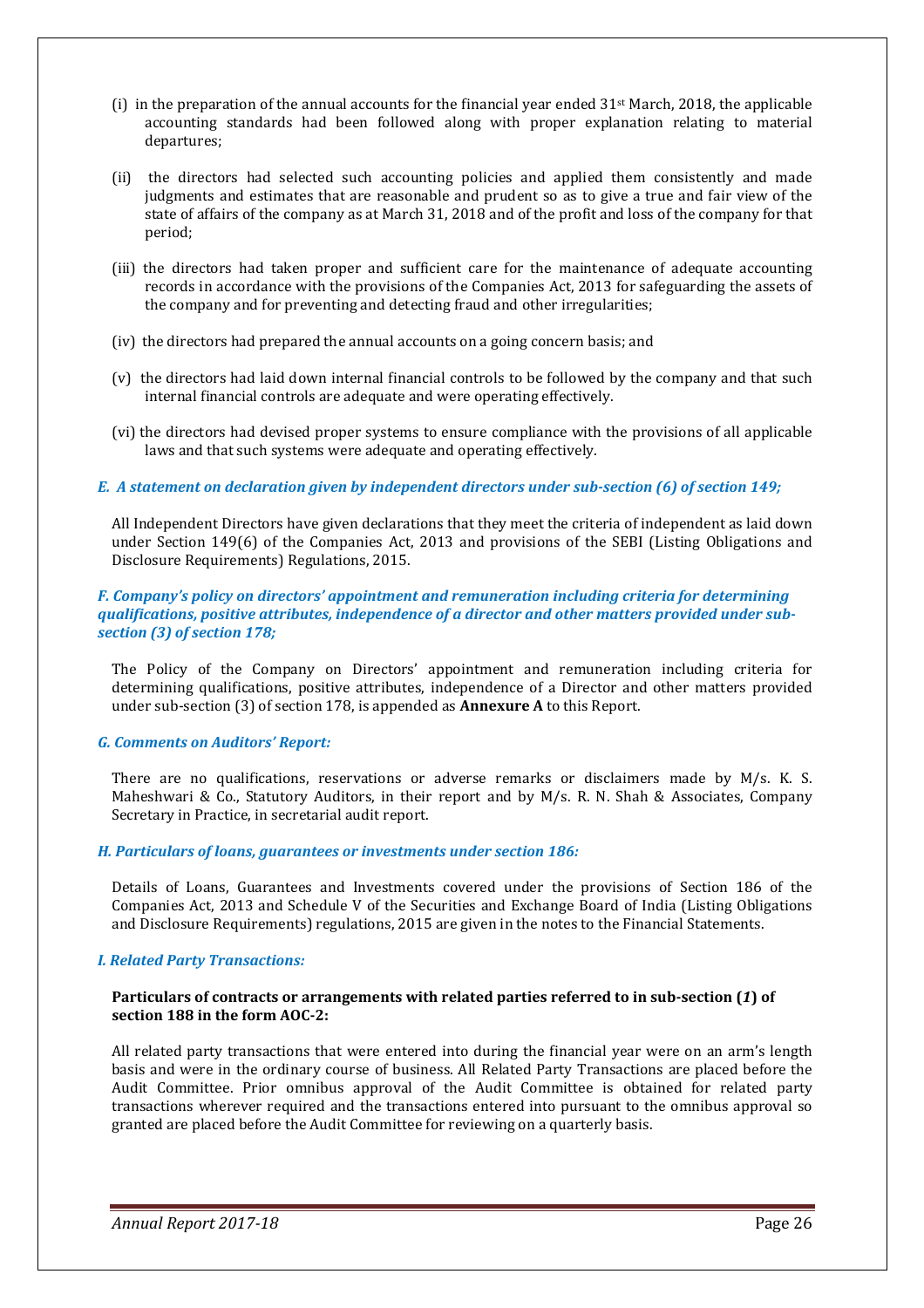The policy on Related Party Transactions as approved by the Board is uploaded on the Company's website www.kapashicommercial.com.None of the Directors has any pecuniary relationships or transactions vis-à-vis the Company.

Pursuant to *clause (h) of sub-section (3) of section 134 of the Act and* Rule 8(2) of the Companies (Accounts) Rules, 2014:

#### **1. Details of contracts or arrangements or transactions not at arm's length basis: Nil**

#### **2. Details of material contracts or arrangement or transactions at arm's length basis: Nil**

#### *J. Dividend*

Your Directors regret their inability to recommend any Dividend for the year under review.

#### *K. Material Changes during the Financial Year;*

(1) During the year Mr. Mahendrabhai Gulabdas Patel ("Acquirer 1"), Mr. Munjal Mahendrabhai Patel ("Acquirer 2") and Mrs. Shweta Samir Shah ("Acquirer 3") collectively known as "Acquirers" entered into a Share Purchase Agreement ("SPA") on 30th December, 2017, with promoters of Kapashi Commercial Limited, Company for acquisition of 735,443 Equity Shares representing 73.54% of the Equity Share Capital/voting capital of the Target Company (Kapashi Commercial Limited).

 Mark Corporate Advisors Private Limited, Manager to the Offer, have submitted hard copy of the public announcement and the soft copy of the same to Securities Exchange Board of India, Mumbai ("SEBI) and to Target Company ("TC") at its Registered Office in terms of Regulation 13 read with Regulation 14 of SEBI (SAST) Regulation, 2011.

- (2)The Company has applied for registration and is Registered as core Investment Company with the following credit rating agency as an NBFC, non Deposit accepting Company as per the RBI Direction.
	- (a) Experian Credit Information Company of India Private Limited
	- (b) Credit Information Bureau (India) Limited (CIBIL)
	- (c) High Mark Credit Information Services Private Limited
- (3) The Company has received Prior Approval from Reserve Bank of India for change in control and managements.

#### *L. Material Changes between the date of the Board report and end of financial year*

There have been no material changes and commitments, if any, affecting the financial position of the Company which have occurred between the end of the financial year of the Company to which the financial statements relate and the date of the report.

*M. The conservation of energy, technology absorption, foreign exchange earnings and outgo, in such manner as may be prescribed;* 

Information on conservation of energy, technology absorption is not Applicable to your Company. There was no foreign exchange earnings and outgo stipulated under Section 134(3)(m) of the Companies Act, 2013 read with Rule, 8 of The Companies (Accounts) Rules, 2014.

#### *N. A statement indicating development and implementation of a risk management policy for the company including identification therein of elements of risk, if any, which in the opinion of the Board may threaten the existence of the company;*

The Company has in place a mechanism to identify, assess, monitor and mitigate various risks to key business objectives. Major risks identified by the businesses and functions are systematically addressed through mitigating actions on a continuing basis. These are discussed at the meetings of the Audit Committee and the Board of Directors of the Company.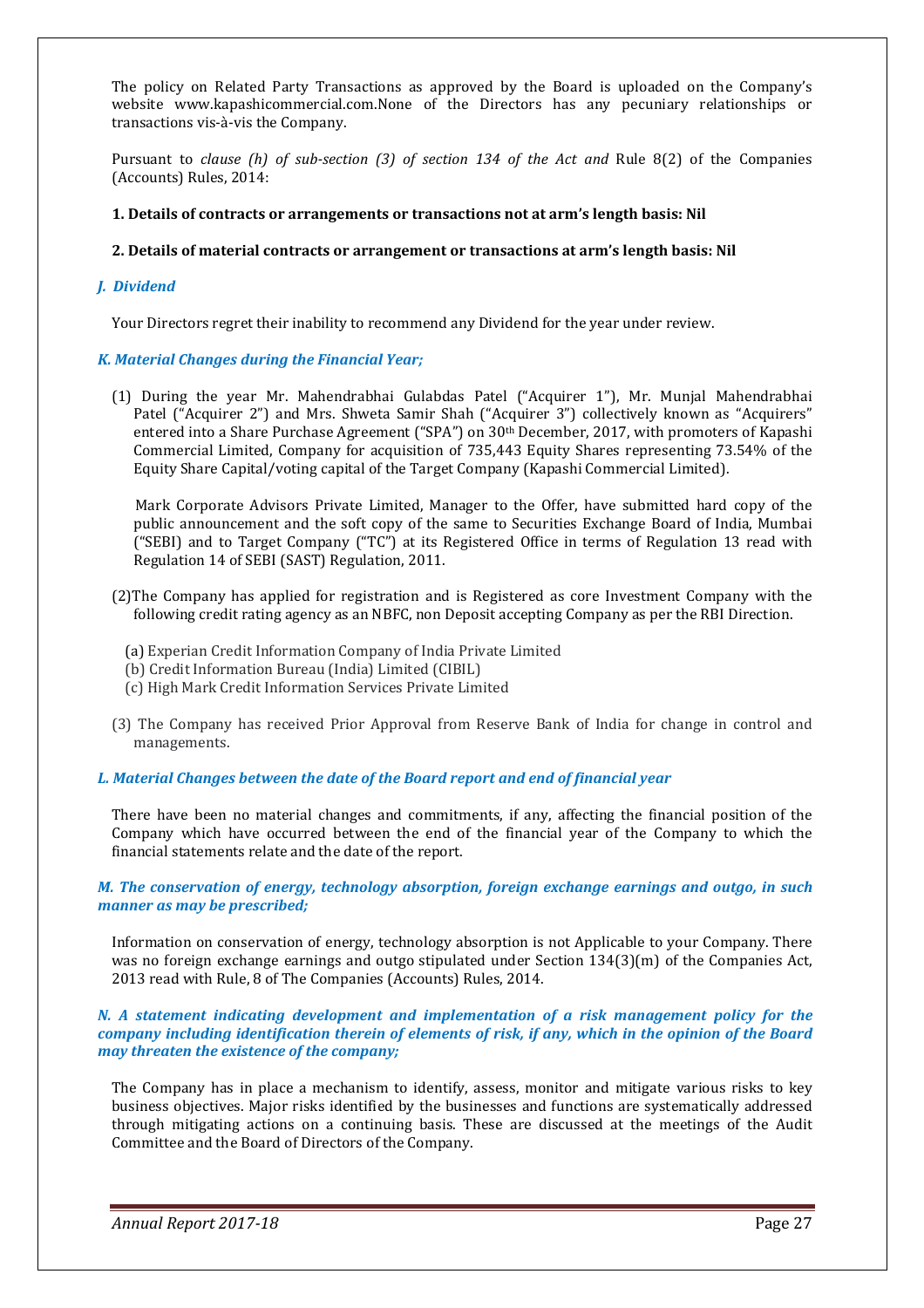The Company's internal control systems are commensurate with the nature of its business and the size and complexity of its operations. These are routinely tested and certified by Statutory as well as Internal Auditors.

#### *O. The details about the policy developed and implemented by the Company, if any on Corporate Social Responsibility initiatives taken during the year;*

The Company is not required to constitute a Corporate Social Responsibility Committee as it does not fall within purview of Section 135(1) of the Companies Act, 2013 and hence it is not required to formulate policy on corporate social responsibility.

#### *P. Statement indicating the manner in which formal annual evaluation has been made by the Board of its own performance and that of its committees and individual directors*

The formal annual evaluation has been done by the board of its own performance and that of its committee and individual directors on the basis of evaluation criteria specified in the Nomination and Remuneration policy of the Company. A member of the Board/committee did not participate in the discussion of his/her evaluation.

| <b>Particulars</b>                                                 | <b>Year Ended</b> | Year Ended     |
|--------------------------------------------------------------------|-------------------|----------------|
|                                                                    | 31.03.2018        | 31.03.2017     |
| <b>Total Income from Operation</b>                                 | 4,430,835         | 7,703,152      |
| Profit before Interest& finance charges, depreciation & taxation   | 2,411,459         | 5,902,125      |
| Less: Interest & finance Charges                                   |                   |                |
| Operating profit before depreciation & taxation                    | 2,411459          | 5,902,125      |
| Less: Depreciation, amortization & impairment of asset             |                   |                |
| Profit before Exceptional Items                                    | 2,411,459         | 5,902,125      |
| <b>Add:</b> Exceptional Items                                      |                   |                |
| <b>Less: Provision for earlier Years</b>                           |                   |                |
| <b>Profit before taxation</b>                                      | 2,411,459         | 5,902,125      |
| <b>Current Tax</b>                                                 | (850,000)         | (2,000,000)    |
| Prior year Tax Provisions                                          |                   |                |
| Deferred Tax Liability                                             |                   |                |
| <b>Profit after taxation</b>                                       | 1,561,459         | 3,902,125      |
| Add: Balance brought forward                                       | (59, 457, 707)    | (62, 579, 407) |
| Profit available for appropriation                                 | (57,896,248)      | (58,677,282)   |
| <b>Less: Appropriation:</b>                                        |                   |                |
| Transfer to Special Reserve u/s. 45 I of RBI Act.                  | 312,292           | 780,425        |
| <b>Transfer to General Reserve</b>                                 |                   |                |
| <b>Interim Dividend</b>                                            |                   |                |
| Tax on Interim Dividend                                            |                   |                |
| Proposed Dividend                                                  |                   |                |
| Provision for Tax on Proposed Dividend                             |                   |                |
| Less: Additional depreciation charged due to change in useful life |                   |                |
| <b>Balance carried forward to Balance Sheet</b>                    | (58, 208, 540)    | (59, 457, 707) |

#### **The financial summary or highlights;**

The operations of the Company have shown down trend as compared to the previous year. The Company has earned total income of Rs. 4,430,835/- during the year under report as compared to Rs. 7,703,152/ during the previous year reflecting a reduction of 42.48 % over the previous year. The net profit of the Company during the year amounted to Rs. **1,561,459**/- compared to net Profit of Rs. **3,902,125**/- in the previous year.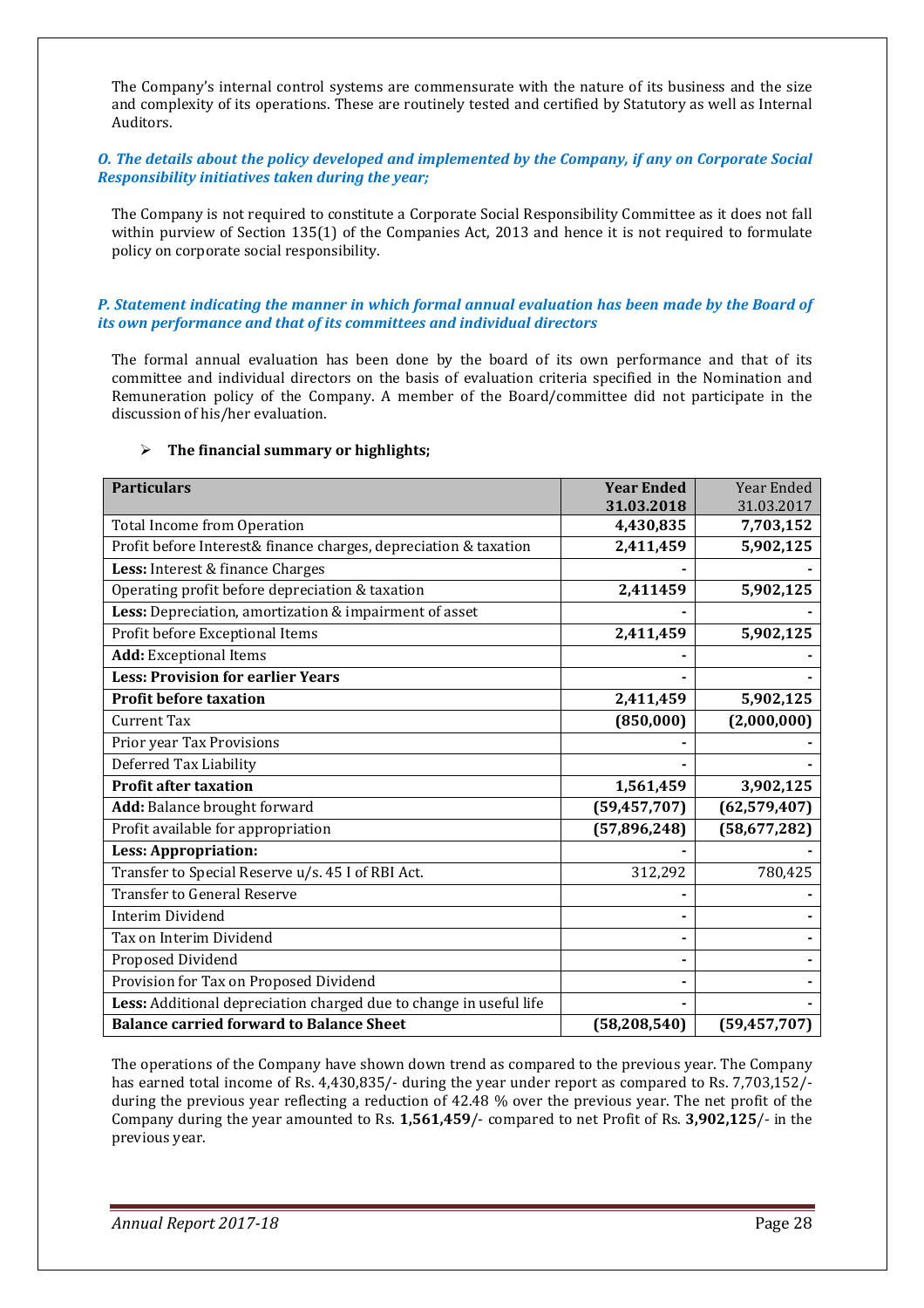- **a report on the performance and financial position of the associates companies included in the consolidated financial statement is presented: N.A**
- **the change in the nature of business, if any;** : **N.A**
- **the details of directors or key managerial personnel who were appointed or have resigned during the year:**

During the year under review due to Sad Demise of Mr. Mahasukh Popatlal Shah, Non executive Independent Director on 29th January, 2018, he ceases to be a Director of the Company. The Board has placed on record appreciation of his services during his tenure of Directorship.

The Board of Directors appointed Ms. Amita Rajnikant Shah (DIN: 00008365) as an Independent Director for five consecutive years for a term up to  $6<sup>th</sup>$  February, 2023 with effect from February 7, 2018.

#### **Change in Directors between the date of the Board report and end of financial year.**

- \* Mrs. Amita R. Shah ceased to be associated with the Company on account of her resignation as Director of the Company due to pre-occupation with other work w.e.f. 11<sup>th</sup> May, 2018.
- \* Mrs. Bindu Divyesh Mehta appointed as an Independent Director of the Company for a term up to 10th May, 2023 w.e.f. 11th May, 2018. The Board recommends her appointment at the ensuing Annual General Meeting as an Independent Director.
- **The names of companies which have become or ceased to be its Subsidiaries, joint ventures or associate companies during the year:** N.A
- **The details relating to deposits, covered under Chapter V of the Act:** NA
- **The details of deposits which are not in compliance with the requirements of Chapter V of the Act:** N.A
- **The details of significant and material orders passed by the regulators or courts or tribunals impacting the going concern status and company's operations in future:** N.A
- **The details in respect of adequacy of internal financial controls with reference to the Financial Statements.**

**The Company has in place an established internal control system designed to ensure proper recording of financial and operational information and compliance with various internal controls and other regulatory and statutory compliances.** 

#### **Auditors:**

M/s. K. S. Maheshwari & Co., Chartered Accountants, having registration number FRN No. 105846W were appointed as Statutory Auditors of your Company at the 32<sup>nd</sup> Annual General Meeting held on September 13, 2017 for a term of five consecutive financial years. As per the amended provisions of Section 139 of the Companies Act, 2013 notified on 7<sup>th</sup> May, 2018, the appointment of Auditors is not required to be ratified by Members at every Annual General Meeting.

The Report given by the Auditors on the financial statements of the Company is part of the Annual Report. There has been no qualification, reservation, adverse remark or disclaimer given by the Auditors in their Report.

#### **OBLIGATION OF COMPANY UNDER THE SEXUAL HARASSMENT OF WOMEN AT WORKPLACE (PREVENTION, PROHIBITION AND REDRESSAL) ACT, 2013:**

In order to prevent sexual harassment of women at work place the Company has adopted a policy for prevention of Sexual Harassment of Women at workplace and has set up Committee for implementation of said policy under the Sexual Harassment of Women at Workplace (Prevention, Prohibition and Redressal) Act, 2013 and during the year Company has not received any complaint of such harassment.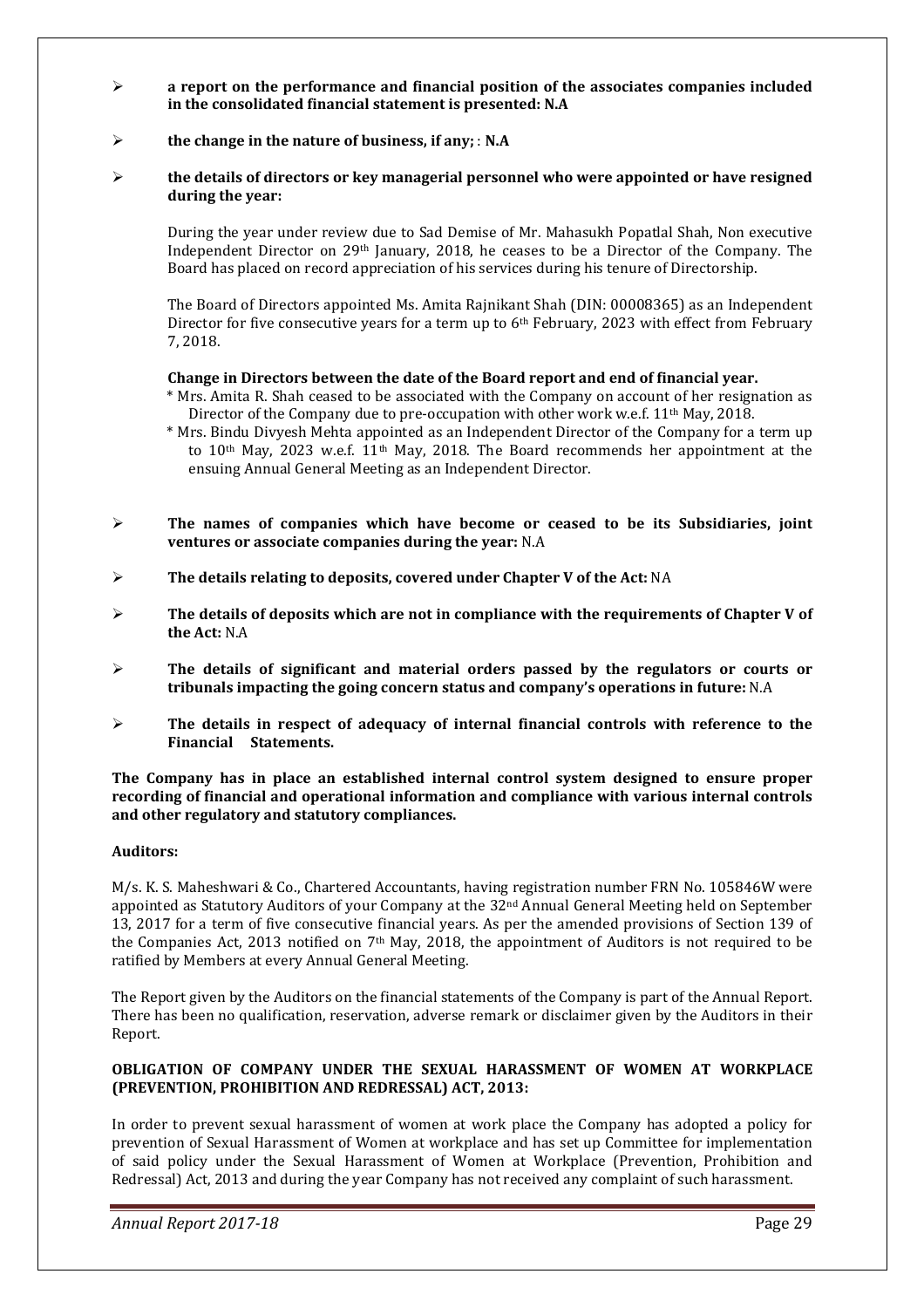**Disclosure pursuant to Section 197(12) of the Companies Act, 2013 read with rule 5 of the Companies (Appointment and Remuneration of Managerial Personnel) Rules, 2014.** 

| <b>Requirements of Rule 5(1)</b>                                                                  | <b>Details</b>                                                                                                  |
|---------------------------------------------------------------------------------------------------|-----------------------------------------------------------------------------------------------------------------|
| (i) the ratio of the remuneration of each director                                                | Mr. Indukumar Shantilal Kapashi - Nil: Nil (%)                                                                  |
| to the median remuneration of the employees of                                                    | Mr. Sevantilal Shantilal Kapashi Nil: Nil (%)                                                                   |
| the company for the financial year;                                                               | Mr. Paresh Sevantilal Kapashi - Nil: Nil (%)                                                                    |
|                                                                                                   | Mr. Nimish Indubhai Kapashi - Nil: Nil (%)                                                                      |
|                                                                                                   | Mrs Bindu Divyesh Mehta- Nil: Nil (%)                                                                           |
|                                                                                                   | Mr. Mahasukhlal Popatlal Shah- Nil: Nil (%)                                                                     |
|                                                                                                   | Ms Varsha Praful Dalal - Nil: Nil (%)                                                                           |
|                                                                                                   | Ms. Amita Rajnikant Shah - Nil: Nil (%)                                                                         |
| (ii) the percentage increase in remuneration of                                                   | Mr. Indukumar Shantilal Kapashi - Nil: Nil (%)                                                                  |
| each director, Chief Financial Officer, Chief<br>Executive Officer, Company Secretary or Manager, | Mr. Sevantilal Shantilal Kapashi Nil: Nil (%)                                                                   |
| if any, in the financial year;                                                                    | Mr. Paresh Sevantilal Kapashi - Nil: Nil (%)                                                                    |
|                                                                                                   | Mr. Nimish Indubhai Kapashi - Nil: Nil (%)                                                                      |
|                                                                                                   | Mrs Bindu DivyeshMehta - Nil: Nil (%)                                                                           |
|                                                                                                   | Mr Varsha Praful Dalal- Nil: Nil (%)                                                                            |
|                                                                                                   | Mrs. Nandini Paresh Kapashi- Nil: Nil (%)                                                                       |
|                                                                                                   | Mrs. Pooja Paresh Bagwe-Rs.126,000 (0%)                                                                         |
| iii) the percentage increase in the median                                                        | Not Applicable To The Company Because No                                                                        |
| remuneration of employees in the financial year;                                                  | Remuneration Paid To Director In The Financial Year                                                             |
| (iv) the number of permanent employees on the<br>rolls of company;                                | Two employees as on 31st March, 2018                                                                            |
| (v) the explanation on the relationship between                                                   | Average increase in remuneration of all employees                                                               |
| average increase in remuneration and company                                                      | was Nil% for the year 2018 which is based on the                                                                |
| performance;                                                                                      | individual's employee's performance.<br>The total<br>interest Income in the year decreased by 40%               |
|                                                                                                   | compared to previous year.                                                                                      |
| (vi) comparison of the remuneration of the Key                                                    | N.A.                                                                                                            |
| Managerial Personnel against the performance of                                                   |                                                                                                                 |
| the company;                                                                                      |                                                                                                                 |
| (vii) variations in the market capitalisation of the                                              | Shares of the Company were not traded till                                                                      |
| company, price earnings ratio as at the closing                                                   | September, 2017. As on 31 <sup>st</sup> March, 2018 market                                                      |
| date of the current financial year and previous<br>financial year and percentage increase over    | price of the Shares was Rs.91.40 per share. The<br>market capitalisation as on 31 <sup>st</sup> March, 2018 was |
| decrease in the market quotations of the shares of                                                | Rs.9.14 Crore and the price earnings ratio is 58.59.                                                            |
| the company in comparison to the rate at which                                                    |                                                                                                                 |
| the company came out with the last public offer                                                   |                                                                                                                 |
|                                                                                                   |                                                                                                                 |
| (viii) average percentile increase already made in<br>the salaries of employees other than the    | N. A. as No employee is employed other than Key<br>Managerial Personnel.                                        |
| managerial personnel in the last financial year                                                   |                                                                                                                 |
| and its comparison with the percentile increase in                                                |                                                                                                                 |
| the managerial remuneration and justification                                                     |                                                                                                                 |
| thereof and point out if there are any exceptional                                                |                                                                                                                 |
| circumstances for increase in the managerial                                                      |                                                                                                                 |
| remuneration;<br>(ix) comparison of the each remuneration of the                                  | Ms. Pooja Bagwe, Company Secretary: 2.84%                                                                       |
| Managerial<br>Personnel<br>the<br>Key<br>against                                                  |                                                                                                                 |
| performance of the company;                                                                       |                                                                                                                 |
| the key parameters for any variable<br>(x)                                                        | N.A.                                                                                                            |
| component of remuneration availed by the                                                          |                                                                                                                 |
| directors;                                                                                        |                                                                                                                 |
| (xi) the ratio of the remuneration of the highest                                                 | No Director received remuneration during the year                                                               |
| paid director to that of the employees who are                                                    | Company Secretary received remuneration higher                                                                  |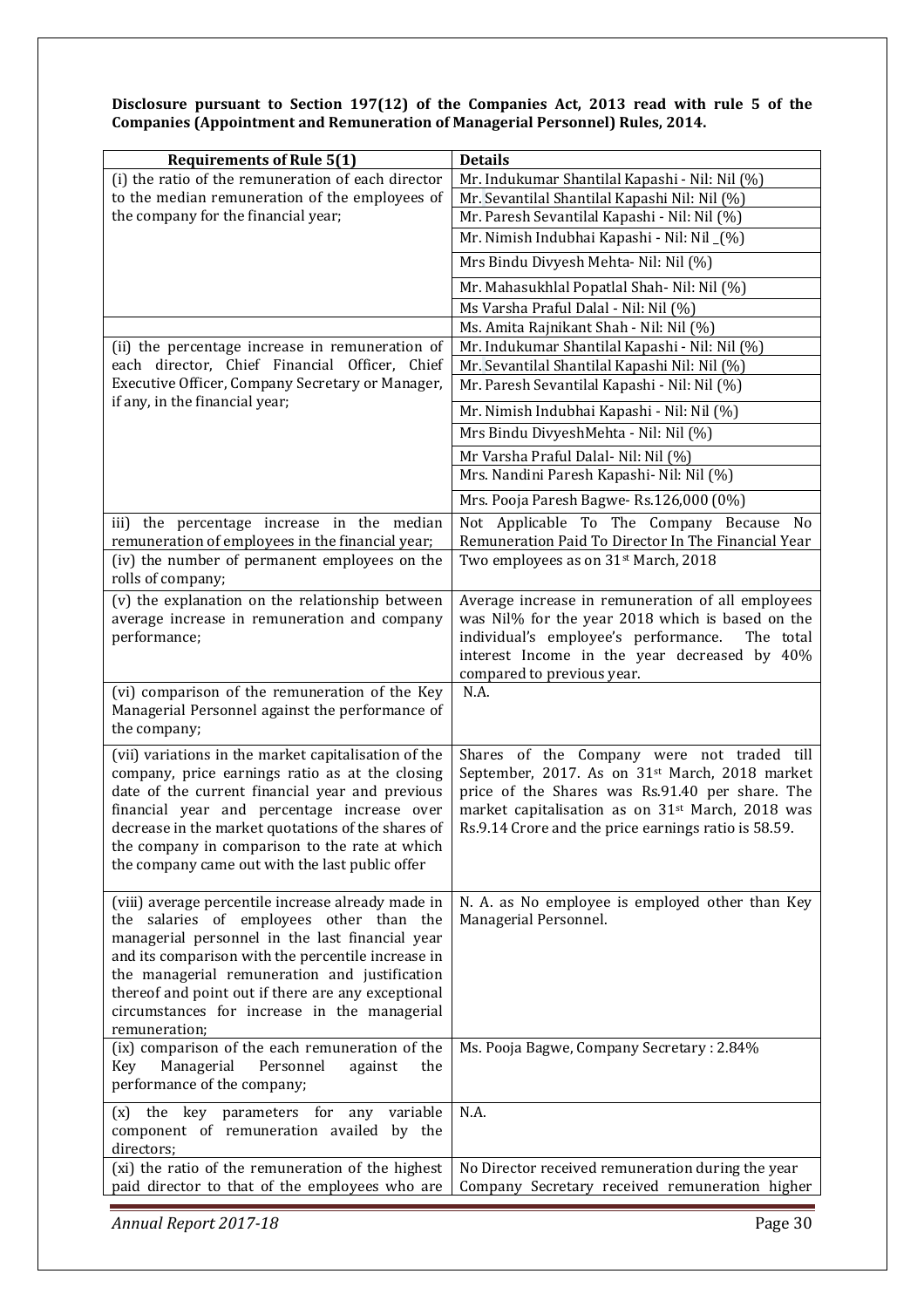| not directors but receive remuneration in excess<br>of the highest paid director during the year; and | than the Directors.                               |
|-------------------------------------------------------------------------------------------------------|---------------------------------------------------|
| (xii) Affirmation that the remuneration is as per                                                     | Remuneration paid during the year ended March 31, |
| the remuneration policy of the company.                                                               | 2018 is as per Remuneration policy of the Company |

None of the employee has received remuneration exceeding the limit as stated in rule 5(2) of the Companies (Appointment and Remuneration of Managerial Personnel) Rules, 2014

#### **Secretarial Audit**

Pursuant to the provisions of Section 204 of the Companies Act, 2013 and The Companies (Appointment and Remuneration of Managerial Personnel) Rules, 2014, the Company has appointed M/s. R. N. Shah & Associates, a firm of Company Secretaries in Practice to undertake the Secretarial Audit of the Company. The Report of the Secretarial Audit Report is annexed herewith as "Annexure B".

#### **Composition of Audit Committee:**

The Audit Committee consists of the following directors:

- 1. Mrs. Varsha Praful Dalal, Chairperson and Independent Woman Director
- 2. Mr. Mahashukh P. Shah, Independent Director\*
- 3. Mrs. Amita R. Shah, Independent Director\*\*
- 4. Mr. Paresh S. Kapashi, Director
- 5. Ms. Bindu D. Mehta, Independent Director\*\*\*
- \* Due to sad demise on 29th January, 2018 Mr. Mahasukh Popatlal Shah (DIN: 00073676), Nonexecutive Independent Director of the Company, he ceases to be Director of the Company.
- \*\* Mrs. Amita R. Shah appointed as an Independent Director of the Company for five consecutive years for a term up to  $6<sup>th</sup>$  February, 2023 with effect from February 7, 2018. Due to her resignation she ceased to be Director on 11th May, 2018.
- \*\*\* Ms. Bindu D. Mehta has been appointed as an Independent Director for five consecutive years for a term up to  $10<sup>th</sup>$  May, 2023 with effect from  $11<sup>th</sup>$  May, 2018.

#### **Composition of Nomination and Remuneration Committee:**

The Nomination and Remuneration Committee consists of the following directors:

- 1. Mrs. Varsha Praful Dalal, Chairperson and Independent Woman Director
- 2. Mr. Mahashukh P. Shah, Independent Director\*
- 3. Mrs. Amita R. Shah, Independent Director\*\*
- 4. Mr. Nimish I. Kapashi, Director
- 5. Ms. Bindu D. Mehta, Independent Director\*\*\*
- \* Due to sad demise on 29th January, 2018 Mr. Mahasukh Popatlal Shah (DIN: 00073676), Nonexecutive Independent Director of the Company, he ceases to be Director of the Company.
- \*\* Mrs. Amita R. Shah appointed as an Independent Director of the Company for five consecutive years for a term up to 6th February, 2023 with effect from February 7, 2018. Due to her resignation she ceased to be Director on 11th May, 2018.
- \*\*\* Ms. Bindu D. Mehta has been appointed as an Independent Directors for five consecutive years for a term up to  $10<sup>th</sup>$  May, 2023 with effect from  $11<sup>th</sup>$  May, 2018.

#### **Vigil Mechanism/Whistle Blower Policy:**

The Company has established a Vigil Mechanism/Whistle Blower Policy for Directors and employees to report their genuine concerns.

#### **Dematerialization**

More than 99.715% of the shares of the Company are in dematerialized form. Your Directors request all the members who have not yet got their holding dematerialized to do so to enable easy trading of the shares as the shares of the Company are compulsorily traded in dematerialized form.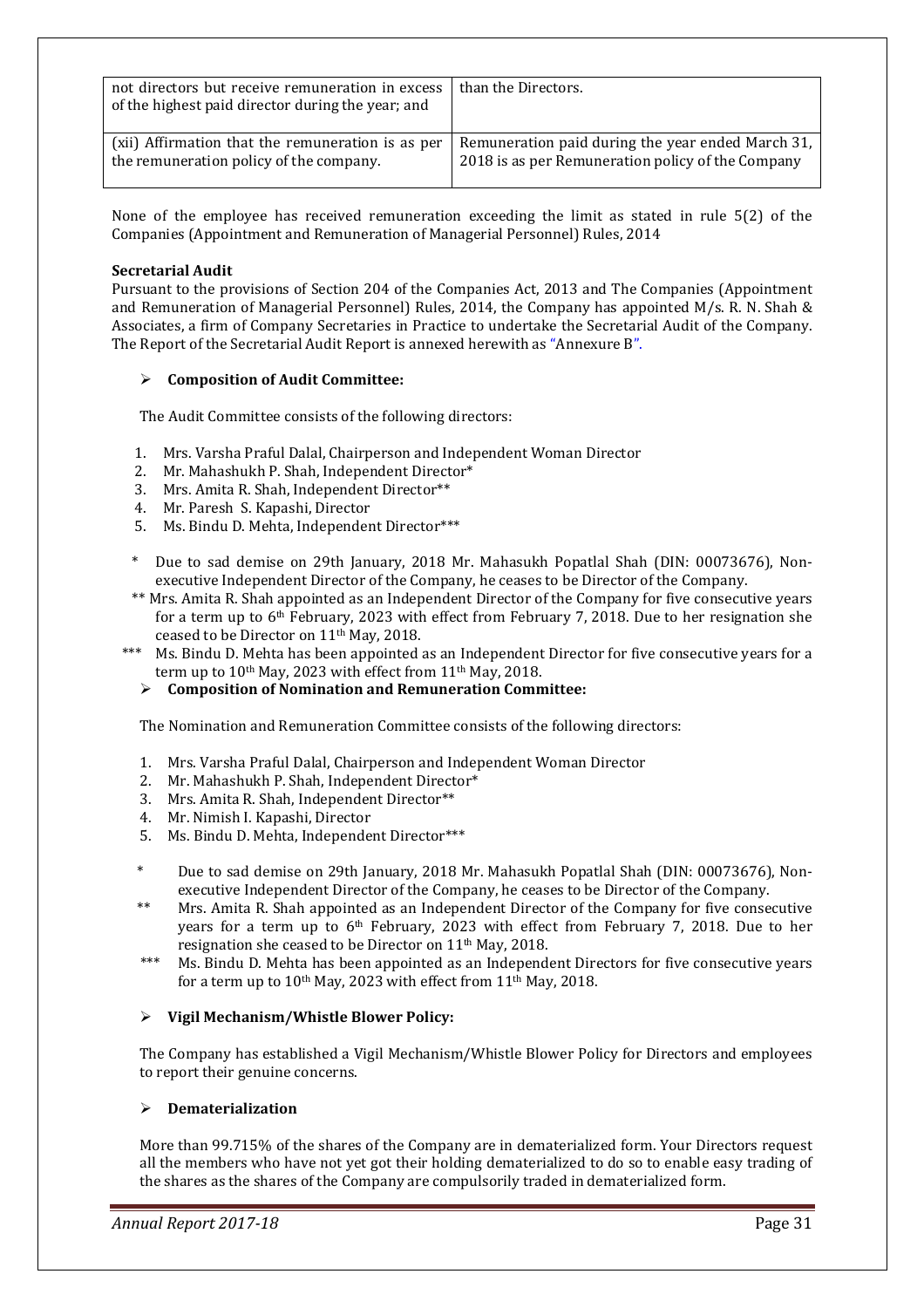#### **Following details are also available on the website of the Company i.e. on www.kapashicommercial.com**

- 1. Familiarisation programmes for Independent Directors.
- 2. Policy on Related Party Transactions
- 3. Internal Financial Control Policies
- 4. Policy on Board Diversity
- 5. Risk Management Policy
- 6. Nomination and Remuneration Committee Policy
- 7. Whistle Blower Policy
- 8. Code of Conduct for Directors and Employees
- 9. Policy on Preservation of Documents

#### **Management Discussion and Analysis Report:**

In terms of the provisions of Regulation 34(2)(e) of the Listing Regulations, the Management's discussion and analysis are as follows.

#### **CAUTIONARY STATEMENT**

Statement made in this report describing the Company's objectives, projection, estimates and expectations may be "forward-looking statements" within the meaning of applicable laws and regulations. Actual results may differ materially from those expressed or implied. Important factors that could make a difference to the Company's operations include economic conditions affecting the Markets in which company operates; changes in the Government regulations; tax laws and other statutes and incidental factors.

#### **INDUSTRY STRUCTURE AND DEVELOPMENT:**

Changing economic and business conditions and rapid growth of Business Environment are creating an increasingly competitive market environment that is driving corporations to transform their operations. Companies are focusing on their core competencies and service providers to adequately address these needs. The role of technology has evolved from supporting corporations to transforming their business.

#### **OPPORTUNITIES AND THREATS:**

The performance of market in India has a direct correlation with the prospect of economic growth and political stability. Though the growth projections for F.Y. 2018-19 appear reassuring, there are certain downside risks such as pace and shape of global recovery, effect of withdrawal of fiscal stimulus and hardening of commodity prices. Accommodative monetary policies in advanced economies, coupled with better growth prospects in Emerging Markets (EMs) including India, are expected to trigger large capital inflows in EMs which in turn could lead to inflationary pressures and asset price bubble. Our business performance may also be impacted by increased competition from local and global players operating in India, regulatory changes and attrition of employees. With growing presence of players offering advisory service coupled with provision of funds for the clients' needs, we would face competition of unequal proportion. We continuously tackle this situation by providing increasingly superior customized services.

In financial services business, effective risk management has become very crucial. Your Company is exposed to credit risk, liquidity risk and interest rate risks. Your company has in place suitable mechanisms to effectively reduce such risks. All these risks are continuously analysed and reviewed at various levels of management through an effective information system. The Company is having excellent Board of Directors who are Expert in financial sector, and are helping the Company in making good Investment.

#### **OUTLOOK AND FUTURE PROSPECTS**

Competition continues to be intense, as the Indian and foreign banks have entered the retail lending business in a big way, thereby exerting pressure on margins. The erstwhile providers of funds have now become competitors. Company can sustain in this competitive environment only through optimization of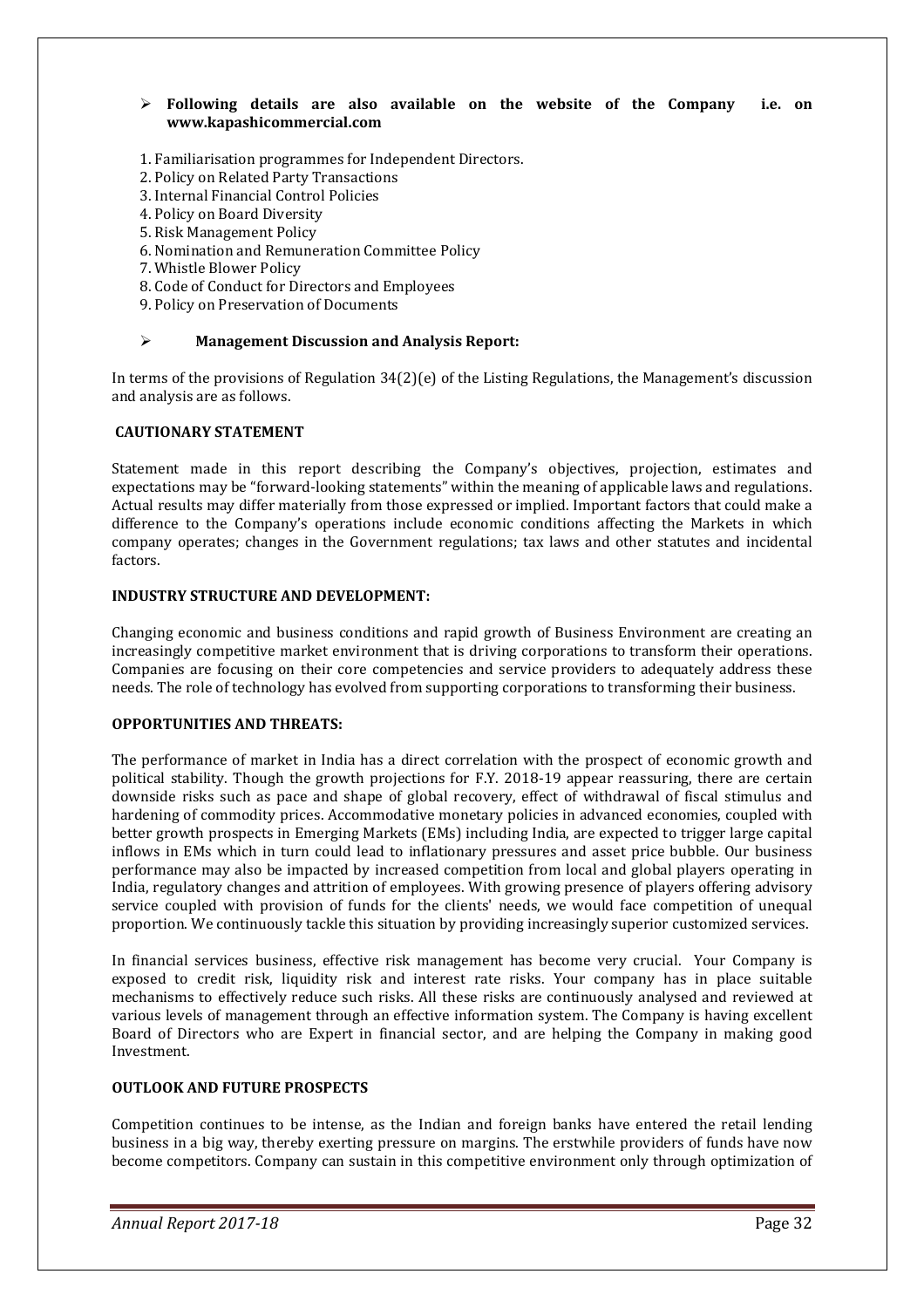funding costs, identification of potential business areas, widening geographical reach, and use of technology, cost efficiencies, strict credit monitoring and raising the level of customer service.

#### **RISKS & CONCERNS**

In today's complex business environment, almost every business decision requires executives and managers to balance risk and reward. Effective risk management is therefore critical to an organization's success. Globalization, with increasing integration of markets, newer and more complex products & transactions and an increasingly stringent regulatory framework has exposed organisations to newer risks. As a result, today's operating environment demands a rigorous and integrated approach to risk management. Timely and effective risk management is of prime importance to our continued success. Increased competition and market volatility has enhanced the importance of risk management. The sustainability of the business is derived from the following:

- (1) Identification of the diverse risks faced by the company.
- (2) The evolution of appropriate systems and processes to measure and monitor them.
- (3) Risk management through appropriate mitigation strategies within the policy framework.
- (4) Monitoring the progress of the implementation of such strategies and subjecting them to Periodical audit and review.
- (5) Reporting these risk mitigation results to the appropriate managerial levels.

#### **SUBSIDIARY COMPANY**

As there are no subsidiaries of the company, investment made in subsidiaries is nil**.** 

#### **HUMAN RESOURCES**

The Company's relations with the employees continued to be cordial.

#### **SEGMENT-WISE OR PRODUCT WISE PERFORMANCE**

The Company operates in only single segment. Hence segment wise performance is not applicable.

#### **INTERNAL CONTROL SYSTEMS AND THEIR ADEQUENCY**

Your Company has an effective system of accounting and administrative controls supported by an internal audit system with proper and adequate system of internal check and controls to ensure safety and proper recording of all assets of the Company and their proper and authorised utilization. As part of the effort to evaluate the effectiveness of the internal control systems, your Company's internal audit department reviews all the control measures on a periodic basis and recommends improvements, wherever appropriate. The internal audit department is manned by highly qualified and experienced personnel and reports directly to the Audit Committee of the Board. The Audit Committee regularly reviews the audit findings. An Information Security Assurance Service is also provided by independent external professionals. Based on their recommendations, the Company has implemented a number of control measures both in operational and accounting related areas, apart from security related measures.

#### **Acknowledgments:**

Your Directors take this opportunity to place on record their appreciation and sincere gratitude to the Government of India, Government of Maharashtra, Authorities and the Bankers to the Company for their valuable support and Your Directors acknowledge the support and look forward to their continued cooperation in the years to come.

Co-operation received from the employees and all those who have helped in the day to day management

#### **For and on behalf of the Board of Directors**

 $Sd$ - $Sd$ -

Place: Mumbai **Sevantilal Kapashi Nimish Kapashi** Dated: August 27, 2018 **DIN: 00008435 DIN: 00073665** 

 **Whole-time Director Director**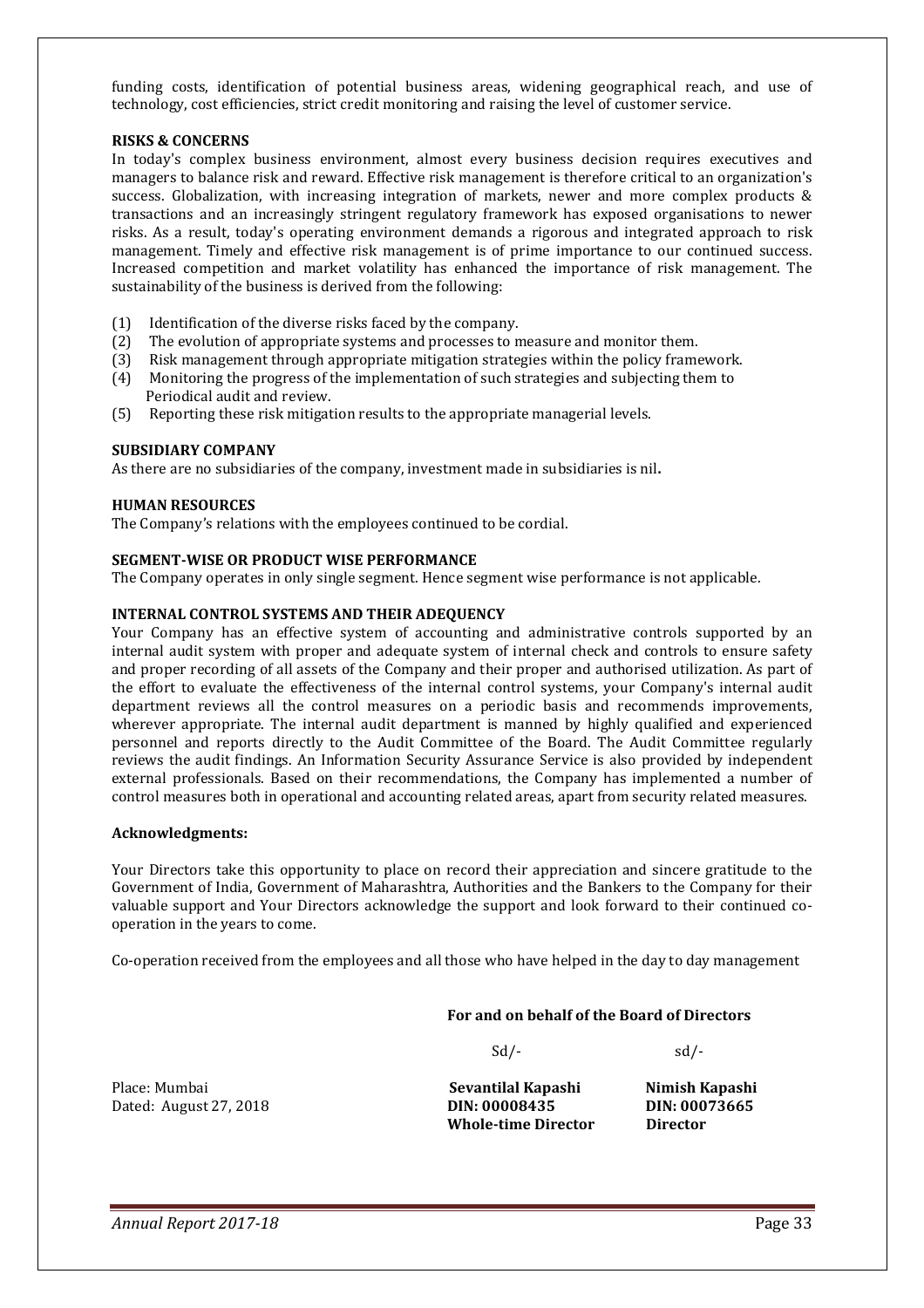#### **Annexure – A**

#### **NOMINATON AND REMUNERATON POLICY**

#### **1. INTRODUCTION:**

This policy is has been formulated by the Committee and approved by the Board of Directors.

#### **2. OBJECTIVE OF THE COMMITTEE:**

The Committee shall:

- a. Formulate the criteria for determining qualifications, positive attributes and independence of a director and recommend to the Board a policy relating to the remuneration of Directors, key managerial personnel and other employees.
- b. Formulation of criteria for evaluation of Independent Director and the Board
- c. Devising a policy on Board diversity.
- d. Identify persons who are qualified to become Director and persons who may be appointed in Key Managerial and Senior Management positions in accordance with the criteria laid down in this policy.
- e. Recommend to the Board, appointment and removal of Director, KMP and Senior Management Personnel.

#### **3. DEFINITIONS:**

- 3.1 **Board** means Board of Directors of the Company.
- 3.2 **Director** means Directors of the Company.
- 3.2 **Committee** means Nomination and Remuneration Committee of the Company as constituted or reconstituted by the Board, from time to time.
- 3.4 **Company** means Kapashi Commercial Limited.
- 3.5 **Independent Director** means Independent Director as provided under clause 49 of the Listing Agreement and/or under the Companies Act, 2013.
- 3.6 **Key Managerial Personnel** means Key Managerial Personnel as defined Section 2(51) of the Companies Act, 2013.
- 3.7 **Senior Management** The expression ''senior management'' means personnel of the Company who are members of its core management team excluding Board of Directors comprising all members of management one level below the executive directors, including the functional heads.

Unless the context otherwise requires, words and expressions used in this policy and not defined herein but defined in the Companies Act, 2013 as may be amended from time to time shall have the meaning respectively assigned to them therein.

#### **4. GENERAL APPOINTMENT CRITERIA:**

- 4.1 The Committee shall consider the ethical standards of integrity and probity, qualification, expertise and experience of the person for appointment as Director, KMP or at Senior Management level and accordingly recommend to the Board his / her appointment.
- 4.2 The Company should ensure that the person so appointed as Director/ Independent Director/ KMP/ Senior Management Personnel shall not be disqualified under the Companies Act, 2013, rules made there under, Listing Agreement or any other enactment for the time being in force.
- 4.3 The Director/ Independent Director/ KMP/ Senior Management Personnel shall be appointed as per the procedure laid down under the provisions of the Companies Act, 2013, rules made there under, Listing Agreement or any other enactment for the time being in force.

#### **5. ADDITIONAL CRITERIA FOR APPOINTMENT OF INDEPENDENT DIRECTORS:**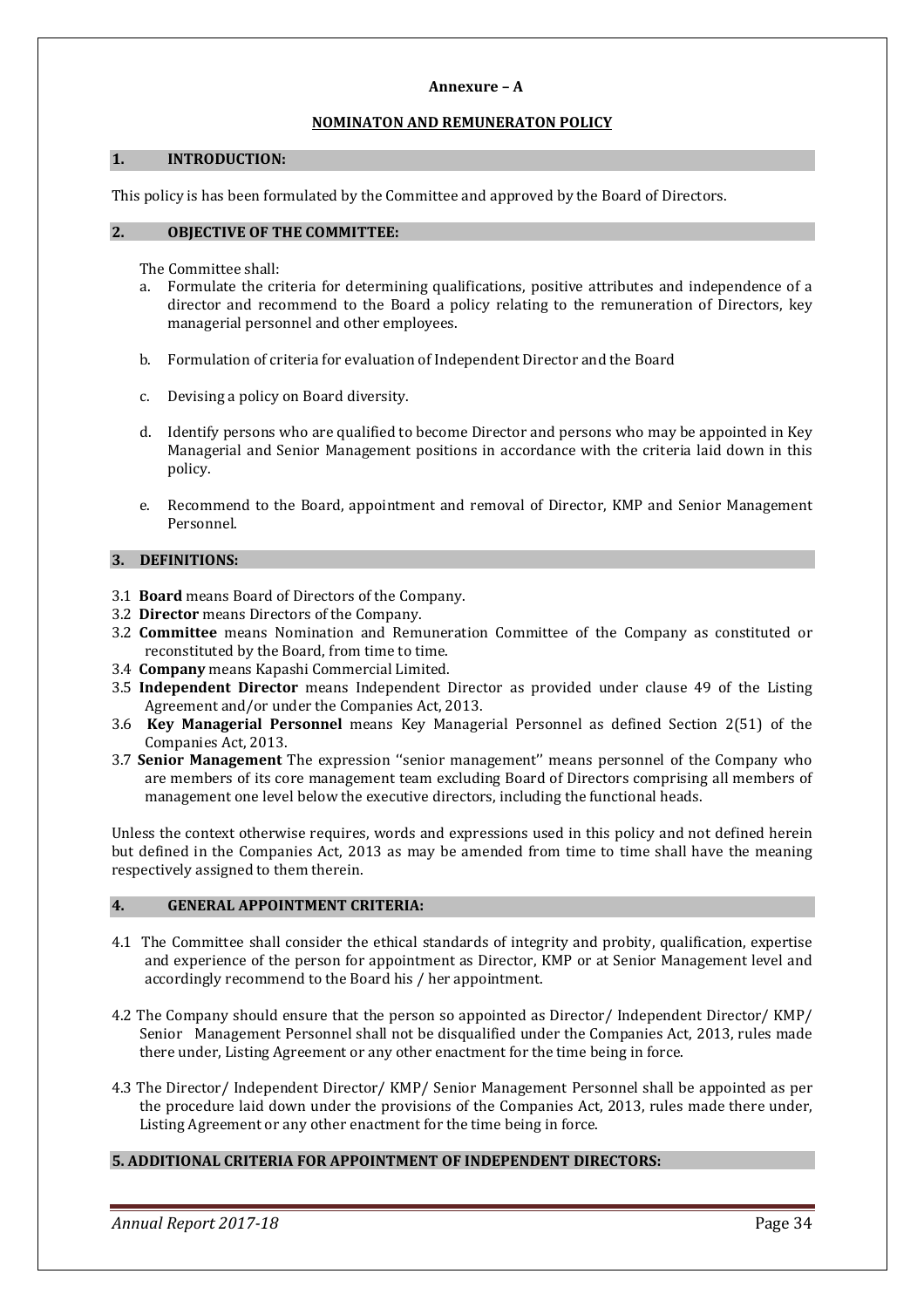The appointment of Independent director shall be governed as per the provisions of clause 49 of the Listing Agreement (as amended from time to time) and the Companies Act, 2013.

#### **6. TERM / TENURE:**

The Term / Tenure of the Directors shall be governed as per provisions of the Companies Act, 2013 and rules made there under as amended from time to time, and as per listing agreement.

#### **7. REMOVAL:**

Due to reasons for any disqualification mentioned in the Companies Act, 2013, rules made there under or under any other applicable Act, rules and regulations or any other reasonable ground, the Committee may recommend to the Board for removal of a Director, KMP or Senior Management Personnel subject to the provisions and compliance of the said Act, rules and regulations.

#### **8. CRITERIA FOR EVALUATION OF INDEPENDENT DIRECTOR AND THE BOARD:**

Following are the Criteria for evaluation of performance of Independent Directors and the Board:

#### **8.1 Executive Directors:**

The Executive Directors shall be evaluated on the basis of targets / Criteria given to executive Directors by the Board from time to time.

The Independent Directors shall take the views of the executive director(s) and non-executive director(s) to review the performance of the Chairman of the Company.

#### **8.2 Non Executive Director:**

The Non Executive Directors shall be evaluated on the basis of the following criteria i.e. whether they:

- **a.** act objectively and constructively while exercising their duties;
- **b.** exercise their responsibilities in a bona fide manner in the interest of the company;
- **c.** devote sufficient time and attention to their professional obligations for informed and balanced decision making;
- **d.** do not abuse their position to the detriment of the company or its shareholders or for the purpose of gaining direct or indirect personal advantage or advantage for any associated person;
- **e.** refrain from any action that would lead to loss of his independence
- 
- **f.** inform the Board immediately when they lose their independence, **g.** assist the Company in implementing the best corporate governance **g.** assist the Company in implementing the best corporate governance practices.
- **h.** strive to attend all meetings of the Board of Directors and the Committees;
- **i.** participate constructively and actively in the committees of the Board in which they are chairpersons or members;
- **j.** strive to attend the general meetings of the Company
- **k.** keep themselves well informed about the Company and the external environment in which it operates;
- **l.** moderate and arbitrate in the interest of the Company as a whole, in situations of conflict between management and shareholder's interest.
- **m.** Abide by Company's Memorandum and Articles of Association, Company's policies and procedures including code of conduct, insider trading guidelines etc.
- **n.** Provide various directions in the best interest of the Company on key issues.

Apart for aforesaid criteria, the Non-Executive Directors (including Independent Directors) shall be evaluated on any other criteria as the Board/Committee/Independent Directors as they deemed proper from time to time.

#### **8.3 Board (including Various Committees):**

The Board (including various committees) shall be evaluated on the basis of the following criteria i.e. whether: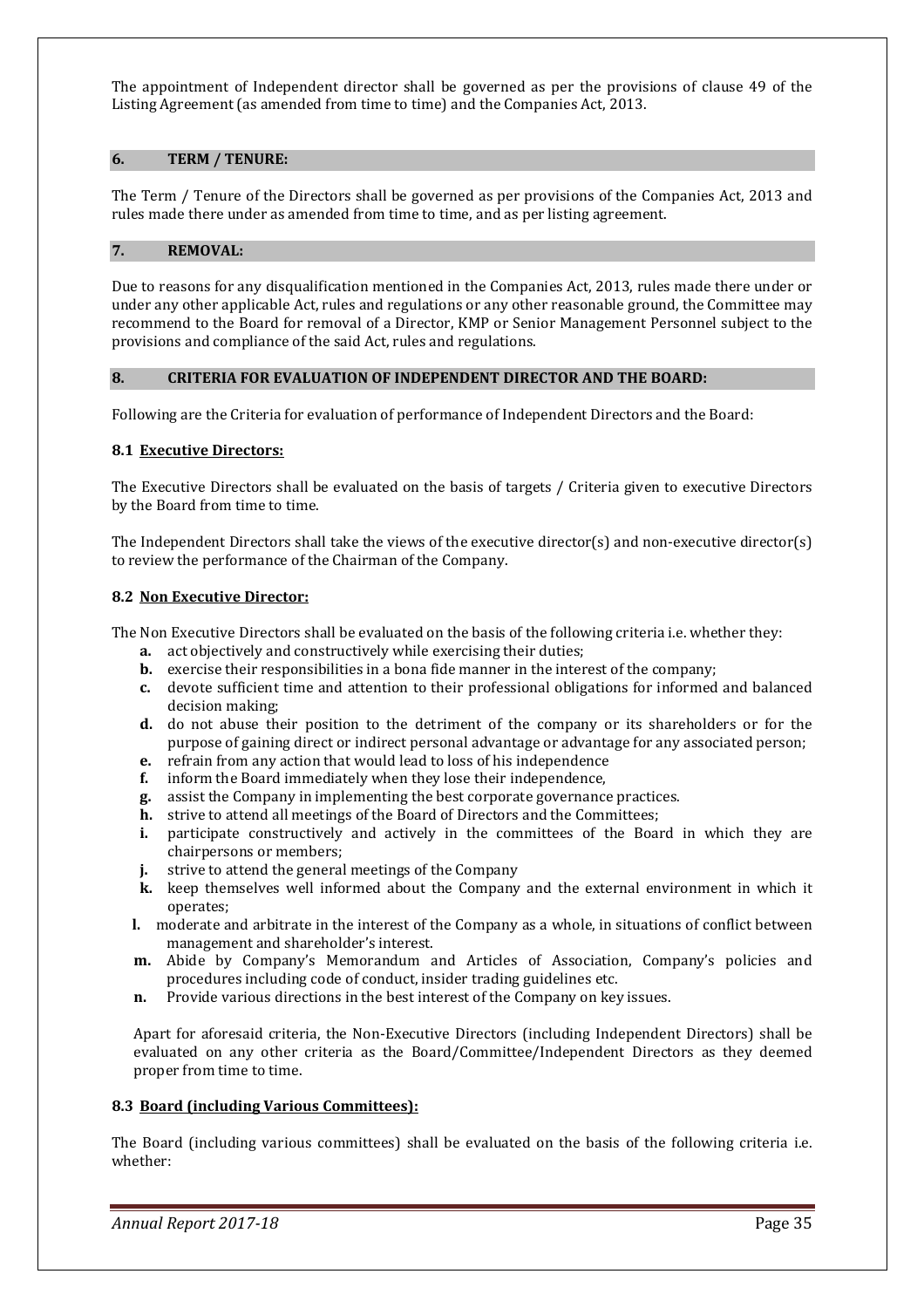- a. The Board Ensure the integrity of financial information and robustness of financial and other controls.
- b. The Board oversees the management of risk and review the effectiveness of risk management process.
- c. The Board of directors works as a team.
- d. The Board is robust in taking and sticking to decisions.
- e. The Board as a whole up to date with latest developments in the regulatory environment and the market.
- f. Sufficient Board and committee meetings, of appropriate length, being held to enable proper consideration of issues.
- g. The relationships and communications with shareholders are well managed.
- h. The relationships and communications within the board constructive.
- i. All directors allowed or encouraged to participate fully in board discussions.
- j. The Board take the Initiative to maintain moral value of the Company.
- k. The Board contribute to enhance overall brand image of the Company.

Apart from aforesaid criteria, the Board (including Committees) shall be evaluated on any other criteria as the Board/Committee/Independent Directors as they deemed proper from time to time.

#### 9. **POLICY ON BOARD DIVERSITY:**

The appointment of director(s) on the Board should be based on merit that complements and expands the skills, experience and expertise of the Board as a whole, taking into account gender, age, professional experience and qualifications, educational background, and any other factors that the Board might consider relevant and applicable from time to time towards achieving a diverse Board.

The Nomination & Remuneration Committee is (among other things) responsible for:

 reviewing the structure, size and composition of the Board and the appointment of new directors of the Company from time to time to ensure that it has a balanced composition of skills, experience and expertise appropriate to the requirements of the businesses of the Company, with due regard to the benefits of diversity on the Board.

#### **10. REMUNERATION:**

**10.1** The Committee will recommend the remuneration to be paid to the Managing Director, Whole-time Director, KMP and Senior Management Personnel to the Board for their approval.

The level and composition of remuneration so determined by the Committee shall be reasonable and sufficient to attract, retain and motivate directors, Key Managerial Personnel and Senior Management of the quality required to run the company successfully. The relationship of remuneration to performance should be clear and meet appropriate performance benchmarks. The remuneration should also involve a balance between fixed and incentive pay reflecting short and long-term performance objectives appropriate to the working of the Company and its goals.

#### **10.2 Director/ Managing Director**

Besides the above Criteria, the Remuneration/ compensation/ commission etc to be paid to Director/ Managing Director etc. shall be governed as per provisions of the Companies Act, 2013 and rules made there under or any other enactment for the time being in force.

#### **10.3 Non executive Independent Directors**

The Non- Executive Independent Director may receive remuneration by way of sitting fees as decided by the Board from time to time for attending meetings of Board or Committee thereof; Provided that the amount of such fees shall not exceed the ceiling/ limits as provided under Companies Act, 2013 and rules made there under or any other enactment for the time being in force.

#### **10.4 KMPs / Senior Management Personnel etc.**

The Remuneration to be paid to KMPs/ Senior Management Personnel shall be based on the experience, qualification and expertise of the related personnel and governed by the limits, if any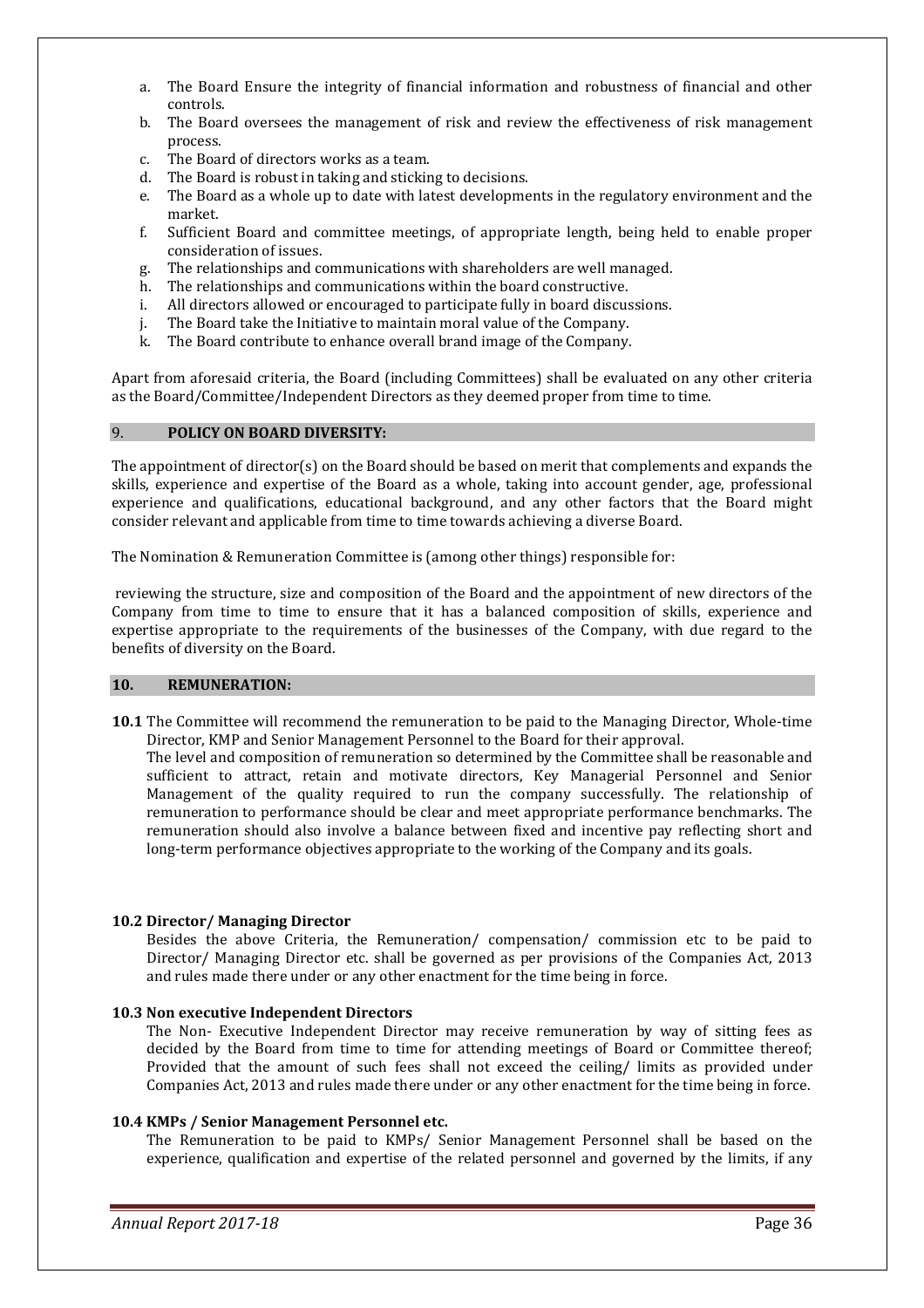prescribed under the Companies Act, 2013 and rules made there under or any other enactment for the time being in force.

#### **10.5 Other employees:**

 Without prejudice to what is stated in para 10.1 to 10.4, the remuneration to be paid to the other employees shall be decided by the management of the Company based on the experience, qualification, expertise of the employees or any other criteria as may be decided by the Management.

### **11. SUCCESSION PLANNING:**

The Nomination & Remuneration Committee shall work with the Board on the Leadership succession plan, and shall also prepare contingency plan for succession in case of any exigencies.

\*\*\*\*\*\*\*\*\*\*\*\*\*\*\*\*\*\*\*\*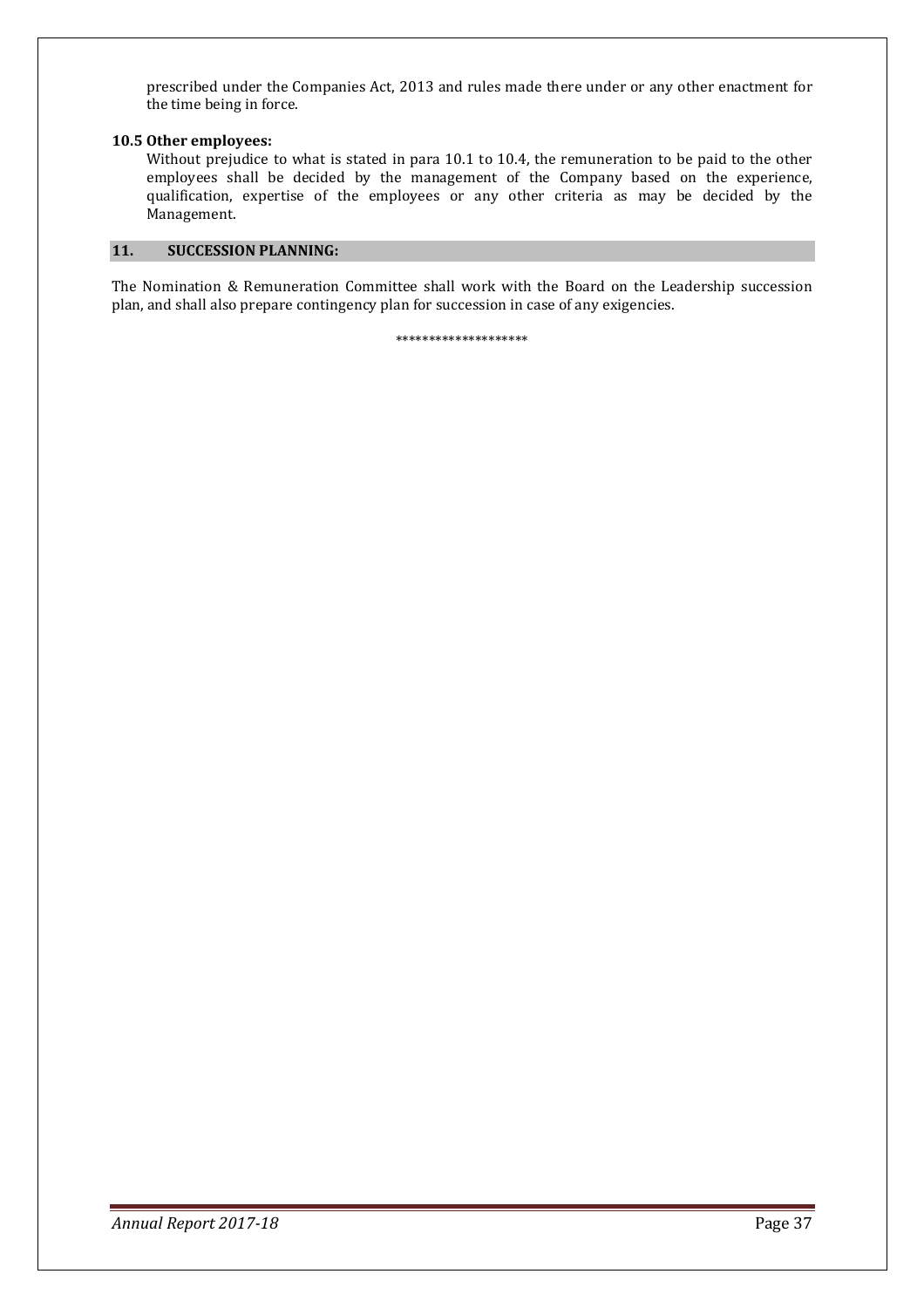#### **SECRETARIAL AUDIT REPORT**

FOR THE FINANCIAL YEAR ENDED ON 31ST MARCH, 2018 [Pursuant to section 204(1) of the Companies Act, 2013 and Rule No.9 of the Companies (Appointment and Remuneration Personnel) Rules, 2014]

To, The Members, **KAPASHI COMMERCIAL LIMITED**  NISHUVI, 4TH FLOOR, 75, DR. ANNIE BESANT ROAD, WORLI MUMBAI - 400018.

We have conducted the secretarial audit the compliance of applicable statutory provisions and the adherence to good corporate practices by Kapashi Commercial Limited ("the Company") The Secretarial Audit was conducted in a manner that provided me a reasonable basis for evaluating the corporate conducts/ statutory compliances and expressing my opinion thereon.

Based on our verification of the Company's books, papers, minute books, forms and returns filed and other records maintained by the Company and also the information provided by the Company, its officers, agents and authorized representatives during the conduct of Secretarial audit, We hereby report that in our opinion, the Company has, during the audit, period covering the financial year ended on March 31, 2018 complied with the Statutory provisions listed hereunder and also that the Company has proper Board-processes and compliance- Mechanism in place to the extent and in the manner reported hereinafter.

We have examined the books, papers, minute books, forms and returns filed and other records maintained by the Company for the financial year ended on March 31, 2018 according to the provisions of-

- I. The Companies Act, 2013 and the Rules made there under;
- II. The Securities Contracts (Regulation) Act, 1956 ('SCRA') and the rules made under that Act;
- III. The Depositories Act, 1996 and the Regulations and Bye-laws framed under that act:
- IV. The following Regulations and Guidelines prescribed under the Securities and Exchange Board of India

Act, 1992 ('SEBI'):-

- a) The Securities and Exchange Board of India (Substantial Acquisition of Shares and Takeovers) Regulations, 2011;
- b) The Securities and Exchange Board of India (Prohibition of Insider Trading) Regulation, 1992;
- c) SEBI (Listing Obligations and Disclosure Requirements) Regulations, 2015; Following Regulations and/or Guidelines are not applicable to the Company for Financial year ended 31st March, 2018:
	- The Securities and Exchange Board of India (Issue of Capital and Disclosure Requirements) Regulations, 2009;
	- The Securities and Exchange Board of India (Employee Stock Option Scheme and Employee Stock Purchase Scheme) Guidelines, 1999:
	- The Securities and Exchange Board of India (Issue and Listing of Debt Securities) Regulations, 2008;
	- The Securities and Exchange Board of India (Registrars to an issue and Share Transfer Agents) Regulations, 1993 regarding the Companies Act and dealing with client;
	- The Securities and Exchange Board of India (Delisting of Equity Shares) Regulations, 2009; and
	- The Securities and Exchange Board of India (Buyback of Securities) Regulations, 1998.
	- The Foreign Exchange Management Act, 1999 and the Rules and Regulations made under that Act to the extent of Foreign Direct Investment (FDI), Overseas direct Investment (ODI), and External Commercial Borrowings (ECB);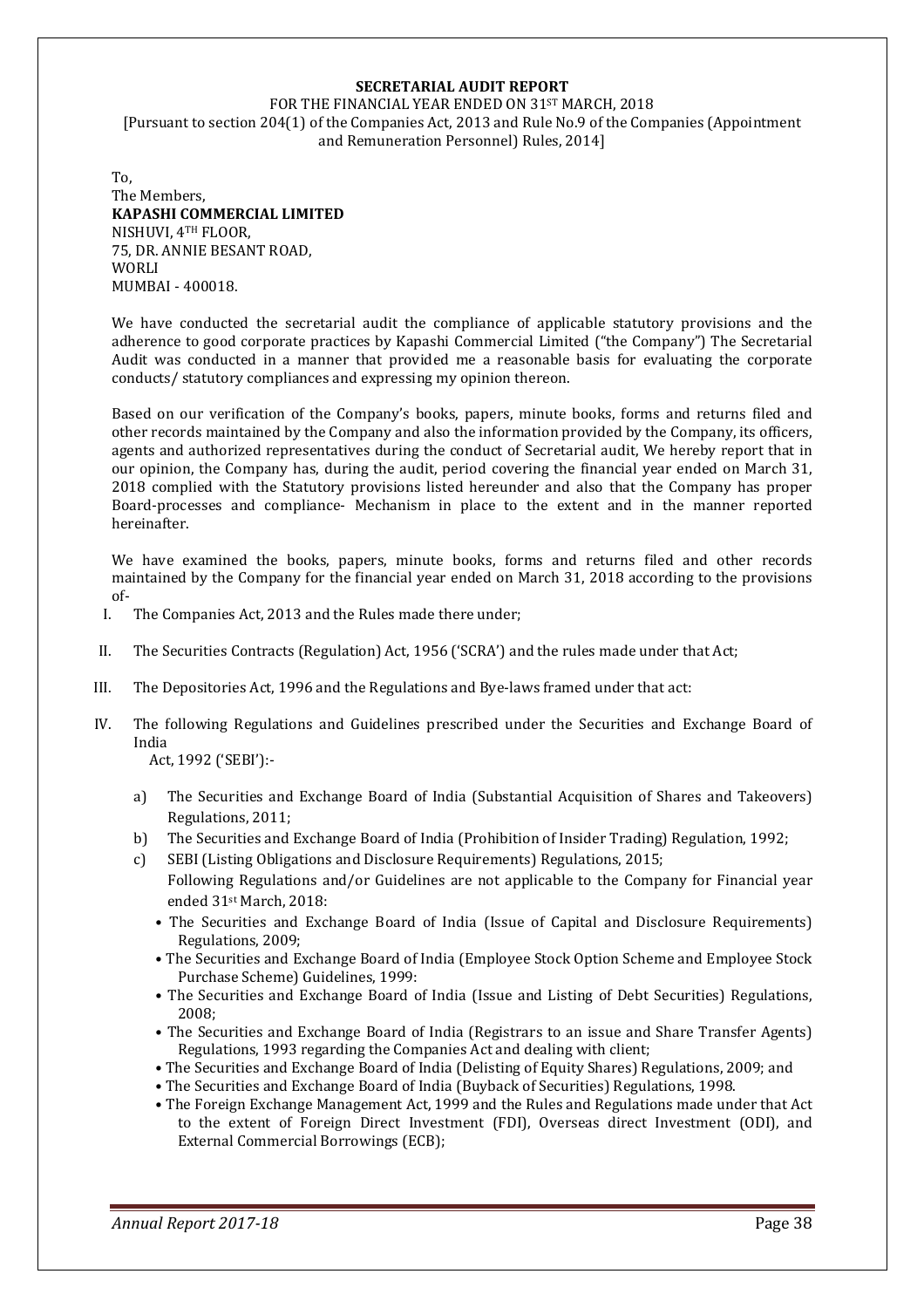- V. The Equity Listing Agreements with BSE Limited.
- VI. The Labour laws applicable to the Company such as,
	- The Payment of Wages Act, 1936;
	- The Minimum Wages Act, 1948;
	- The Maternity Benefit Act, 1961;
	- The Child Labour Prohibition and Regulation Act, 1986;
	- The Employees Compensation Act, 1923.
	- Maharashtra Professional Tax Act, 1975.
	- Non-Banking Financial Companies Regulations as prescribed by Reserve Bank of India.
	- Goods and Service Tax Act, 2017.

During the period under review the Company has, in our opinion, complied with the provisions of the Act, Rules, Regulations, Guidelines, Standards, etc. mentioned above.

#### **We further report that**

the meeting.

The Board of Directors is duly constituted with proper balance of Executive Directors, Non-Executive Directors and Independent Directors. The changes in the composition of the Board of Directors that took place during the period under review were carried out in compliance with the provisions of the Act. Adequate notice is given to all directors to schedule the Board Meetings, agenda and detailed notes on agenda were sent at least seven days in advance, and a system exists for seeking and obtaining further information and clarification on the agenda items before the meeting and for meaningful participation at

Majority decision is carried through while the dissenting members' views are captured and recorded as part of the minutes.

**We further report that** there are adequate systems and processes in the company commensurate with the size and operations of the Company to monitor and ensure compliance with applicable laws, rules, regulations and guidelines.

**We further report that** during the audit period the Company has not taken any actions/ events occurred having a major bearing on the Company's affairs in pursuance to the above referred laws, rules, regulations, guidelines, standards, etc. referred to above.

 **For R. N. Shah & Associates Company Secretaries Sd/- Sd/-Place: Mumbai (Rajnikant N. Shah) Date: 21<sup>st</sup> May, 2018 Proprietor Proprietor FCS NO: 1629 C P NO: 700** 

This report is to be read with our letter of even date which is annexed as Annexure A and forms an integral part of this report.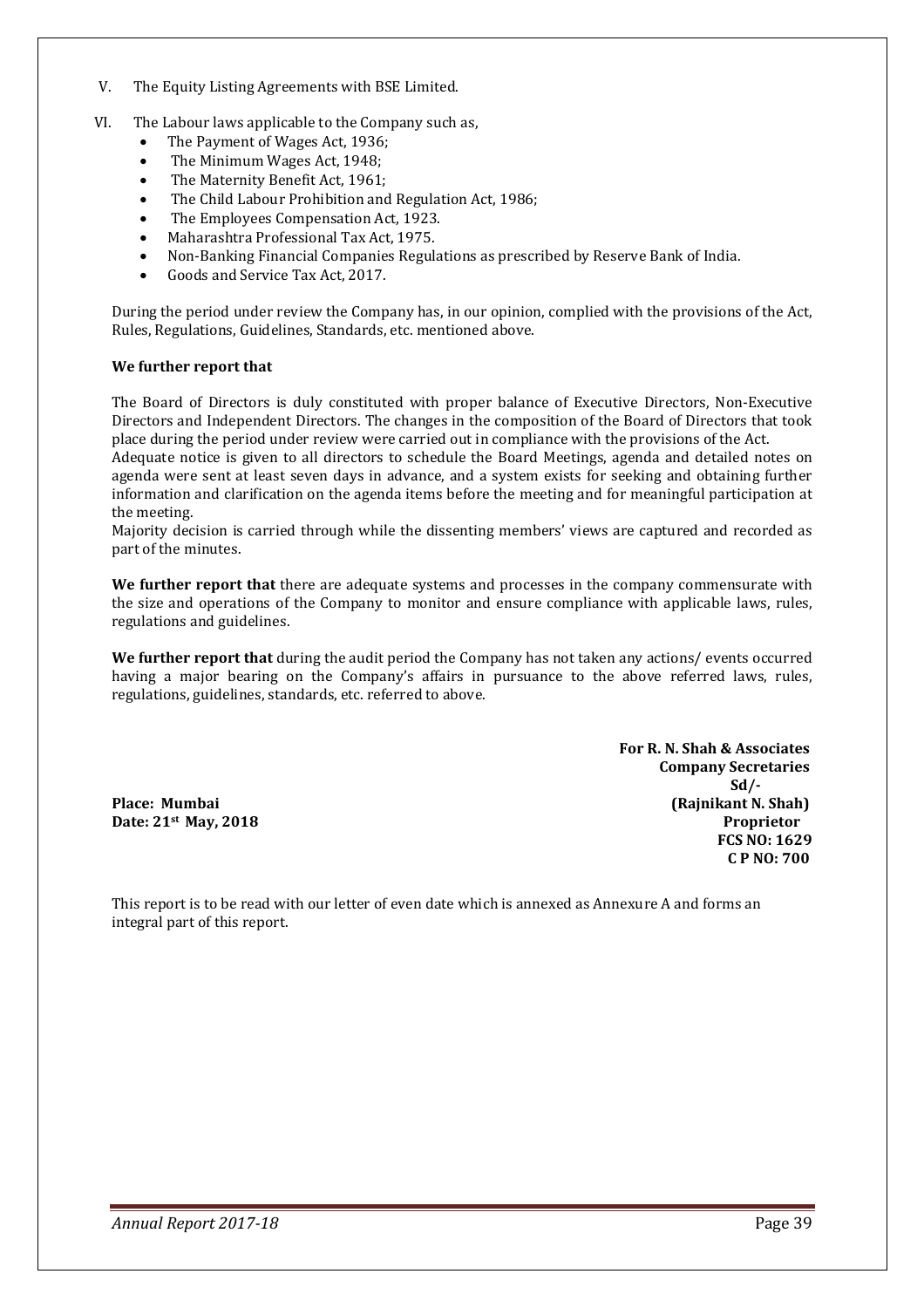#### **'Annexure A'**

To, The Members, **KAPASHI COMMERCIAL LIMITED**  NISHUVI, 4TH FLOOR, 75, DR. ANNIE BESANT ROAD, WORLI MUMBAI - 400018.

Our report of even date is to be read along with this letter.

- 1. Maintenance of Secretarial record is the responsibility of the management of the Company. Our Responsibility is to express an opinion on these secretarial records based on our audit.
- 2. We have followed the audit practices and processes as were appropriate to obtain reasonable assurance about the correctness of the contents of the Secretarial records. The verification was done on test basis to ensure that correct facts are reflected in secretarial records. We believe that the processes and practices, we followed provide a reasonable basis for our opinion.
- 3. We have not verified the correctness and appropriateness of financial records and Books of Accounts of
	- the company.
- 4. Where ever required, we have obtained the Management representation about the compliance of laws, rules and regulations and happening of events etc.
- 5. The compliance of the provisions of Corporate and other applicable laws, rules, regulations, standards is the responsibility of management. Our examination was limited to the verification of procedures on test basis.
- 6. The Secretarial Audit report is neither an assurance as to the future viability of the company nor of the efficacy or effectiveness with which the management has conducted the affairs of the Company.

 **For R. N. Shah & Associates Company Secretaries Sd/- Sd/-Place: Mumbai (Rajnikant N. Shah) (Rajnikant N. Shah) Date: 21<sup>st</sup> May, 2018 Proprietor Proprietor FCS NO: 1629 C P NO: 700**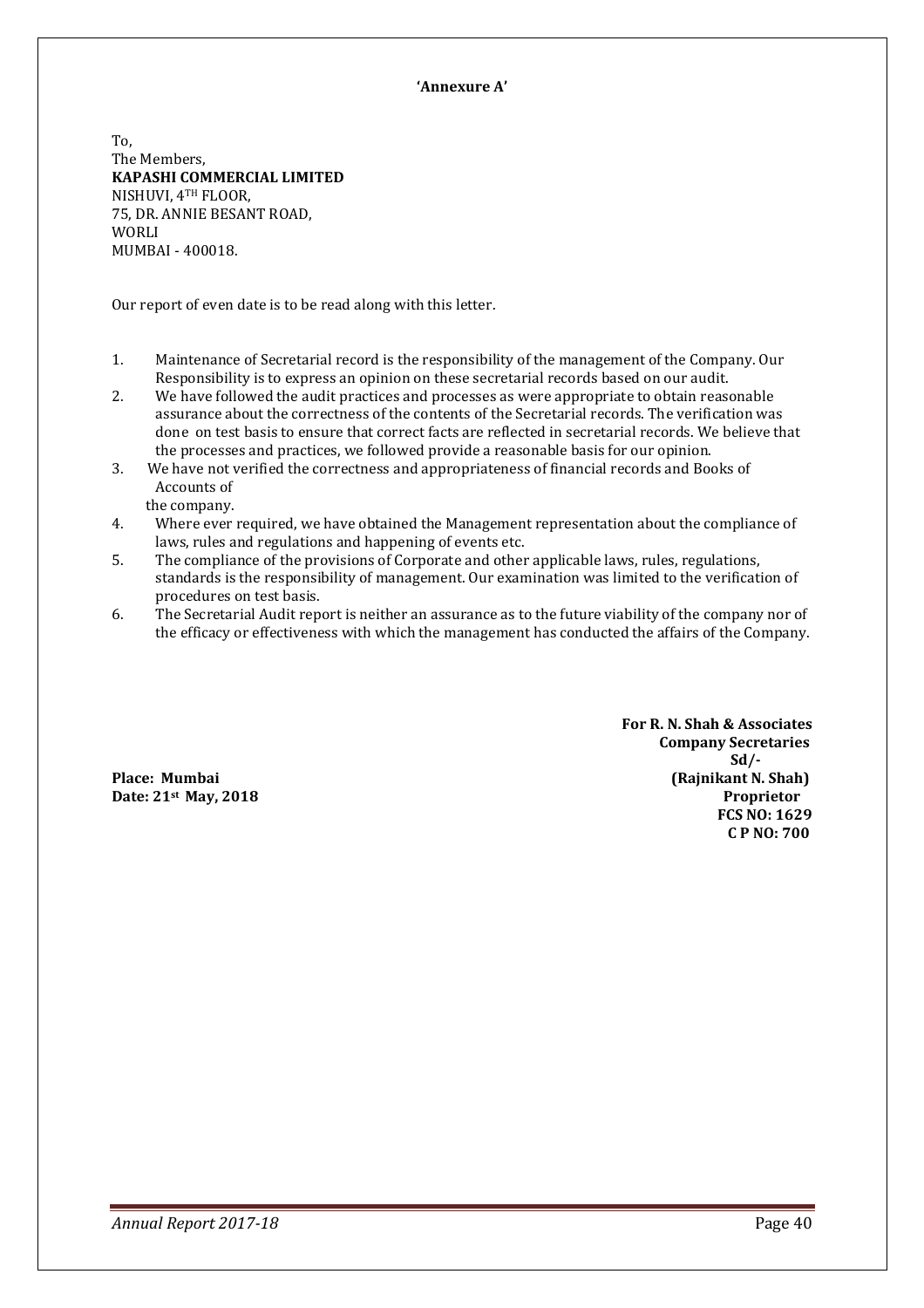#### **INDEPENDENT AUDITORS' REPORT**

#### **To, The Members Of KAPASHI COMMERCIAL LIMITED**

#### **Report on the Financial Statements**

We have audited the accompanying Ind AS financial statements of **Kapashi Commercial Limited** ("the Company"), which comprise the Balance Sheet as at March 31, 2018, and the Statement of Profit and Loss, and the Cash Flow Statement and Statement of Changes in Equity for the year then ended, and a summary of significant accounting policies and other explanatory information.

#### **Management's responsibility for the Financial Statements**

The Company's Board of Directors is responsible for the matters stated in section 134 (5) of the Companies Act, 2013 ("the Act") with respect to the preparation of these Ind AS financial statements that give a true and fair view of the financial position, financial performance, including other comprehensive income cash flows and Statement of Changes in Equity of the Company in accordance with the Accounting principles generally accepted in India, including the Indian Accounting Standards (Ind AS) prescribed under section 133 of the act, read with the Companies (Indian Accounting Standards) Rules, 2015, as amended. This responsibility also includes the maintenance of adequate accounting records in accordance with the provisions of the act for safeguarding the assets of the company and for preventing and detecting the frauds and other irregularities; selection and application of appropriate accounting policies; making judgment and estimates that are reasonable and prudent; and design, implementation and maintenance of adequate internal financial control, that were operating effectively for ensuring the accuracy and completeness of the accounting records, relevant to the preparation and presentation of the Ind AS financial statements that give a true and fair view and are free from material misstatement, whether due to fraud or error.

#### **Auditors Responsibility**

Our responsibility is to express an opinion on these Ind AS financial statements based on our audit.

We have taken into account the provisions of the Act, the accounting and auditing standards and matters which are required to be included in the audit report under the provisions of the act and the rules made thereunder.

We conducted our audit in accordance with the Standards on Auditing specified under section 143(10) of the Act. Those Standards require that we comply with ethical requirements and plan and perform the audit to obtain reasonable assurance about whether the financial statements are free from material misstatement.

An audit involves performing procedures to obtain audit evidence about the amounts and disclosures in the Ind AS financial statements. The procedures selected depend on the auditor's judgment, including the assessment of the risks of material misstatement of the Ind AS financial statements, whether due to fraud or error. In making those risk assessments, the auditor considers internal financial control relevant to the Company's preparation of the Ind AS financial statements that give true and fair view in order to design audit procedures that are appropriate in the circumstances. An audit also includes evaluating the appropriateness of accounting policies used and the reasonableness of the accounting estimates made by company's directors, as well as evaluating the overall presentation of the Ind AS financial statements.

We believe that the audit evidence we have obtained is sufficient and appropriate to provide a basis for our audit opinion on the Ind AS financial statements.

#### **Opinion**

In our opinion and to the best of our information and according to the explanations given to us, the Ind AS financial statements give the information required by the Act in the manner so required and give a true and fair view in conformity with the accounting principles generally accepted in India, of the state of affairs of the Company as at  $31<sup>st</sup>$  March 2018, its profit including other comprehensive income, its cash flows and the changes in equity for the year ended on that date.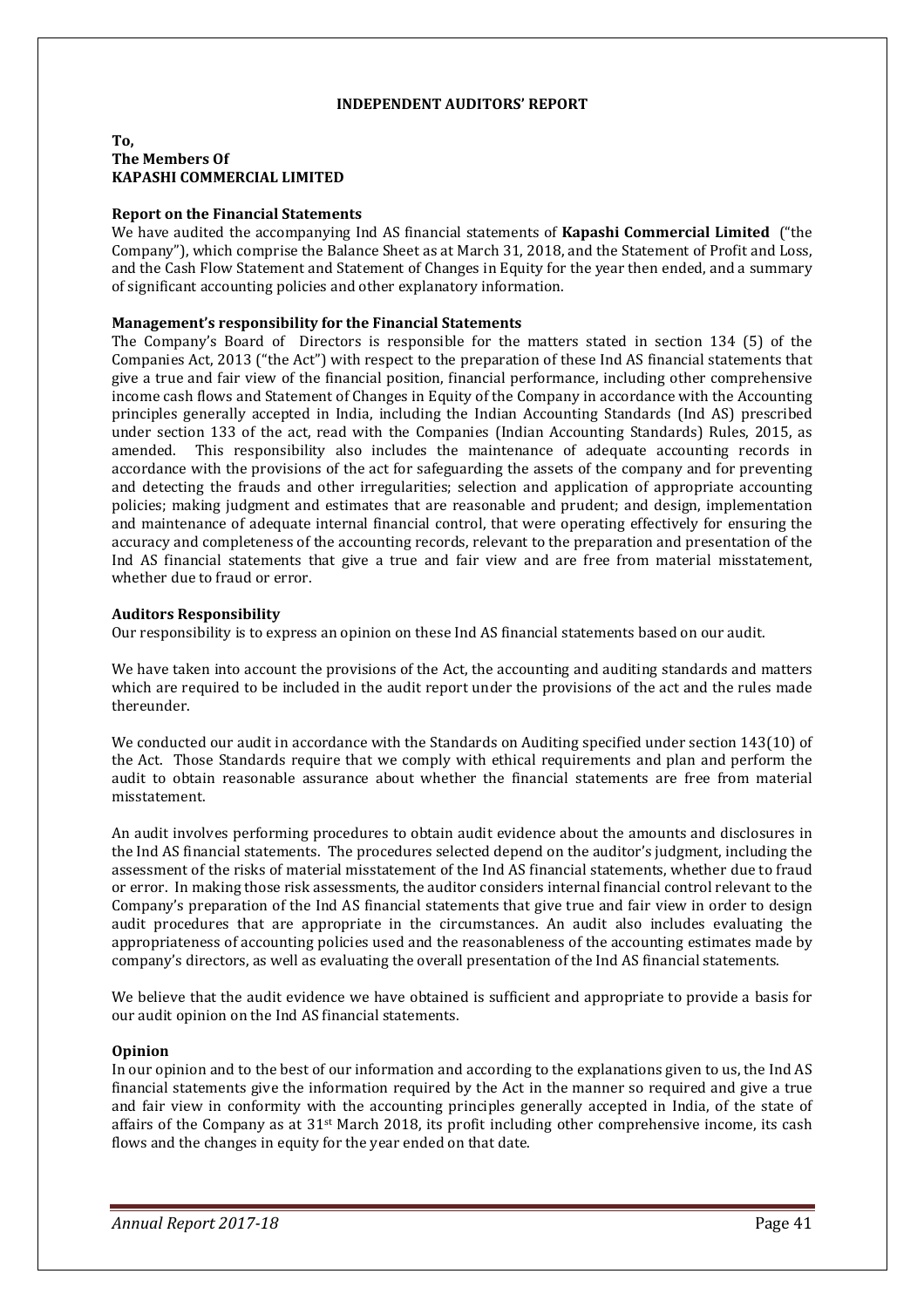#### **Report on Other Legal and Regulatory Requirements**

- 1. As required by the Companies (Auditor's Report) Order, 2016 ("the Order") issued by the Central Government of India in its terms of sub-section (11) of section 143 of Companies Act 2013, we give in the Annexure "A" a statement on the matters specified in paragraph 3 and 4 of the Order.
- 2. As required by section 143 (3) of the Act, we report that:
	- a) we have sought and obtained all the information and explanations which to the best of our knowledge and belief were necessary for the purpose of our audit;
	- b) in our opinion proper books of account as required by law have been kept by the Company so far as it appears from our examination of those books.
	- c) The Balance Sheet, Statement of Profit and Loss including the Statement of Other Comprehensive Income, the Cash Flow Statement and Statement of Changes in Equity dealt with by this Report are in agreement with the books of account.;
	- d) in our opinion, the aforesaid Ind AS financial statements comply with the Accounting Standards specified under section 133 of the Act, read with the Companies (Indian Accounting Standards) Rules, 2015.
	- e) on the basis of written representations received from the directors as on March 31, 2018, taken on record by the Board of Directors, none of the directors is disqualified as on March 31, 2018, from being appointed as a director in terms of sub-section (2) of section 164 of the Companies Act, 2013.
	- f) with respect to the adequacy of the internal Financial Controls over Financial reporting of the Company and operating effectiveness of such controls, refer to our separate report in Annexure "B".
	- g) With respect to the other matters included in the auditor's report in accordance with Rule II of the Companies (Audit and Auditors) Rule 2014 as amended and to best of our information and according to the explanation given to us.
		- 1) The Company does not have any pending litigations which would impact its financial position.
		- 2) The Company did not have any long-term contracts for which there were any material foreseeable losses.
		- 3) There were no amounts which were required to be transferred to the Investor Education and Protection Fund by the Company.

**For K.S. MAHESHWARI & CO.**<br>**Place: Mumbai CHARTERED ACCOUNTANTS CHARTERED ACCOUNTANTS DATED:**  $21$ <sup>st</sup> **May, 2018 (FIRM REGN NO. 105846W) Sd/- Sd/-K.S MAHESHWARI PARTNER M NO.39715**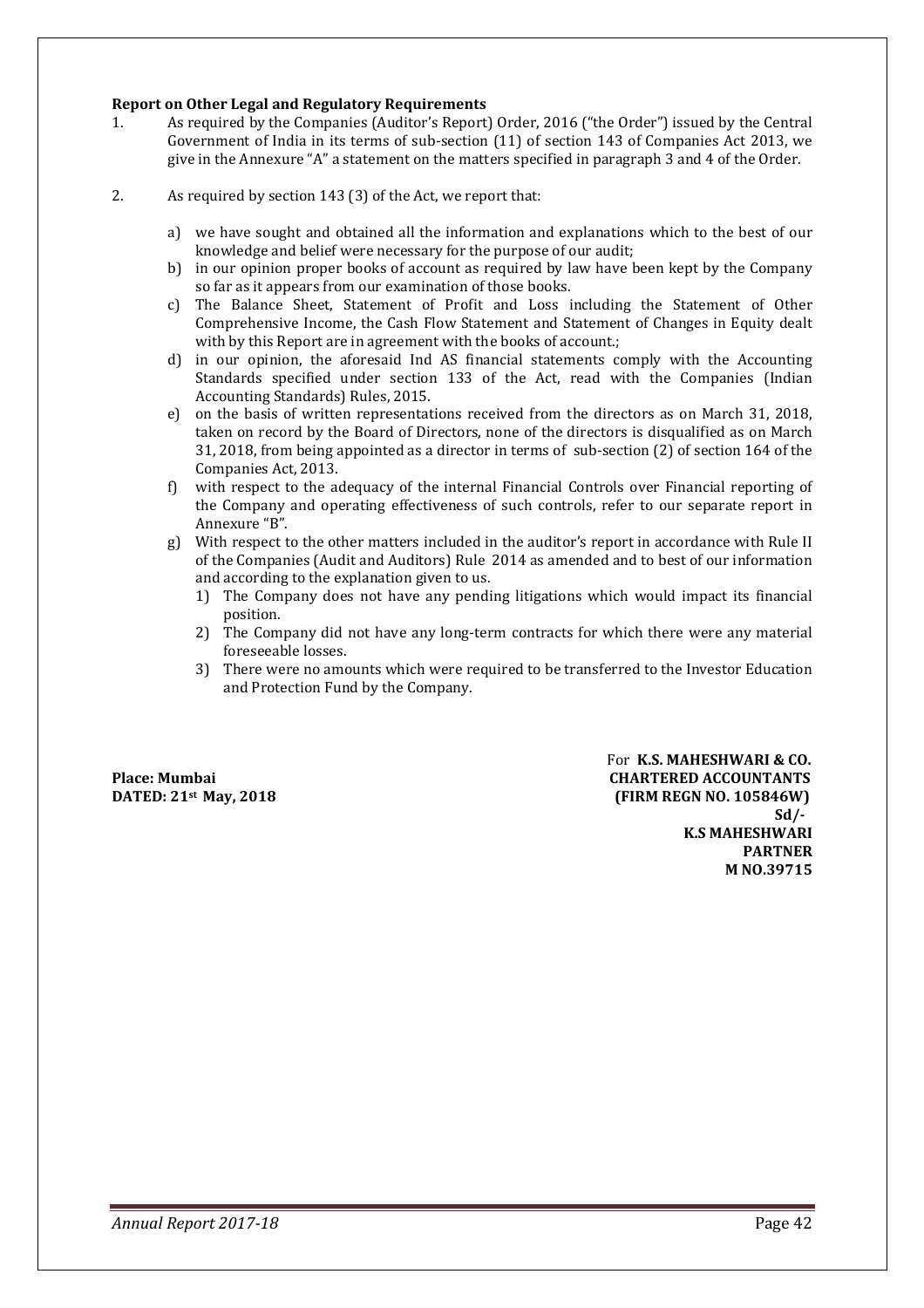#### **Annexure "A" to the independent auditor's report of even date on the financial statements of Kapashi Commercial Limited**

#### **Report on the Internal Financial Controls under Clause (i) of Sub-section 3 of Section 143 of the Companies Act, 2013 ("the Act")**

We have audited the internal financial controls over financial reporting of Kapashi Commercial Limited ("the Company") as of March 31, 2018 in conjunction with our audit of the financial statements of the Company for the year ended on that date.

#### **Management's Responsibility for Internal Financial Controls**

The Company's management is responsible for establishing and maintaining internal financial controls based on the internal control over financial reporting criteria established by the Company considering the essential components of internal control stated in the Guidance Note on Audit of Internal Financial Controls over Financial Reporting issued by the Institute of Chartered Accountants of India. These responsibilities include the design, implementation and maintenance of adequate internal financial controls that were operating effectively for ensuring the orderly and efficient conduct of its business, including adherence to company's policies, the safeguarding of its assets, the prevention and detection of frauds and errors, the accuracy and completeness of the accounting records, and the timely preparation of reliable financial information, as required under the Companies Act, 2013.

#### **Auditors' Responsibility**

Our responsibility is to express an opinion on the Company's internal financial controls over financial reporting based on our audit. We conducted our audit in accordance with the Guidance Note on Audit of Internal Financial Controls Over Financial Reporting (the "Guidance Note") and the Standards on Auditing, issued by ICAI and deemed to be prescribed under section 143(10) of the Companies Act, 2013, to the extent applicable to an audit of internal financial controls, both applicable to an audit of Internal Financial Controls and, both issued by the Institute of Chartered Accountants of India. Those Standards and the Guidance Note require that we comply with ethical requirements and plan and perform the audit to obtain reasonable assurance about whether adequate internal financial controls over financial reporting was established and maintained and if such controls operated effectively in all material respects.

Our audit involves performing procedures to obtain audit evidence about the adequacy of the internal financial controls system over financial reporting and their operating effectiveness. Our audit of internal financial controls over financial reporting included obtaining an understanding of internal financial controls over financial reporting, assessing the risk that a material weakness exists, and testing and evaluating the design and operating effectiveness of internal control based on the assessed risk. The procedures selected depend on the auditor's judgement, including the assessment of the risks of material misstatement of the financial statements, whether due to fraud or error. We believe that the audit evidence we have obtained is sufficient and appropriate to provide a basis for our audit opinion on the Company's internal financial controls system over financial reporting.

#### **Meaning of Internal Financial Controls over Financing Reporting**

A company's internal financial control over financial reporting is a process designed to provide reasonable assurance regarding the reliability of financial reporting and the preparation of financial statements, for external purposes in accordance with generally accepted accounting principles. A company's internal financial control over financial reporting includes those policies and procedures that (1) pertain to the maintenance of records that, in reasonable detail, accurately and fairly reflect the transactions and dispositions of the assets of the company; (2) provide reasonable assurance that transactions are recorded as necessary to permit preparation of financial statements in accordance with generally accepted accounting principles, and that receipts and expenditures of the company are being made only in accordance with authorizations of management and directors of the company; and (3) provide reasonable assurance regarding prevention or timely detection of unauthorized acquisition, use, or disposition of the company's assets that could have a material effect on the financial statements.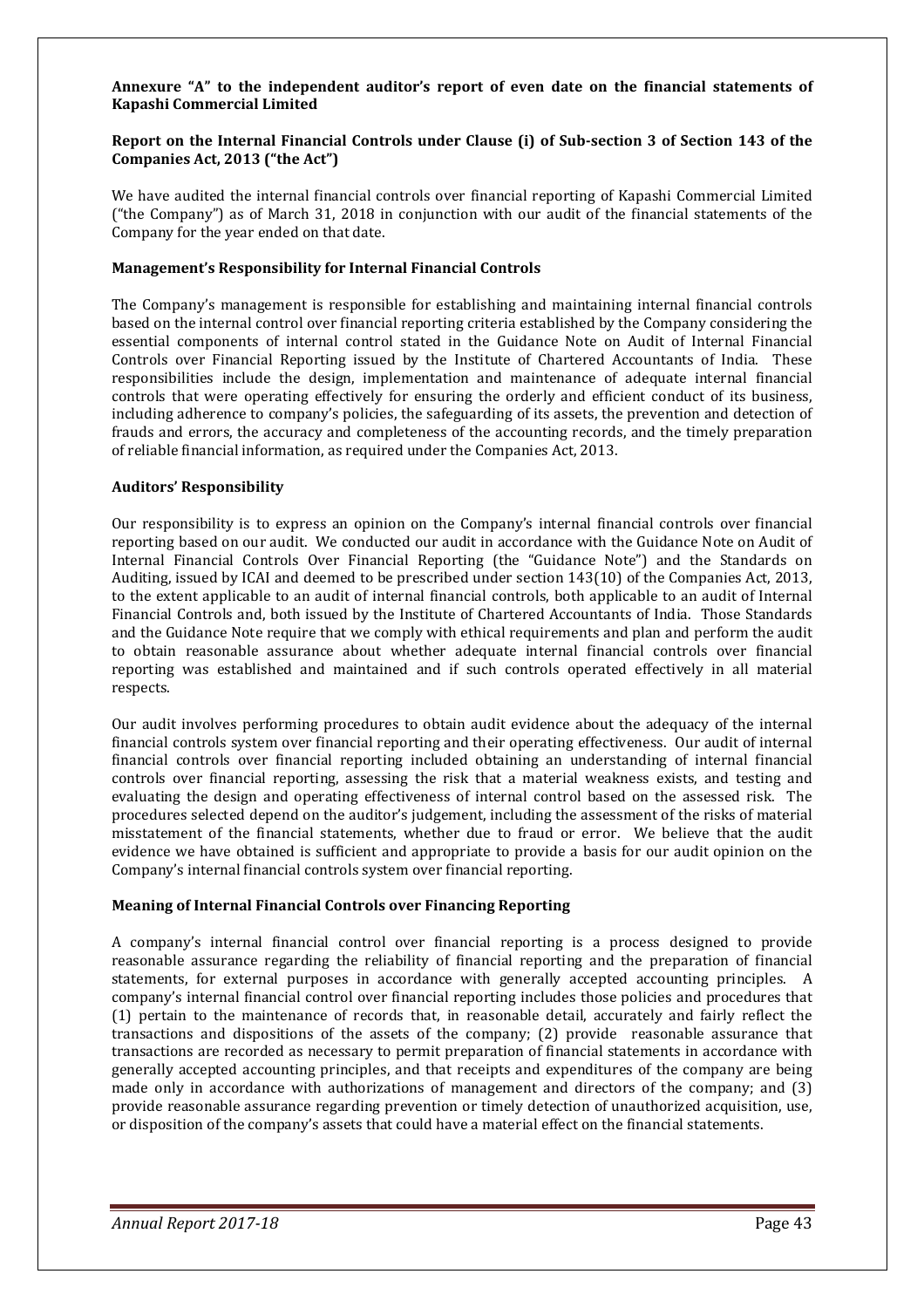#### **Inherent Limitations of Internal Financial Controls over Financing Reporting**

Because of the inherent limitations of internal financial controls over financing reporting, including the possibility of collusion or improper management override of controls, material misstatements due to error or fraud may occur and not be detected. Also, projections of any evaluation of the internal financial controls over financial reporting to future periods are subjected to the risk that the internal financial control over financial reporting may become inadequate because of changes in conditions, or that the degree of compliance with the policies or procedures may deteriorate .

#### **Opinion**

In our opinion, the Company has, in all material respects, an adequate internal financial controls system over financial reporting and such internal financial controls over financial reporting were operating effectively as at March 31, 2018, based on the internal control over financial reporting criteria established by the Company considering the essential components of internal control stated in the Guidance Note on Audit of Internal Financial Controls over Financial Reporting issued by the Institute of Chartered Accountants of India.

For **K.S. MAHESHWARI & CO.**  Place: Mumbai **CHARTERED ACCOUNTANTS**<br>
DATED: 21<sup>st</sup> May, 2018 **CHARTERED ACCOUNTANTS DATED: 21st May, 2018 (FIRM REGN NO. 105846W) Sd/- Sd/- Sd K.S MAHESHWARI PARTNER M NO.39715**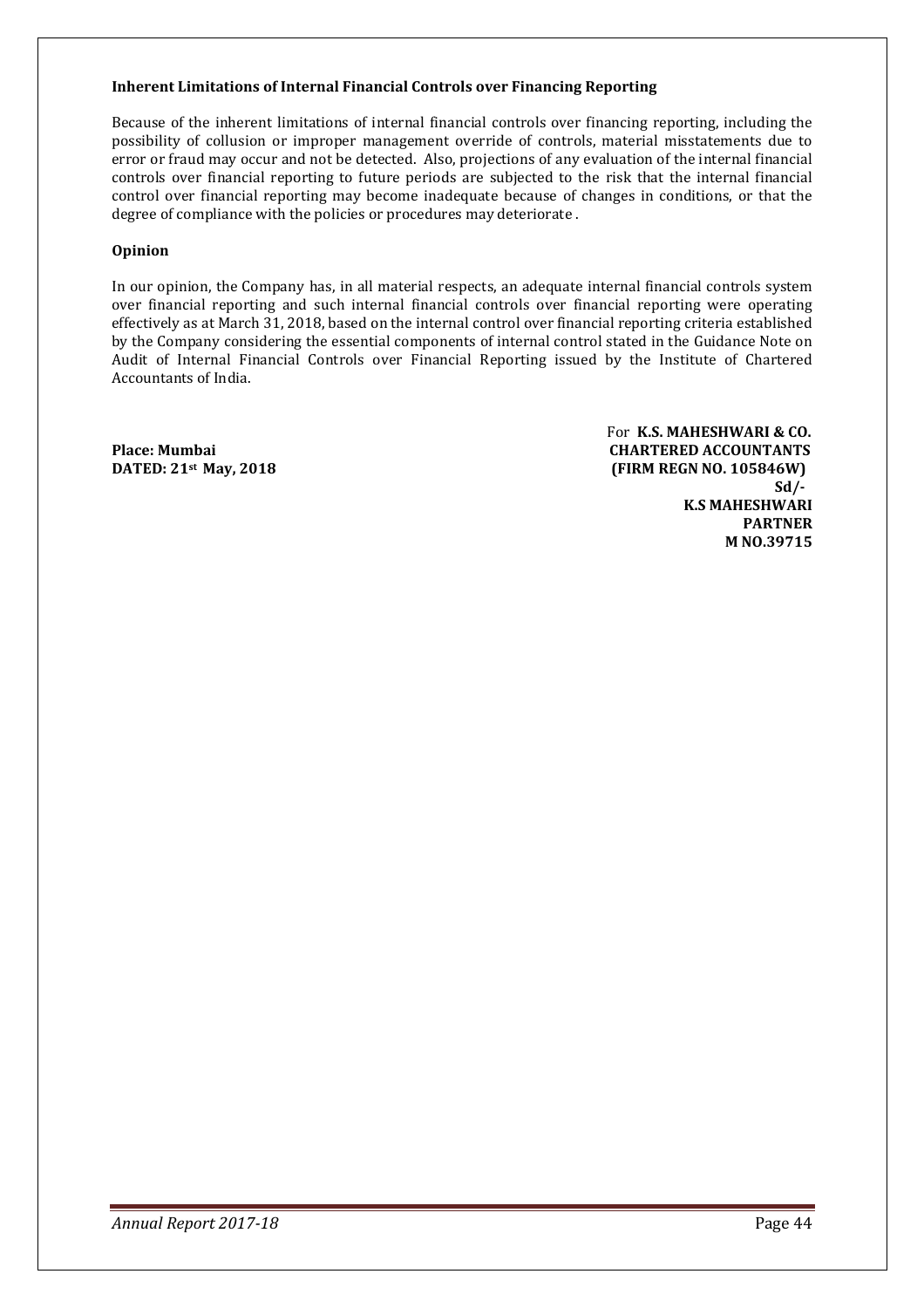#### **Annexure "B" to the Auditors' Report.**

Referred to in Paragraph 1 under "Report on other Legal and Regulatory requirements in independent Auditor's report of even date on the accounts of KAPASHI COMMERCIAL LIMITED for the year ended March 31, 2018.

- [I] The Company do not have any fixed Assets.
- [II] The Company do not hold any Inventory.
- [III] The Company has not granted any loans, secured or unsecured, to companies, firms, and Limited liability partnership or other parties covered in the register maintained under section 189 of the Act.
- [IV] In our opinion and according to the information and explanations given to us, the Company has complied with the provisions of Sections 185 and 186 of the Act in respect of grant of loans, making investments and providing guarantees and securities, as applicable.
- [V] The Company has not accepted deposits during the year and does not have any unclaimed deposits as at March 31, 2018 and therefore, the provisions of the clause 3 (v) of the Order are not applicable to the Company.
- [VI] The Rules made by the Central Government for the maintenance of cost records under Sub-Section (1) of Section 148 of the Companies Act, 2013 does not apply in respect of Company's business.
- [VII] a) The company is regular in depositing with appropriate authorities undisputed statutory dues including Provident fund, Employees' state insurance, Income-tax, Sales-tax, Wealth-tax, Service tax, Custom duty, Excise-duty, cess and other statutory dues applicable to it.
	- b] According to the information and explanations given to us, no undisputed amounts payable in respect of Provident fund, Employees' state insurance, Income-tax, Sales-tax, Wealth-tax, Service tax, Custom duty, Excise-duty, cess and other statutory dues applicable to it were in arrears, as at  $31<sup>st</sup>$  March 2018 for a period of more than six months from the date they became payable.
	- c) According to the information and explanation given to us, there are no dues of sale tax, income-tax, customs duty, wealth-tax, service tax, excise duty and cess which have not been deposited on account of any dispute.
- [VIII] During the year, the company has not taken any loan from any financial institution or bank and has not issued any debenture.
- [IX] The Company has not raised moneys by way of initial public offer or further public offer (including debt instruments) or term loans and hence reporting under clause 3 (ix) of the Order is not applicable.
- [X] To the best of our knowledge and according to the information and explanations given to us, no fraud by the Company and no fraud on the Company by its officers or employees has been noticed or reported during the year.
- [XI] The company has not paid / provided any managerial remuneration.
- $[XII]$  The Company is not a Nidhi Company and hence reporting under clause  $3(xii)$  of the Order is not applicable.
- [XIII] In our opinion and according to the information and explanations given to us the Company is in compliance with Section 177 and 188 of the Act, where applicable, for all transactions with the related parties and the details of related party transactions have been disclosed in the standalone financial statements as required by the applicable accounting standards.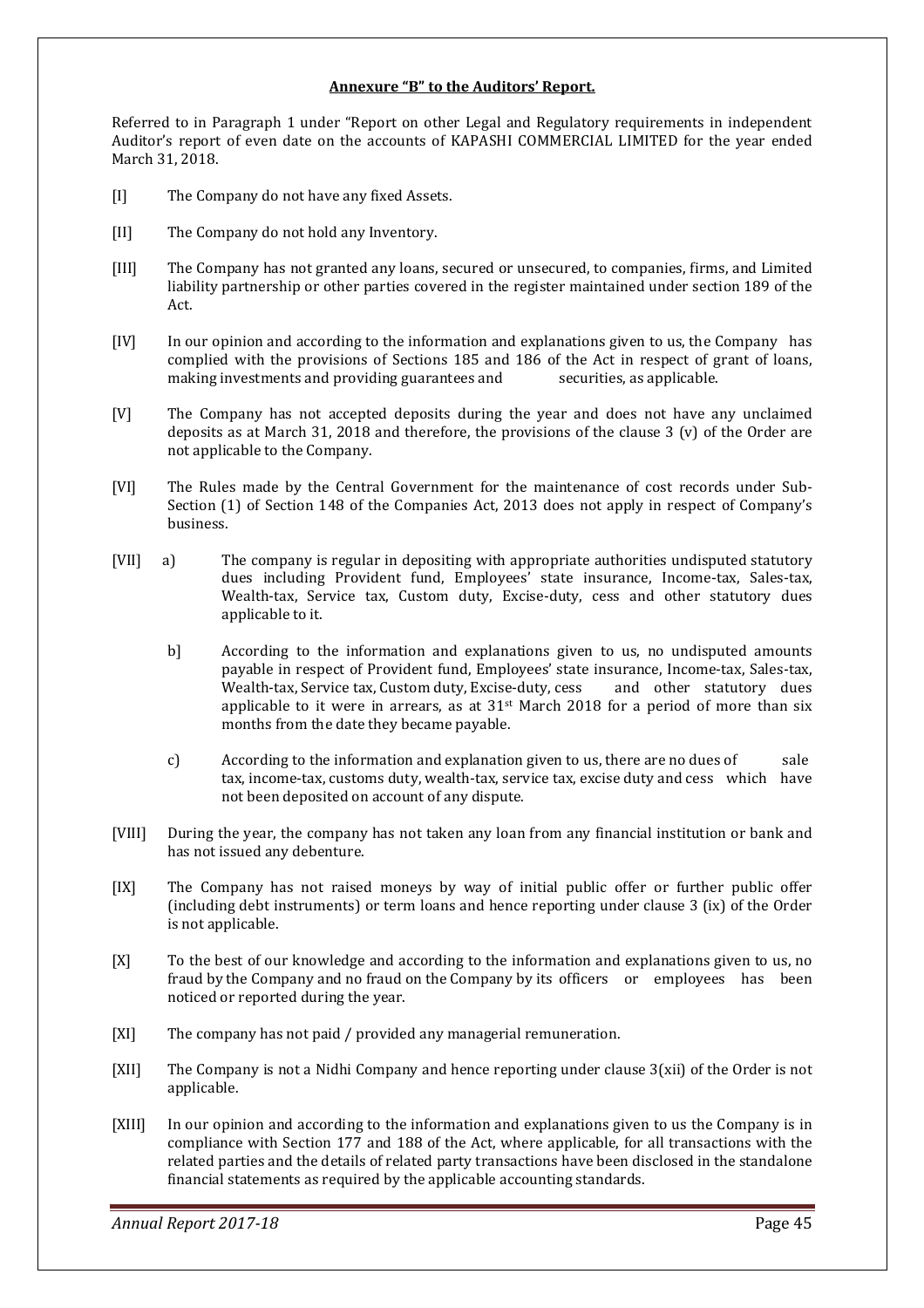[XIV] During the year, the Company has not made any preferential allotment or private placement of shares or fully or partly convertible debentures and hence reporting under clause 3(xiv) of the Order is not applicable to the Company.

#### **Annual Report 2017-18**

- [XV] In our opinion and according to the information and explanations given to us, during the year the Company has not entered into any non-cash transactions with its Directors or persons Company has not entered into any non-cash transactions with connected to its Directors and hence provisions of Section 192 of the Act are not applicable.
- [XVI] The Company is registered under Section 45-I of the Reserve Bank of India Act, 1934.

For **K.S. MAHESHWARI & CO. Place: Mumbai CHARTERED ACCOUNTANTS DATED: 21st May, 2018 (FIRM REGN NO. 105846W) Sd/- Sd/-K.S MAHESHWARI PARTNER M NO.39715**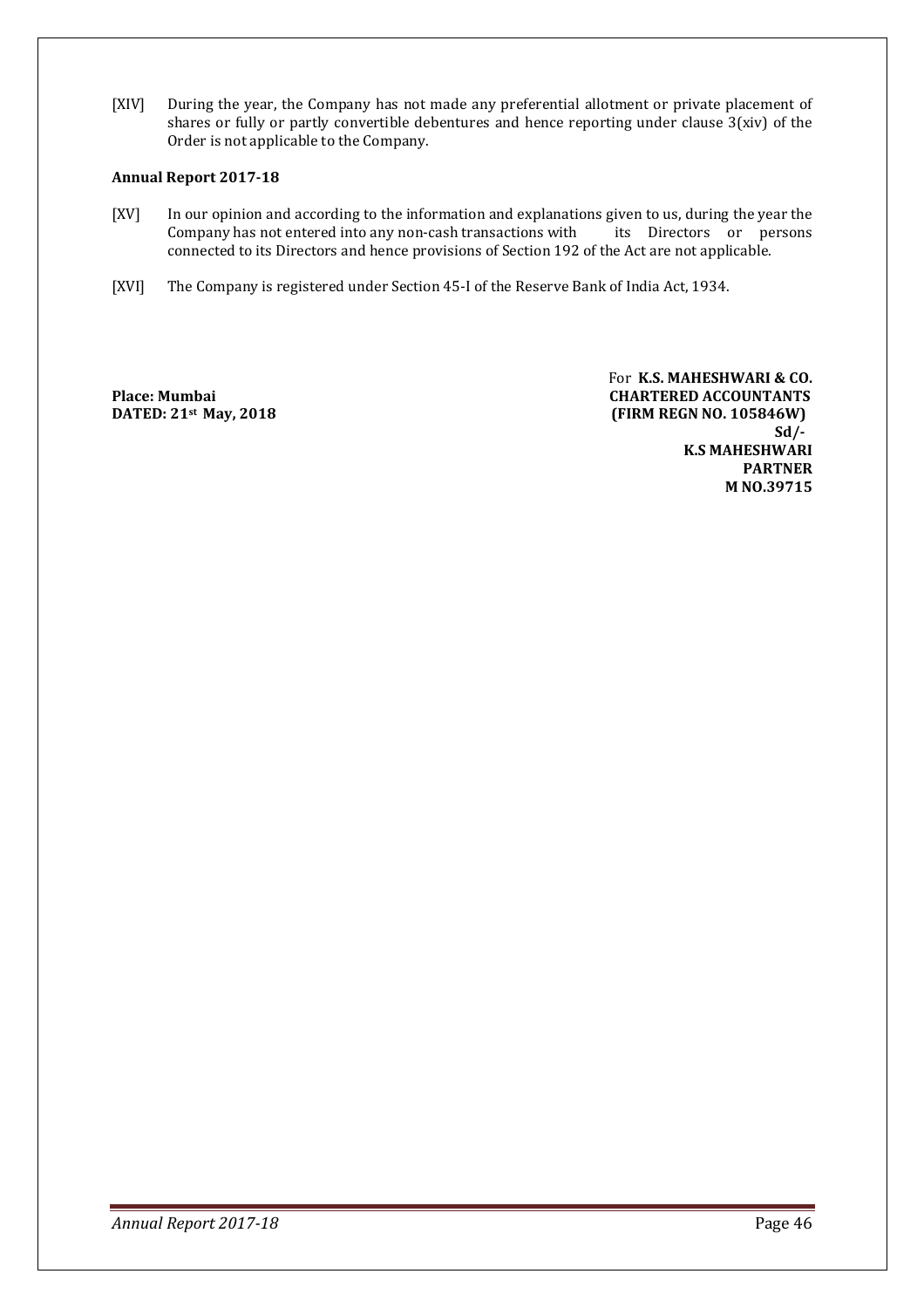#### **BALANCE SHEET AS AT 31ST MARCH, 2018**

| <b>Particulars</b>                      | <b>Notes</b>   | 31 st March<br>2018 (Rs.) | 31 st March<br>2017 (Rs.) | 31 st April<br>2016 (Rs.) |
|-----------------------------------------|----------------|---------------------------|---------------------------|---------------------------|
| <b>ASSETS</b>                           |                |                           |                           |                           |
| <b>Non-current assets</b>               |                |                           |                           |                           |
| Intangible assets under development*    |                |                           |                           |                           |
| Biological assets other than bearer     |                |                           |                           |                           |
| plants*                                 |                |                           |                           |                           |
| Financial assets                        |                |                           |                           |                           |
| i. Investments                          | 2(a)           | 6,00,565                  | 6,00,565                  | 9,49,737                  |
| ii. Loans                               | 2(b)           | 1,31,60,000               | 4,02,95,133               | 3,71,55,388               |
| <b>Total non-current assets</b>         |                | 1,37,60,565               | 4,08,95,698               | 3,81,05,125               |
| <b>Current assets</b>                   |                |                           |                           |                           |
| Financial assets                        |                |                           |                           |                           |
| i. Cash and cash equivalents            | 3              | 1,56,055                  | 2,30,065                  | 34, 34, 867               |
| ii. Bank balances other than (i) above* |                |                           |                           |                           |
| iii. Loans                              | $\overline{4}$ | 3,46,64,421               | 63,98,687                 | 30,24.000                 |
| iv. Other current assets                | 5              | 17,52,712                 | 18,70,047                 | 3,84,920                  |
| <b>Total current assets</b>             |                | 3,65,73,188               | 84,98,799                 | 68,43,787                 |
| <b>Total assets</b>                     |                |                           |                           |                           |
| <b>EQUITY AND LIABILITIES</b>           |                |                           |                           |                           |
| <b>Equity</b>                           |                |                           |                           |                           |
| Equity share capital                    | 6(a)           | 1,00,00,000               | 1,00,00,000               | 1,00,00,000               |
| Other equity                            | 6(b)           | 3,99,03,540               | 3,83,42,081               | 3,44,39,956               |
| <b>Total equity</b>                     |                | 4,99,03,540               | 4,83,42,081               | 4,44,39,956               |
| <b>LIABILITIES</b>                      |                |                           |                           |                           |
| <b>Non-current liabilities</b>          |                |                           |                           |                           |
| Other non-current liabilities*          |                |                           |                           |                           |
| <b>Total non-current liabilities</b>    |                |                           |                           |                           |
| <b>Current liabilities</b>              |                |                           |                           |                           |
| <b>Financial liabilities</b>            |                |                           |                           |                           |
| i. Borrowings                           | 7              |                           | 1,75,000                  |                           |
| Other current liabilities               | 8              | 99,602                    | 99,521                    | 1,03,499                  |
| Short term provisions                   |                | 3,30,611                  | 7,77,895                  | 4,05,458                  |
| <b>Total current liabilities</b>        |                | 4,30,213                  | 10,52,416                 | 5,08,957                  |
| <b>Total liabilities</b>                |                | 4,30,213                  | 10,52,416                 | 5,08,957                  |
| <b>Total equity and liabilities</b>     |                | 5,03,33,753               | 4,93,94,497               | 4,49,48,913               |
|                                         |                |                           |                           |                           |

**\* Schedule III requires these items to be presented on the face of the balance sheet. They have been included for illustrative purposes through them are not applicable to Ind AS financials** 

**Significant Accounting Policies ) 1 to 16 Notes on Financial Statements )** 

The accompanying notes are an integral part of financial statements

As per our Report of even date **For and on behalf of the Board For K. S Maheshwari & Co. Chartered Accountants** 

**(K. S. MAHESHWARI)** 

**Director Director** 

**(FRN 105846W) (S. S. KAPASHI) (N.I. KAPASHI) DIN:00008435 DIN:00073665** 

Partner **(Nandini P.Kapashi)** (Pooja P. Bagwe)<br>Membership No.39715 **1989 - Chief Financial Officer** (Pooja P. Bagwe) **Membership No.39715** 

**Mumbai Mumbai** 

**Dated: 21st May,2018 Dated: 21st May,2018**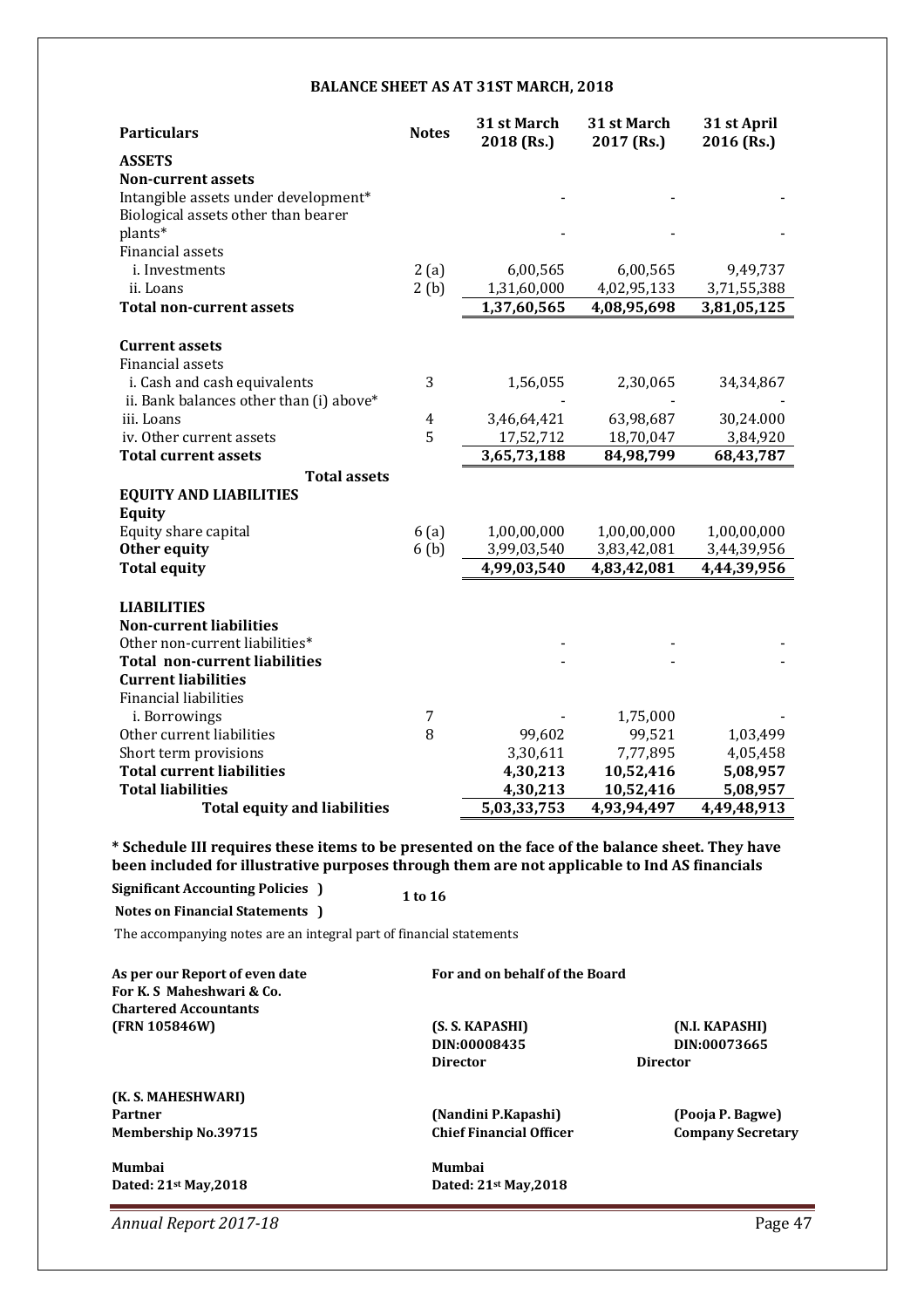# **STATEMENT OF PROFIT AND LOSS FOR THE YEAR ENDED 31ST MARCH, 2018**

| I.<br>ii.                         | <b>Particulars</b><br>Income from operations<br>Other income                                                                                                                                                         | <b>Notes</b><br>9                                  | 2017-18<br>(Rs.)<br>44,30,835  | 2016-17<br>(Rs.)<br>77,03,152                     |
|-----------------------------------|----------------------------------------------------------------------------------------------------------------------------------------------------------------------------------------------------------------------|----------------------------------------------------|--------------------------------|---------------------------------------------------|
| Н.                                | Total Revenue (i + ii)                                                                                                                                                                                               |                                                    | 44,30,835                      | 77,03,152                                         |
| III.                              | Expenses<br>Other Expenses                                                                                                                                                                                           | 10                                                 | 20,19,377                      | 18,01,027                                         |
| IV.                               | <b>Total Expenses</b>                                                                                                                                                                                                |                                                    | 20,19,377                      | 18,01,027                                         |
| V                                 | Profit before exceptional items and tax                                                                                                                                                                              |                                                    | 24,11,459                      | 59,02,125                                         |
| VI                                | Exceptional item                                                                                                                                                                                                     |                                                    |                                |                                                   |
| <b>VII</b>                        | Profit before tax (V-VI)                                                                                                                                                                                             |                                                    | 24,11,459                      | 59,02,125                                         |
| <b>VII</b><br>$\mathbf{I}$<br>(i) | Tax expenses<br>Current tax                                                                                                                                                                                          |                                                    | 8,50,000                       | 20,00,000                                         |
| IX                                | Profit (Loss) from the period (VII-VII)                                                                                                                                                                              |                                                    | 15,61,459                      | 39,02,125                                         |
| X                                 | Other comprehensive income<br>A (i) Items that will not be reclassified to profit or<br>loss                                                                                                                         |                                                    |                                |                                                   |
| XI<br>XII                         | Total comprehensive income for the period $(IX + X)$<br>(Comprising Profit (Loss) and other<br>comprehensive income for the period)<br>Profit attributable to:<br>Owners of the company<br>Earning per equity share: |                                                    | 15,61,459<br>15,61,459<br>1.56 | 39,02,125<br>39,02,125<br>3.90                    |
|                                   | Basic and diluted earnings per share                                                                                                                                                                                 |                                                    |                                |                                                   |
|                                   | <b>Significant Accounting Policies</b> )<br><b>Notes on Financial Statements</b> )<br>The accompanying notes are an integral part of financial statements                                                            | 1 to<br>16                                         |                                |                                                   |
|                                   | As per our Report of even date                                                                                                                                                                                       | For and on behalf of the Board                     |                                |                                                   |
|                                   | For K. S Maheshwari & Co.<br><b>Chartered Accountants</b><br>(FRN 105846W)<br>$Sd$ /-                                                                                                                                | (S. S. KAPASHI)<br>DIN:00008435<br><b>Director</b> |                                | (N.I. KAPASHI)<br>DIN:00073665<br><b>Director</b> |
| <b>Partner</b>                    | (K. S. MAHESHWARI)                                                                                                                                                                                                   | $Sd$ /-<br>(Nandini P.Kapashi)                     |                                | $Sd$ /-<br>(Pooja P. Bagwe)                       |
|                                   | <b>Membership No.39715</b>                                                                                                                                                                                           | <b>Chief Financial Officer</b>                     |                                | Company<br><b>Secretary</b>                       |
| <b>Mumbai</b>                     | Dated: 21st May, 2018                                                                                                                                                                                                | <b>Mumbai</b><br>Dated: 21st May, 2018             |                                |                                                   |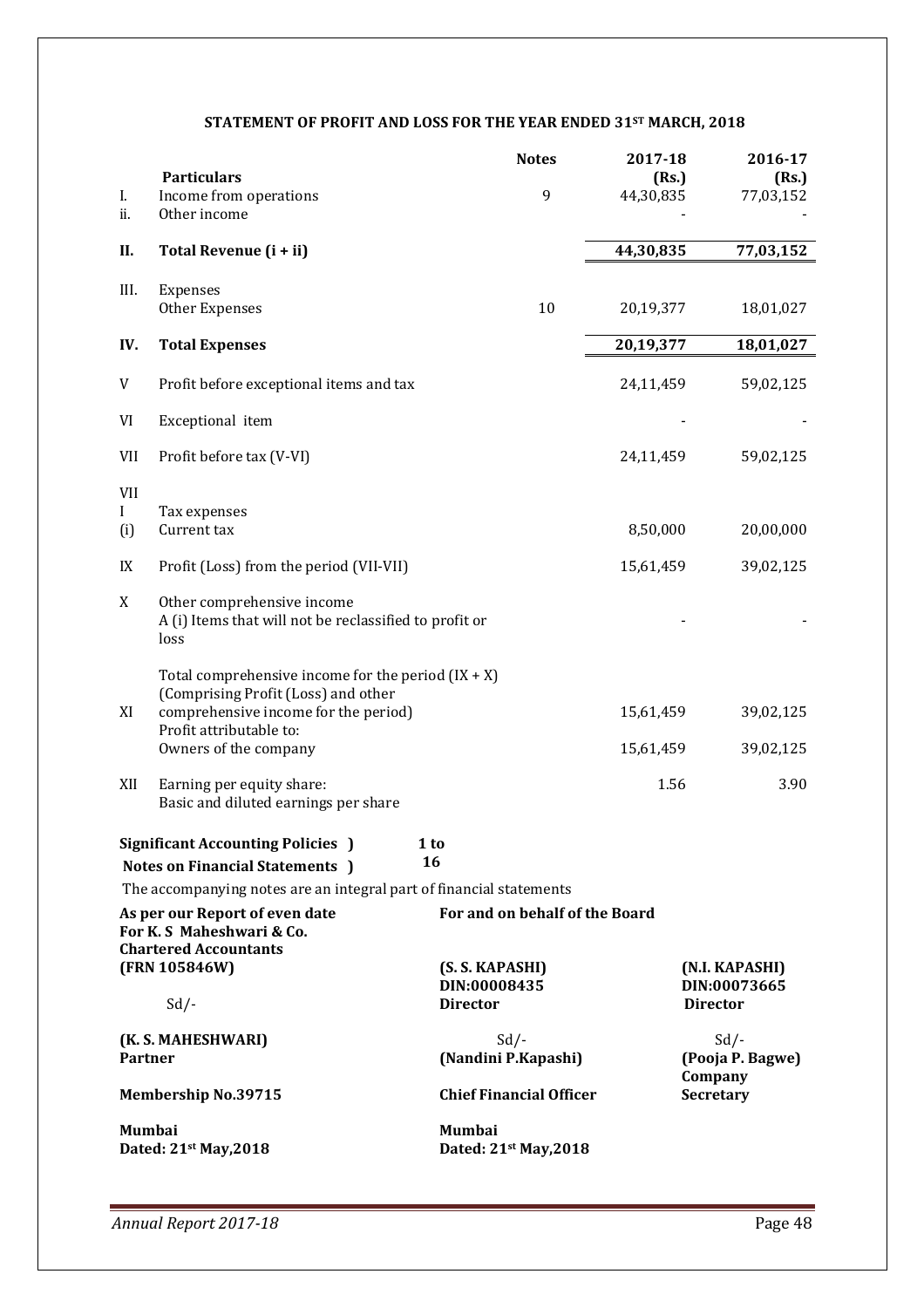# **Statement of Changes in Equity For the year ended 31/03/2018**

| A) | <b>Equity Share Capital</b>                                                                                       |                    |               |                          |             |                               |
|----|-------------------------------------------------------------------------------------------------------------------|--------------------|---------------|--------------------------|-------------|-------------------------------|
|    |                                                                                                                   | 31/03/2018         |               | 31/03/2017               |             |                               |
|    |                                                                                                                   | Nos.               | <b>Amount</b> | Nos.                     | Amount      |                               |
|    | <b>Issued Subscribed</b><br>and fully paid                                                                        |                    |               |                          |             |                               |
|    | <b>Equity Shares</b><br>outstanding at the<br>beginning of the year                                               | 10,00,000          | 1,00,00,000   | 10,00,000                | 1,00,00,000 |                               |
|    | Add - Issued during<br>the year                                                                                   |                    |               |                          |             |                               |
|    | <b>Issued Subscribed</b><br>and fully paid<br><b>Equity Shares</b><br>outstanding at the<br>beginning of the year | 10,00,000          | 1,00,00,000   | 10,00,000                | 1,00,00,000 |                               |
|    |                                                                                                                   |                    |               |                          |             |                               |
| B) | Other Equity                                                                                                      | General<br>Reserve |               | Special<br>Reserve       |             | Statement of<br>Profit & Loss |
|    | Balance as on<br>01/041/2016                                                                                      | 75589291           |               | 21430072                 |             | -62579407                     |
|    | Profit for the year                                                                                               |                    |               |                          |             | 3902125                       |
|    | Other Comprehensive<br>Income                                                                                     |                    |               |                          |             |                               |
|    | <b>Transfer to Special</b><br>Reserve                                                                             |                    |               | $\blacksquare$           |             | $-780425$                     |
|    | <b>Transfer from</b><br>Statement of Profit &<br>Loss                                                             |                    |               | 780425                   |             |                               |
|    | Balance as on<br>31/03/2017                                                                                       | 75589291           |               | 22210497                 |             | -59457707                     |
|    | Profit for the year                                                                                               |                    |               | $\blacksquare$           |             | 1561459                       |
|    | Other Comprehensive<br>Income                                                                                     |                    |               | $\overline{\phantom{a}}$ |             |                               |
|    | Transfer to Special<br>Reserve                                                                                    |                    |               |                          |             | $-312292$                     |
|    | <b>Transfer from</b><br><b>Statement of Profit &amp;</b><br>Loss                                                  |                    |               | 312292                   |             |                               |
|    | Balance as on<br>31/03/2018                                                                                       | 75589291           |               | 22522789                 |             | -58208540                     |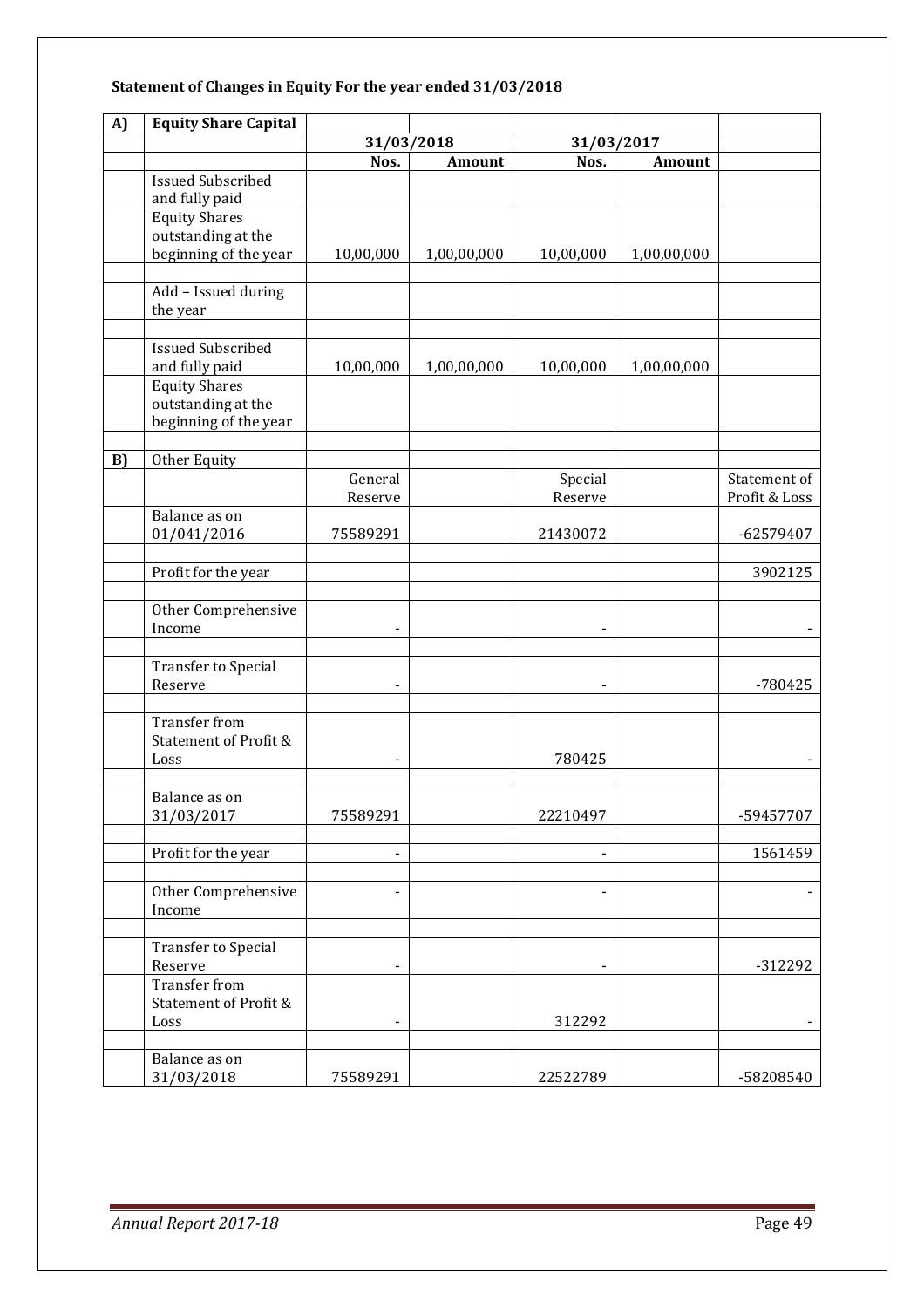As per our Report of even date For and on behalf of the Board **For K. S Maheshwari & Co. Chartered Accountants (FRN 105846W) (S. S. KAPASHI) (N.I. KAPASHI)** 

**(K. S. MAHESHWARI)** Sd/-<br> **Sd/-** Sd/-<br> **(Nandini P.Kapashi)** (Pooja P. Bagwe)

**Mumbai Mumbai** 

Sd/- **Director Director** 

**(Nandini P.Kapashi)** 

**Membership No.39715 Chief Financial Officer** 

**Dated: 21**<sup>st</sup> May,2018

**DIN:00008435 DIN:00073665** 

**Company Secretary**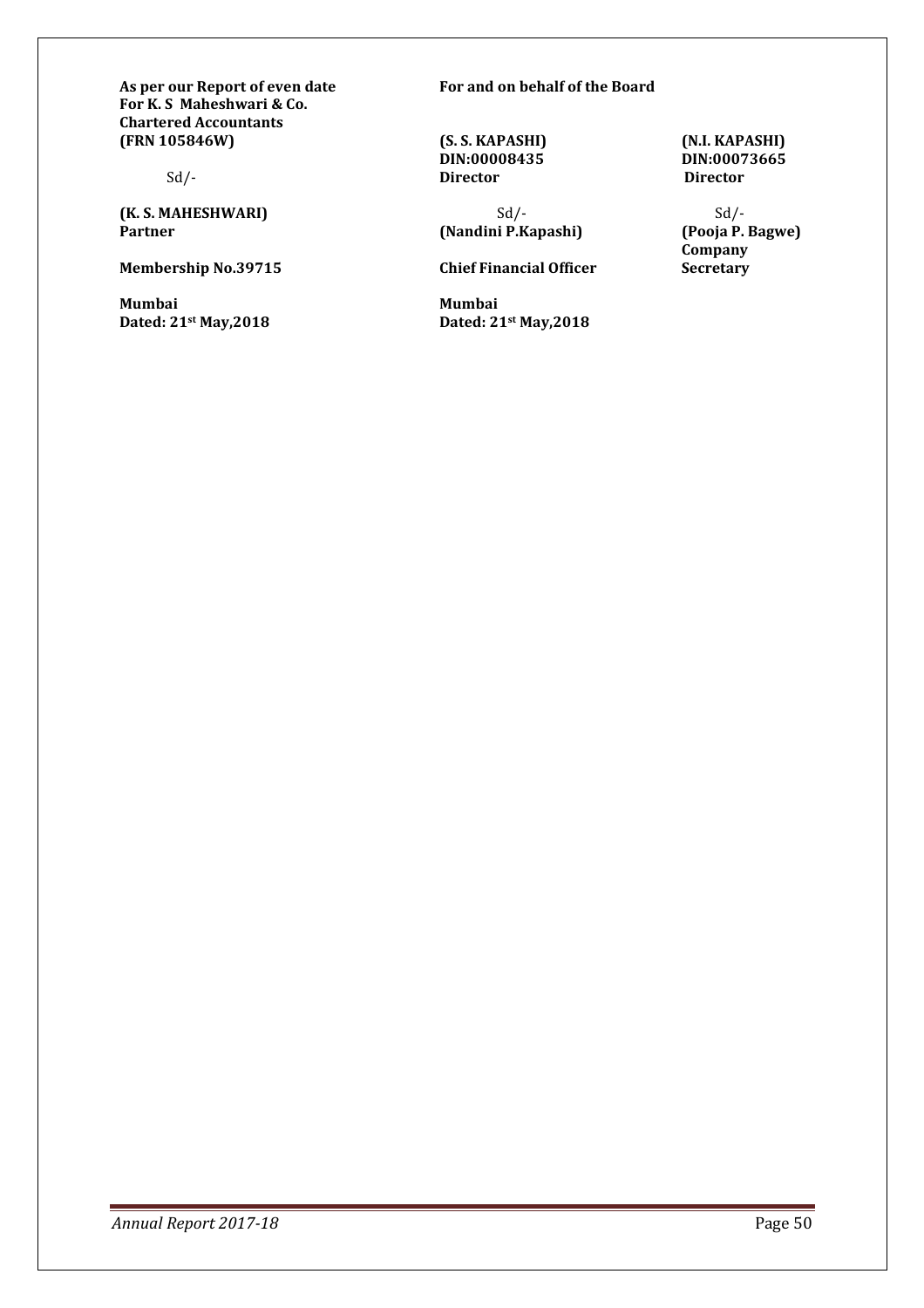# **CASH FLOW STATEMENT FOR THE YEAR ENDED 31.03.2018 (PURSUANT TO AMMENDENT TO CLAUSE 32 OF THE LISTING AGREEMENT)**

| <b>Particulars</b>                                                                                                       |               | For the<br>year ended<br>31-Mar-18<br><b>Rupees</b> |                           | For the<br>year ended<br>31-Mar-17<br><b>Rupees</b> |
|--------------------------------------------------------------------------------------------------------------------------|---------------|-----------------------------------------------------|---------------------------|-----------------------------------------------------|
| I CASH FLOW FROM OPERATING<br><b>ACTIVITIES:</b><br>(A) Net profit before tax & extra ordinary<br>item<br>(B) Adjustment |               | 24,11,459                                           |                           | 59,02,125                                           |
| Add:<br>i) Depreciation<br>ii) Interest paid                                                                             |               |                                                     |                           |                                                     |
| Less:                                                                                                                    |               |                                                     |                           |                                                     |
| i) Interest Earned<br>II) Other Income                                                                                   | (44,30,835)   |                                                     | (73,81,091)<br>(3,22,061) |                                                     |
|                                                                                                                          |               | (44,30,835)                                         |                           | (77, 03, 152)                                       |
| <b>CASH FROM OPERATIONS</b>                                                                                              |               | (20, 19, 377)                                       |                           | (18,01,027)                                         |
| (C) (Increase)/Decrease in Current Assets                                                                                |               |                                                     |                           |                                                     |
| i) Sundry Debtors<br>ii) Other Current Assets and Loans &<br>Advances                                                    | (14, 03, 135) |                                                     | (22, 46, 287)             |                                                     |
| Increase/(Decrease) in Current Liabilities                                                                               |               |                                                     |                           |                                                     |
| i) Liabilities                                                                                                           | (1,74,919)    |                                                     | 6,89,906                  |                                                     |
| ii) Provisions                                                                                                           | (4, 47, 284)  | (20, 25, 338)                                       | 2,68,865                  | (12, 87, 516)                                       |
| Net Cash From Operations (A)                                                                                             |               | (40, 44, 715)                                       |                           | (30, 88, 543)                                       |
|                                                                                                                          |               |                                                     |                           |                                                     |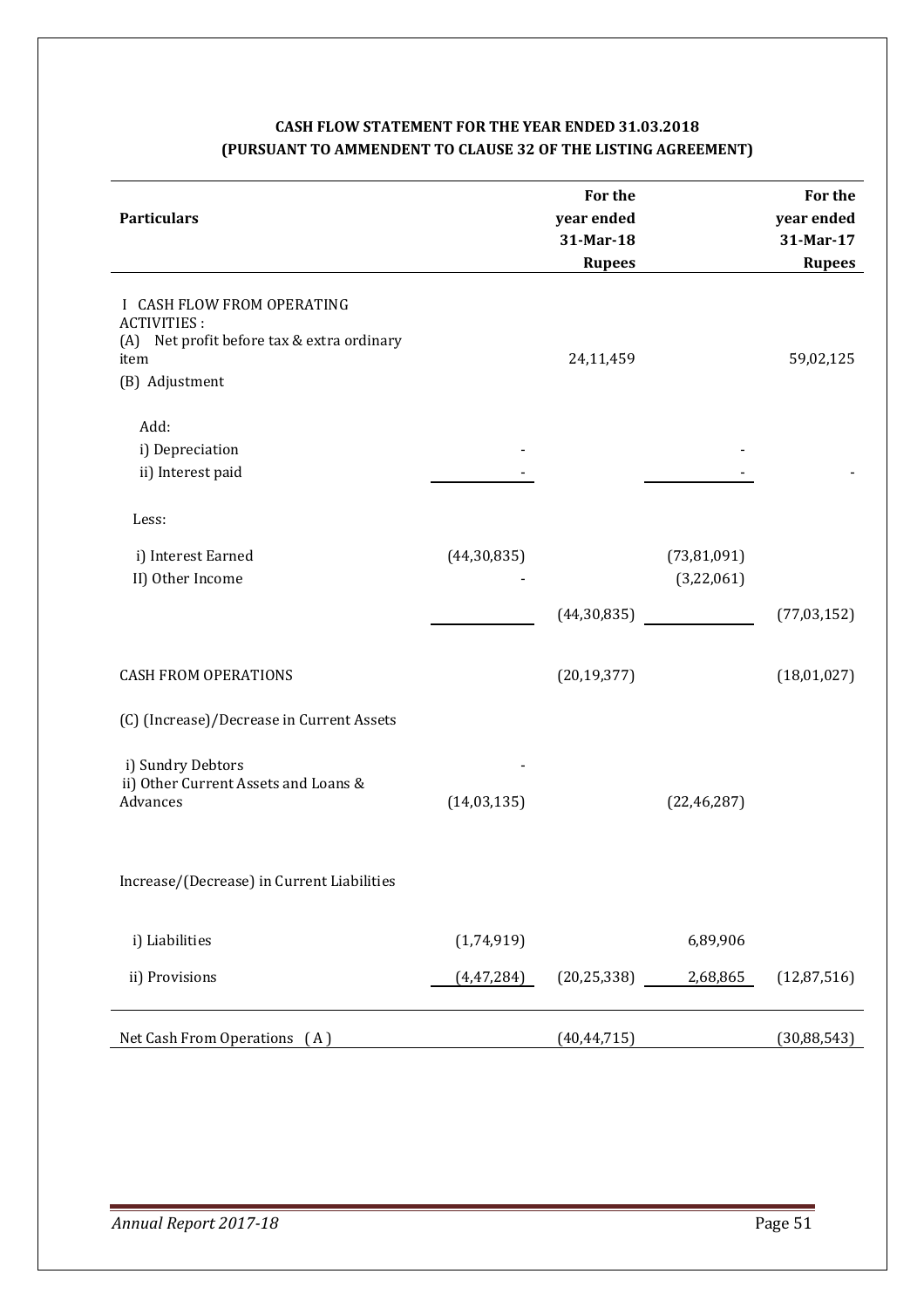# **CASH FLOW STATEMENT FOR THE YEAR ENDED 31.03.2018 (PURSUANT TO AMMENDENT TO CLAUSE 32 OF THE LISTING AGREEMENT)**

|                                                                                             | For the<br>year ended          | For the<br>year ended       |
|---------------------------------------------------------------------------------------------|--------------------------------|-----------------------------|
|                                                                                             | 31-Mar-18                      | 31-Mar-17                   |
|                                                                                             | <b>Rupees</b>                  | <b>Rupees</b>               |
| (II) CASH FLOW FROM INVESTMENT<br><b>ACTIVITIES</b>                                         |                                |                             |
| Add:                                                                                        |                                |                             |
| i) Interest & Other Income Earned                                                           | 44,30,835                      | 77,03,152                   |
| Less:                                                                                       |                                |                             |
| i) (Increase)/Decrease in Investment, net                                                   |                                | 9,49,677                    |
| ii) Purchase of Fixed Assets                                                                |                                |                             |
| iii) Purchase/sale of investments                                                           |                                |                             |
| iv) Purchase/Sale of Fixed Assets                                                           |                                |                             |
| v) Purchase/Sale of Property                                                                |                                |                             |
| vi) Interest Paid                                                                           |                                |                             |
| vii) Proceeds from issue of share capital                                                   |                                |                             |
| viii) Repayment of loans                                                                    |                                |                             |
| ix) Net Proceeds from Borrowings                                                            |                                |                             |
| Net Cash from Investments (B)                                                               | 44,30,835                      | 67,53,475                   |
| Net Increase/Decrease in cash &                                                             |                                |                             |
| Cash Equivalent (A+B)                                                                       | 3,86,120                       | 36,64,932                   |
| <b>Opening Balance</b><br><b>Closing Balance</b>                                            | 2,30,065<br>1,56,055           | 34, 34, 867<br>2,30,065     |
|                                                                                             |                                |                             |
| As per our Report of even date<br>For K. S Maheshwari & Co.<br><b>Chartered Accountants</b> | For and on behalf of the Board |                             |
| (FRN 105846W)                                                                               | (S. S. KAPASHI)                | (N.I. KAPASHI)              |
|                                                                                             | DIN:00008435                   | DIN:00073665                |
| $Sd$ /-                                                                                     | <b>Director</b>                | <b>Director</b>             |
| (K. S. MAHESHWARI)                                                                          | $Sd$ /-                        | $Sd$ /-                     |
| <b>Partner</b>                                                                              | (Nandini P.Kapashi)            | (Pooja P. Bagwe)<br>Company |
| <b>Membership No.39715</b>                                                                  | <b>Chief Financial Officer</b> | <b>Secretary</b>            |
| Mumbai                                                                                      | Mumbai                         |                             |
| Dated: 21st May, 2018                                                                       | Dated: 21st May, 2018          |                             |
|                                                                                             |                                |                             |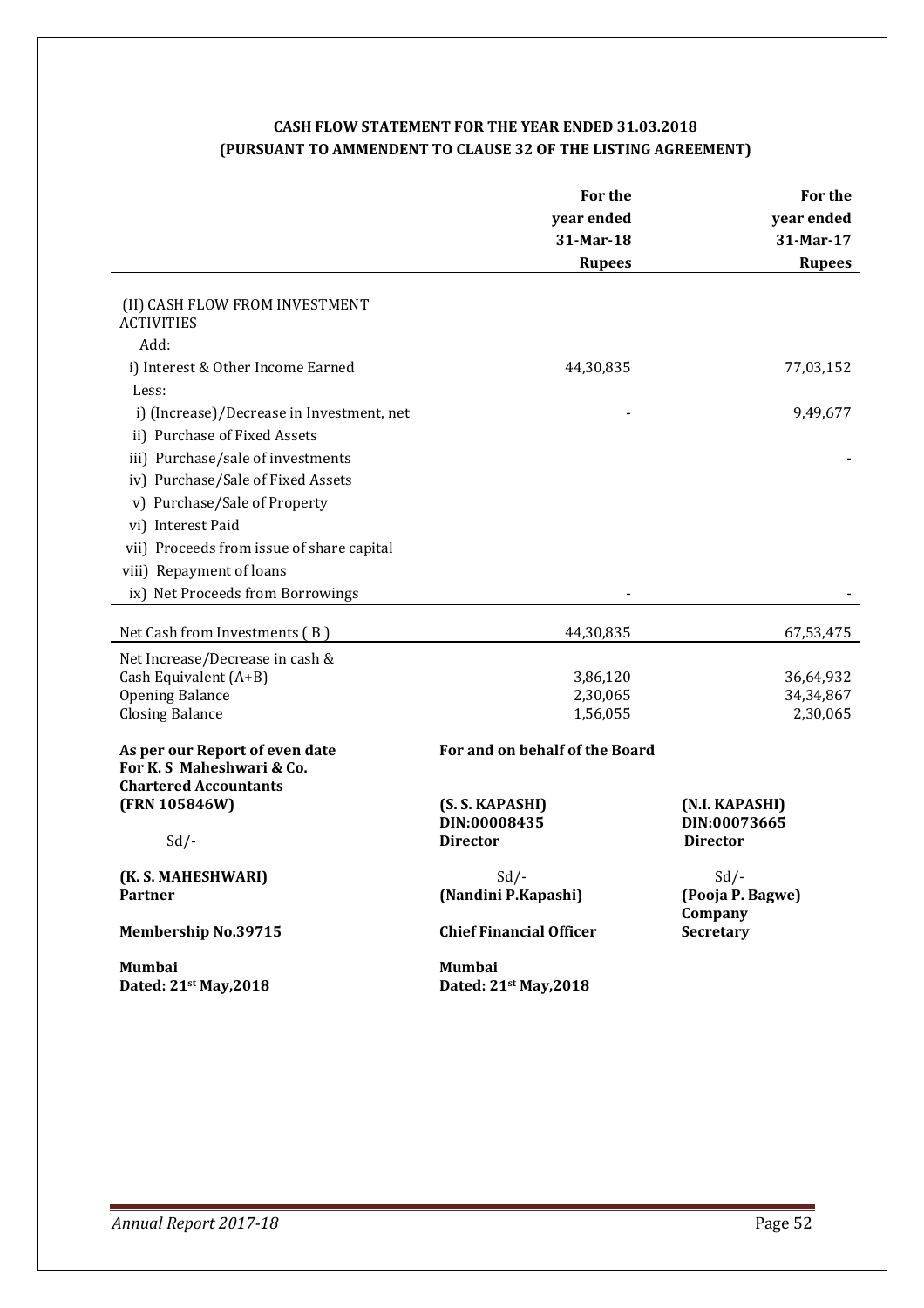#### **NOTE No. 1**

#### **Significant Accounting Policies**

#### **1. Corporate Information**

Kapashi Commercial Ltd., Company) is a public Company domiciled in India and is incorporated under the provisions of the Companies Act applicable in India. Its shares are listed in Bombay Stock Exchanges in India. The registered office of the company is located at 'Nishuvi' 4th Floor, 75, Dr.Annie Besant Road, Worli, Mumbai-400 018.

The Company is principally engaged in the business of Trading & Investments. The financial statements were authorised for issue in accordance with a resolution for the board of directors on May 22, 2018.

#### **2. Significant Accounting Policies**

#### 2.1 **Basis of Preparation**

The financial statements of the Company have been prepared in accordance with Indian Accounting Standards (Ind AS) notified under the Companies (Indian Accounting Standards (Ind AS) Rules, 2015 (as amended from time to time).

For all periods up to and including the year ended  $31<sup>st</sup>$  March 2017, the Company prepared its financial statements in accordance with accounting standards notified under the section 133 of the Companies Act, 2013, read together with paragraph 7 of the Companies (Accounts) Rules, 2014 (Indian GAAP). These financial statements for the year ended  $31^{st}$  March 2018 are the first the Company has prepared in accordance with Ind AS.

These financial statements are prepared on accrual basis under the historical cost convention.

#### 2.2 **Revenue Recognition**

Revenue is recognized to the extent that it is probable that the economic benefits will flow to the Company and the revenue can be reliably measured. Revenue is measured at the fair value of the consideration received or receivable taking into account contractually defined terms of payment and excluding taxes or duties collected on behalf of the government.

#### **Dividend**

Revenue is recognized when the Company's right to receive the payment is established, which generally when shareholders approve the dividend.

#### **Other Income**

Other income is accounted for on accrual basis except where the receipt income is uncertain.

#### 2.3 **Financial Instruments**

Financial assets and liabilities are recognised when the Company becomes a party to the contractual provisions of the instruments. All the financial assets and liabilities are measured initially at fair value. Transaction costs that are directly attributable to the acquisition or issue of financial asset and financial liabilities (other than financial assets and liabilities carried at fair value through profit or loss) are added or deducted from the fair value measured on initial recognition of financial asset or financial liability.

#### 2.4 **Financial Assets.**

#### **Classification and Measurement**

All the financial assets are initially measured at fair value. Transaction costs that are directly attributable to the acquisition of financial asset (other than financial assets carried at fair value through profit or loss) are added to or deducted from the fair value measured on initial recognition of financial asset.

Subsequent measurement of a financial assets depends on its classification i.e. financial assets carried at amortised cost or fair value (either through other comprehensive income or through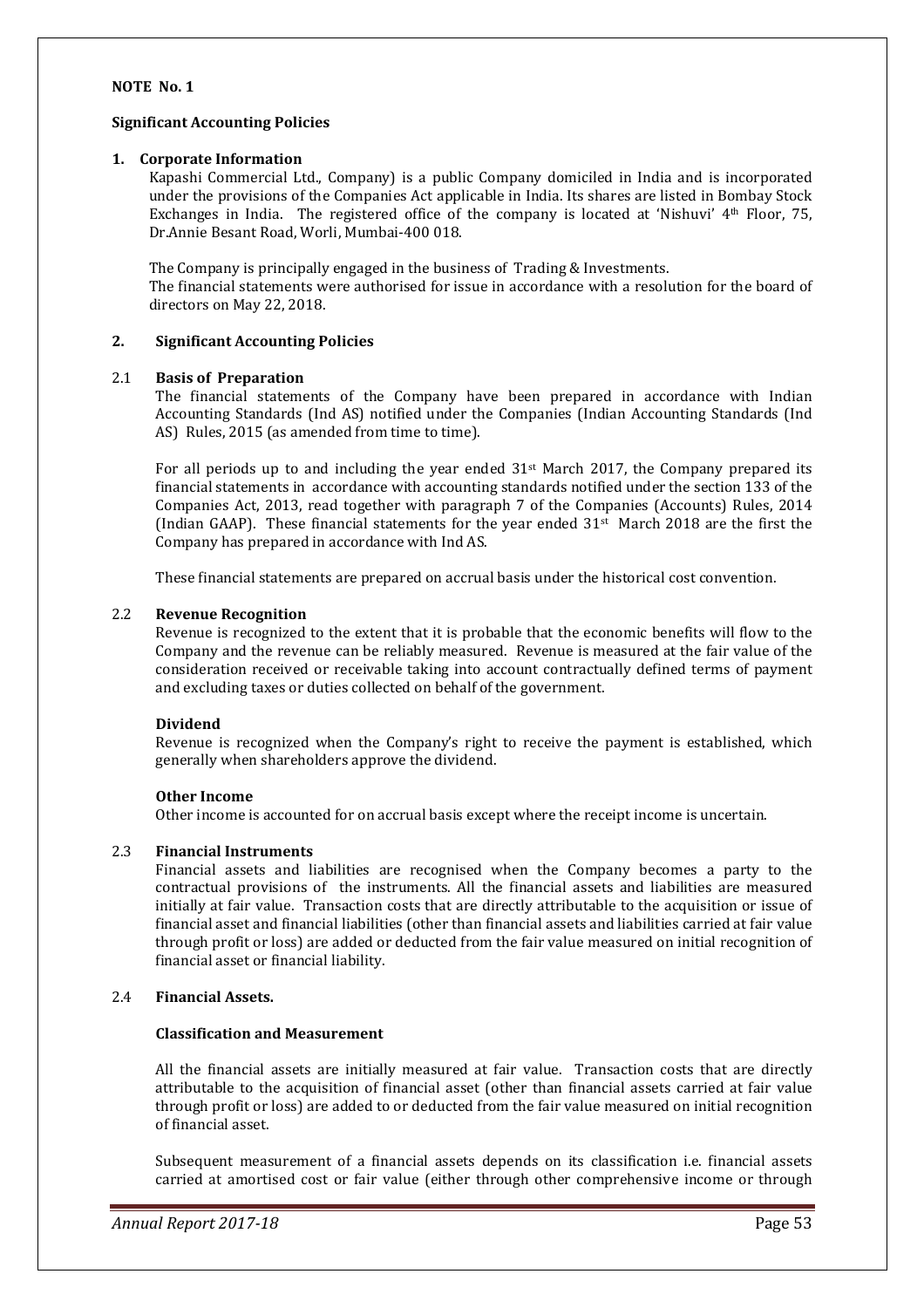profit or loss). Such classification is determined on the basis of Company's business model for managing the financial assets and the contractual terms of the cash flows.

The Company's financial assets primarily consists of cash and cash equivalents, trade receivables, loans to employees and security deposits etc. which are classified as financial assets carried at amortised cost.

#### **Amortised cost**

Assets that are held for collection of contractual cash flows where those cash flows represent solely payments of principal and interest are measured at amortised cost. A gain or loss on a financial assets that is subsequently measured at amortised cost is recognised in profit or loss when the asset is derecognised or impaired . Interest income from these financial assets is recognised using the effective interest rate method.

#### **Impairment of financial assets**

The Company assesses on a forward looking basis the expected credit losses associated with its assets carried at amortised cost. For trade receivables, the Company provides for lifetime expected credit losses recognised from initial recognition of the receivables.

#### **De-recognition of financial assets**

A financial asset is de-recognised only when

- The Company has transferred the rights to receive cash flows from the financial asset or

- Retains the contractual rights to receive the cash flows of the financial asset, but assumes a contractual obligation to pay the cash flows to one or more recipients.

#### 2.5 **Taxation**

#### **Current tax**

Current income tax assets and liabilities are measured at the amount expected to be recovered from or paid to the taxation authorities in accordance with the Income-tax Act, 1961, The tax rates and tax laws used to compute the amount are those that are enacted or substantively enacted, reporting date.

Management periodically evaluates positions taken in the tax returns with respect to situations in which applicable tax regulations are subject to interpretation and establishes provisions where appropriate.

#### **Current tax for the year**

Current tax are recognized in profit or loss, except when they relate to items that are recgonised in other comprehensive income or directly in equally, in which case, the current and deferred tax are also recognized in other comprehensive income or directly in equity respectively.

#### 2.6 **Provisions**

Provisions are recognized when the Company has a present obligation (legal or constructive) as a result of a past event, it is probable that an outflow of resources embodying economic benefits will be required to settle the obligation and a reliable estimate can be made of the amount of the obligation.

#### 2.7 **Contingent Liability**

 Contingent liabilities are not provided for in the accounts and are disclosed separately in Notes on Accounts.

#### 2.8 **Segment Report**

During the year, the Company has only one primary business segment, i.e. Investment Hence separate segment report as required under accounting standard 17 is not presented.

#### 2.9 **Cash & Cash Equivalents**

 Cash and cash equivalent in the balance sheet comprise cash at banks and on hand and shortterm deposits with an original maturity of three months or less, which are subject to an insignificant risk of changes in value.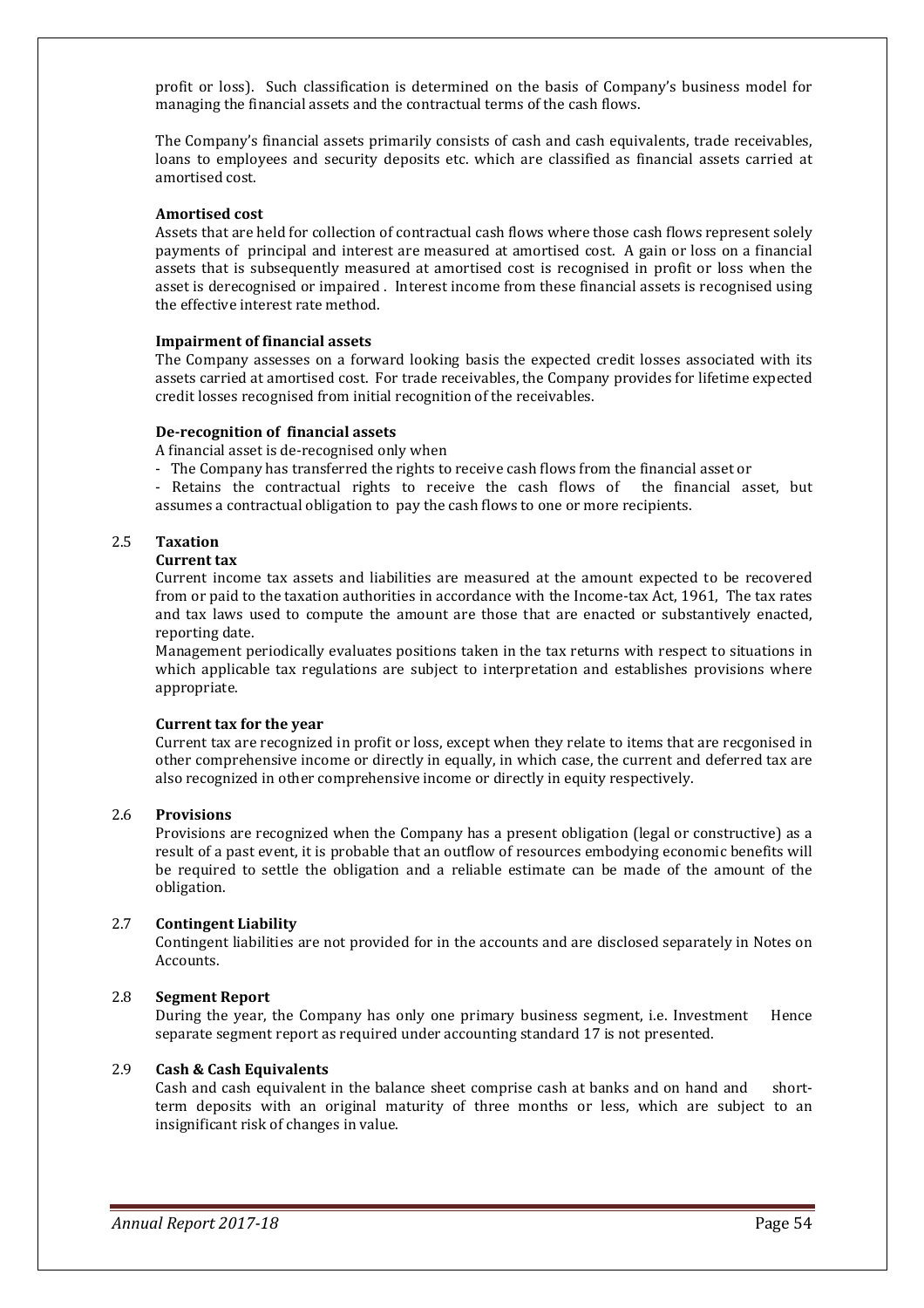For the purpose of the statement of cash flows, cash and cash equivalents consist of cash and short –term deposits, as defined above, net of outstanding bank overdrafts as they are considered an integral part of the Company's cash management.

#### **3. Significant Accounting Judgments, Estimates And Assumptions**

The preparation of financial statements in conformity with Ind AS requires management to make judgments, estimates and assumptions that affect reported amounts of revenue, expenses, assets and liabilities and the disclosures of contingent assets and liabilities at the date of the financial statements and the results of operations during the reported period. Although these estimates are based upon management's best knowledge of current events and actions, actual results could differ from these estimates.

#### **Income Taxes**

Significant judgments are involved in estimating budgeted profits for the calculation of advance tax and deferred tax, and determining provision for income taxes and uncertain tax positions.

### **Notes on Financial Statements for the Year Ended 31st March, 2018 Note 2: NON-CURRENT FINANCIAL ASSETS**

#### **FINANCIAL ASSETS**

#### **NOTE 2(a) NON CURRENT INVESTMENTS**

| <b>Particulars</b>             | <b>FACE</b>  |            | 31-03-2018    |     | 31-03-2017       | $01 - 04 - 2016$ |               |
|--------------------------------|--------------|------------|---------------|-----|------------------|------------------|---------------|
|                                | <b>VALUE</b> | <b>Qty</b> | <b>Rupees</b> | Qty | <b>Rupees</b>    | 0 <sub>tv</sub>  | <b>Rupees</b> |
| In Equity Investments (Quoted) |              |            |               |     |                  |                  |               |
| $G \vee F C$                   | 10           |            |               |     |                  | 5.500            | 4.04.011      |
| Tata Steel Ltd.                | 10           |            |               |     |                  | 1.500            | 5,45,726      |
| Fairchem Chemicals             | 10           | 1.100      | 6,00,565      |     | 1,100 6,00,565 0 |                  |               |

| <b>Particulars</b>             | <b>31st March 2018</b><br>(Rs.) | <b>31st March 2017</b><br>(Rs.) | 01st April 2016 (Rs |
|--------------------------------|---------------------------------|---------------------------------|---------------------|
| 2(b) Loans                     |                                 |                                 |                     |
| Advance payments to parties    | 1,31,60,000                     | 4,02,95,133                     | 3,71,55,388         |
| <b>Total non-current loans</b> | 1,31,60,000                     | 4,02,95,133                     | 3,71,55,388         |
|                                |                                 |                                 |                     |

#### **Note 3: Cash and Cash Equivalents**

|                                | <b>Balances with Banks</b>          |             |           |             |  |
|--------------------------------|-------------------------------------|-------------|-----------|-------------|--|
|                                | Axis Bank Ltd.                      | 19,981      | 32,241    | 2,18,593    |  |
|                                | Oriental Bank of Commerce           | 1,05,072    | 1,85,497  | 31,58,609   |  |
|                                | ii) Cash on Hand                    | 31,002      | 12,327    | 57,665      |  |
|                                | <b>Total Cash and Equivalent</b>    | 1,56,055    | 2,30,065  | 34, 34, 867 |  |
|                                |                                     |             |           |             |  |
| <b>Note 4: Loans to Others</b> |                                     | 3,46,64,421 | 63,98,687 | 30,24,000   |  |
| <b>Total Loans</b>             |                                     | 3,46,64,421 | 63,98,687 | 30,24,000   |  |
|                                |                                     |             |           |             |  |
|                                | <b>Note 5: Other Current Assets</b> |             |           |             |  |
|                                | i) Advance Tax net of provisions    | 17,52,712   | 18,70,047 | 3,84,920    |  |
|                                | <b>Total Other Current Assets</b>   | 17,52,712   | 18,70,047 | 3,84,920    |  |

#### **Note 6: Equity Share Capital**

| 6(a) Equity share capital                      |             |             |             |
|------------------------------------------------|-------------|-------------|-------------|
| AUTHORIZED SHARE CAPITAL                       |             |             |             |
| 10,00,000 Equity Shares of Rs.10/-             | 1,00,00,000 | 1,00,00,000 | 1,00,00,000 |
| each                                           |             |             |             |
| ISSUED, SUBSCRIBED & PAID-UP                   |             |             |             |
| <b>CAPITAL</b>                                 |             |             |             |
| 10,00,000 Equity Shares of Rs.10/-             | 1,00,00,000 | 1,00,00,000 | 1,00,00,000 |
| each                                           |             |             |             |
| Shares in the Company held by each shareholder |             |             |             |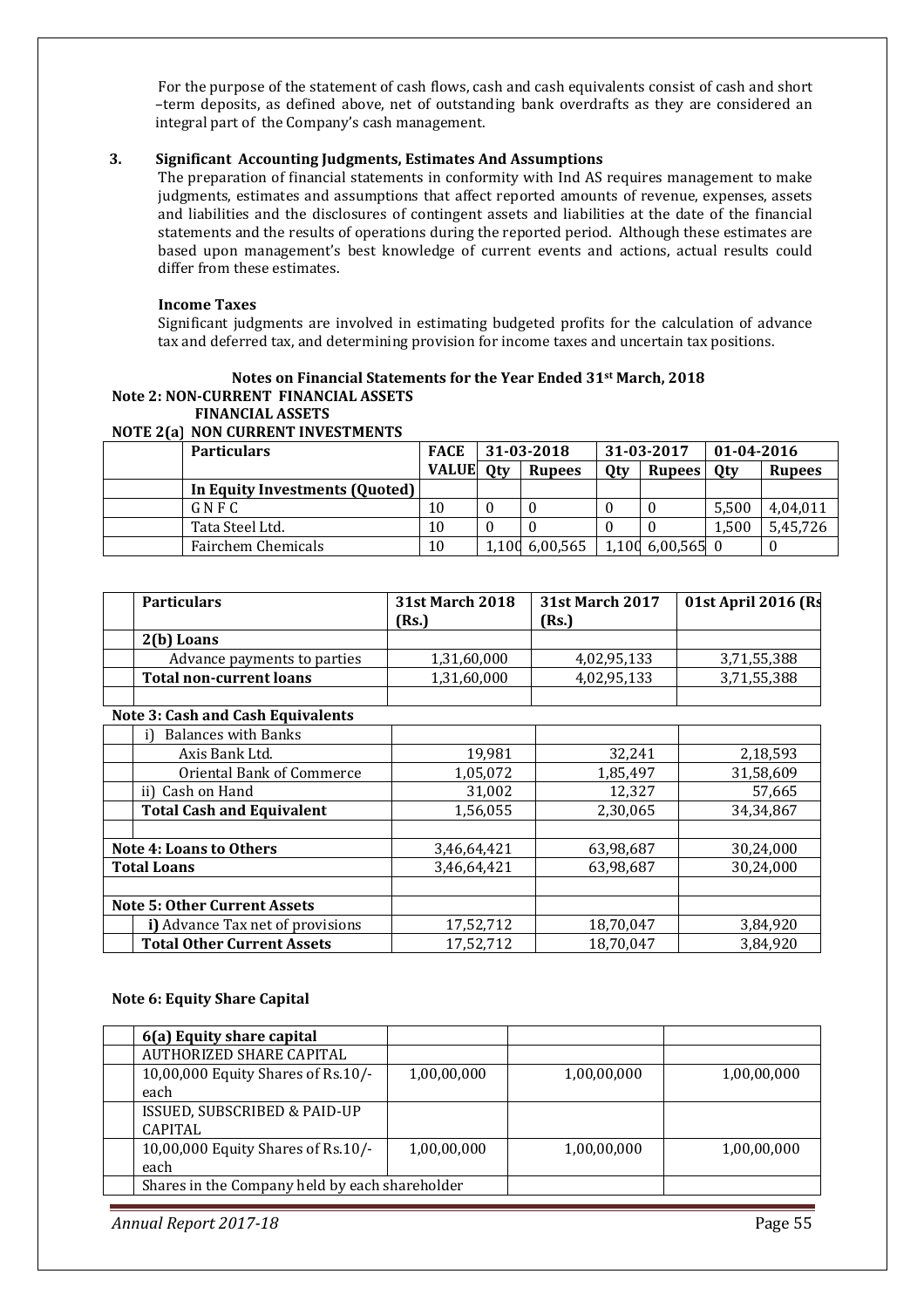| Holding 5 Percent shares                      |               |             |                  |                          |               |                  |  |
|-----------------------------------------------|---------------|-------------|------------------|--------------------------|---------------|------------------|--|
|                                               | Number of     |             | Number of        |                          |               | <b>Number</b> of |  |
| Name of the Shareholder                       | <b>Shares</b> | $\%$        | <b>Shares</b>    | $\%$                     | <b>Shares</b> | $\%$             |  |
| SEVANTILAL S. KAPASHI                         | 80202         | 8.02        | 80202            | 8.02                     | 80202         | 8.02             |  |
| INDUKUMAR S. KAPASHI                          | 72494         | 7.25        | 72494            | 7.25                     | 72494         | 7.25             |  |
| PARESH S. KAPASHI                             | 134750        | 13.47       | 134750           | 13.47                    | 134750        | 13.47            |  |
| NIMISH I. KAPASHI                             | 155850        | 15.58       | 155850           | 15.58                    | 155850        | 15.58            |  |
| NANDINI P. KAPASHI                            | 109200        | 10.92       | 109200           | 10.92                    | 109200        | 10.92            |  |
| <b>BHAKTI N. KAPASHI</b>                      | 60950         | 6.09        | 60950            | 6.09                     | 60950         | 6.09             |  |
|                                               |               |             |                  |                          |               |                  |  |
| <b>Equity Shares at the</b>                   | 10,00,000     |             | 10,00,000        |                          | 10,00,000     |                  |  |
| beginning of the reporting                    |               |             |                  |                          |               |                  |  |
| period                                        |               |             |                  |                          |               |                  |  |
| Changes ion equity share                      | ۰             |             |                  | $\overline{\phantom{0}}$ |               |                  |  |
| capital during the year                       |               |             |                  |                          |               |                  |  |
| Balance at the end of the                     |               | 10,00,000   |                  | 10,00,000                |               | 10,00,000        |  |
| reporting period                              |               |             |                  |                          |               |                  |  |
|                                               |               |             |                  |                          |               |                  |  |
| 6(b) Other Equity                             |               |             |                  |                          |               |                  |  |
| <b>General Reserve</b><br>7,55,89,291<br>i)   |               |             |                  | 7,55,89,291              |               | 7,55,89,291      |  |
| ii)<br><b>Special Reserve</b>                 |               | 2,25,22,789 | 2,22,10,497      |                          | 2,14,30,072   |                  |  |
| <b>Statement of Profit &amp; Loss</b><br>iii) | (5,82,08,540) |             | (5, 94, 57, 707) |                          | (6,25,79,407) |                  |  |
|                                               |               | 3,99,03,540 | 3,83,42,081      |                          | 3,44,39,956   |                  |  |

# **Notes on Financial Statements for the Year Ended 31st March, 2018**

| <b>Note 7: Financial Liabilities</b>     |                          |          |          |
|------------------------------------------|--------------------------|----------|----------|
| <b>Borrowings</b>                        |                          |          |          |
| From related parties                     | $\overline{\phantom{a}}$ | 1,75,000 |          |
| <b>Total Borrowings</b>                  | $\overline{\phantom{a}}$ | 1,75,000 |          |
|                                          |                          |          |          |
| <b>Note 8: Other Current Liabilities</b> |                          |          |          |
| Other Payables                           | 75,081                   | 82,096   | 86,899   |
| <b>Statutory Liabilities</b>             | 24,521                   | 17,425   | 16,600   |
| <b>Total Other Current Liabilities</b>   | 99,602                   | 99,521   | 1,03,499 |

| Particulars                        | 31 <sup>st</sup> March 2018<br>(Rs.) | 31st March 2017<br>(Rs.) |
|------------------------------------|--------------------------------------|--------------------------|
| <b>INCOME FROM OPERATIONS</b><br>9 |                                      |                          |
| Interest Gross                     | 44,30,835                            | 73,81,031                |
| Dividend<br>ii)                    | 0                                    | 60                       |
| iii) Profit on Sale of Shares      | $\boldsymbol{0}$                     | 322061                   |
|                                    | 44,30,835                            | 77,03,152                |
| 10)<br><b>Other Expenses</b>       |                                      |                          |
| <b>Salaries</b>                    | 1,26,000                             | 1,26,000                 |
| Rent                               | 4,98,000                             | 5,51,600                 |
| <b>Payment to Auditors</b>         |                                      |                          |
| <b>Statutory Audit fees</b>        | 20,000                               | 46,000                   |
| Tax Audit fees                     | 55,000                               | 40,250                   |
| Listing fees                       | 3,29,860                             | 2,29,000                 |
| Donation                           | 4,50,000                             | 3,00,000                 |
| Miscellaneous expense              | 4,40,853                             | 5,08,177                 |
| <b>GST Paid</b>                    | 99,663                               |                          |
|                                    | 20,19,377                            | 18,01,027                |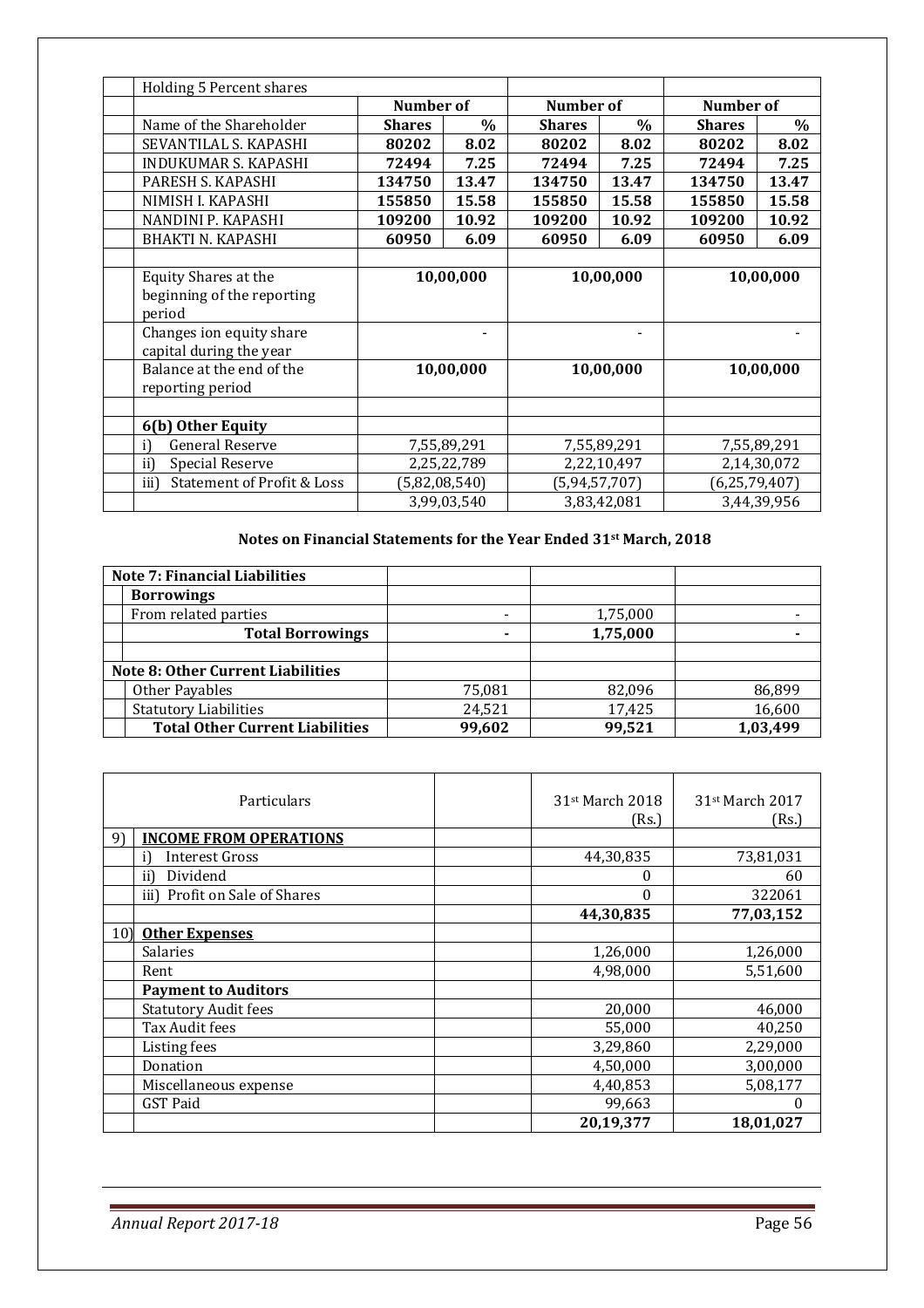| 11) | <b>Related Party Transactions</b><br>i. Other Associates - Nishuvi Trading LLP, Creative Corporation, Nishuvi Corporation, Indu<br>Corporation Pvt. Ltd., Shreejee Darshan Corporation.<br>ii. Directors / Key Management Personnel - Mr. Sevantilal Shantilal Kapashi, Mr. Indukumar<br>Shantilal Kapashi.<br>Summary of the transactions with the above - related parties as follows: |  |               |                                |  |
|-----|-----------------------------------------------------------------------------------------------------------------------------------------------------------------------------------------------------------------------------------------------------------------------------------------------------------------------------------------------------------------------------------------|--|---------------|--------------------------------|--|
|     | <b>Nature of Transaction</b>                                                                                                                                                                                                                                                                                                                                                            |  |               | Transaction for the Year ended |  |
|     | Key Management Personnel                                                                                                                                                                                                                                                                                                                                                                |  | March 2018    | March 2017                     |  |
|     |                                                                                                                                                                                                                                                                                                                                                                                         |  | Amount in Rs. | Amount in Rs.                  |  |
|     | Loan Received                                                                                                                                                                                                                                                                                                                                                                           |  | 1,38,82,003   | 5,51,000                       |  |
|     | Loan Repaid                                                                                                                                                                                                                                                                                                                                                                             |  | 1,40,57,003   | 3,76,000                       |  |
|     | Year ended balance                                                                                                                                                                                                                                                                                                                                                                      |  | $\Omega$      | 1,75,000                       |  |
| 12) | <b>Contingent Liability</b>                                                                                                                                                                                                                                                                                                                                                             |  |               |                                |  |
|     | Current Year Rs. NIL<br>Previous Year Rs.<br><b>NIL</b>                                                                                                                                                                                                                                                                                                                                 |  |               |                                |  |
|     | 13) Earnings per share                                                                                                                                                                                                                                                                                                                                                                  |  | Year ended    | Year ended March               |  |
|     |                                                                                                                                                                                                                                                                                                                                                                                         |  | March 2018    | 2017                           |  |
|     |                                                                                                                                                                                                                                                                                                                                                                                         |  | Amount in Rs. | Amount in Rs.                  |  |
|     | Profit/(Loss) attributable to the equity shareholders                                                                                                                                                                                                                                                                                                                                   |  | 15,61,459     | 39,02,125                      |  |
|     | Number of Equity Shares Outstanding during the year                                                                                                                                                                                                                                                                                                                                     |  | 10,00,000     | 10,00,000                      |  |
|     | Nominal Value of Equity Shares (Rupees per Share)                                                                                                                                                                                                                                                                                                                                       |  | 10            | 10                             |  |
|     | Basic/diluted earing per share on face value of Rs.10/-<br>Each (Previous Year Re.1/-)                                                                                                                                                                                                                                                                                                  |  | 1.56          | 3.90                           |  |

14) In the opinion of the Board, Current Assets, Loans and Advances are approximately of the same value as stated in the Balance Sheet if realised in the ordinary course of business.

15) There are no Micro, Small and Medium Enterprises, as defined in Micro, Small, Medium Enterprises Development Act to whom the Company owes on account of principal amount together with interest and accordingly no additional disclosures have been made.

16) Previous year's figures have been regrouped, rearranged or recast wherever considered necessary, so as to make them comparable with current year figures.

#### **SIGNATORIES TO NOTES 1 TO 16**

As per our Report of even date **For and on behalf of the Board For K. S Maheshwari & Co. Chartered Accountants (FRN 105846W) (S. S. KAPASHI) (N.I. KAPASHI)** 

Sd/- **Director Director** 

**(Nandini P.Kapashi)** 

**Dated: 21<sup>st</sup> May,2018** 

**DIN:00008435 DIN:00073665** 

**Company Secretary** 

**(K. S. MAHESHWARI)** Sd/-<br> **Sd/-** Sd/-<br> **(Nandini P.Kapashi)** (Pooja P. Bagwe)

**Membership No.39715 Chief Financial Officer** 

Mumbai **Mumbai**<br>Dated: 21<sup>st</sup> May.2018 **1998 12:33 Dated: 21**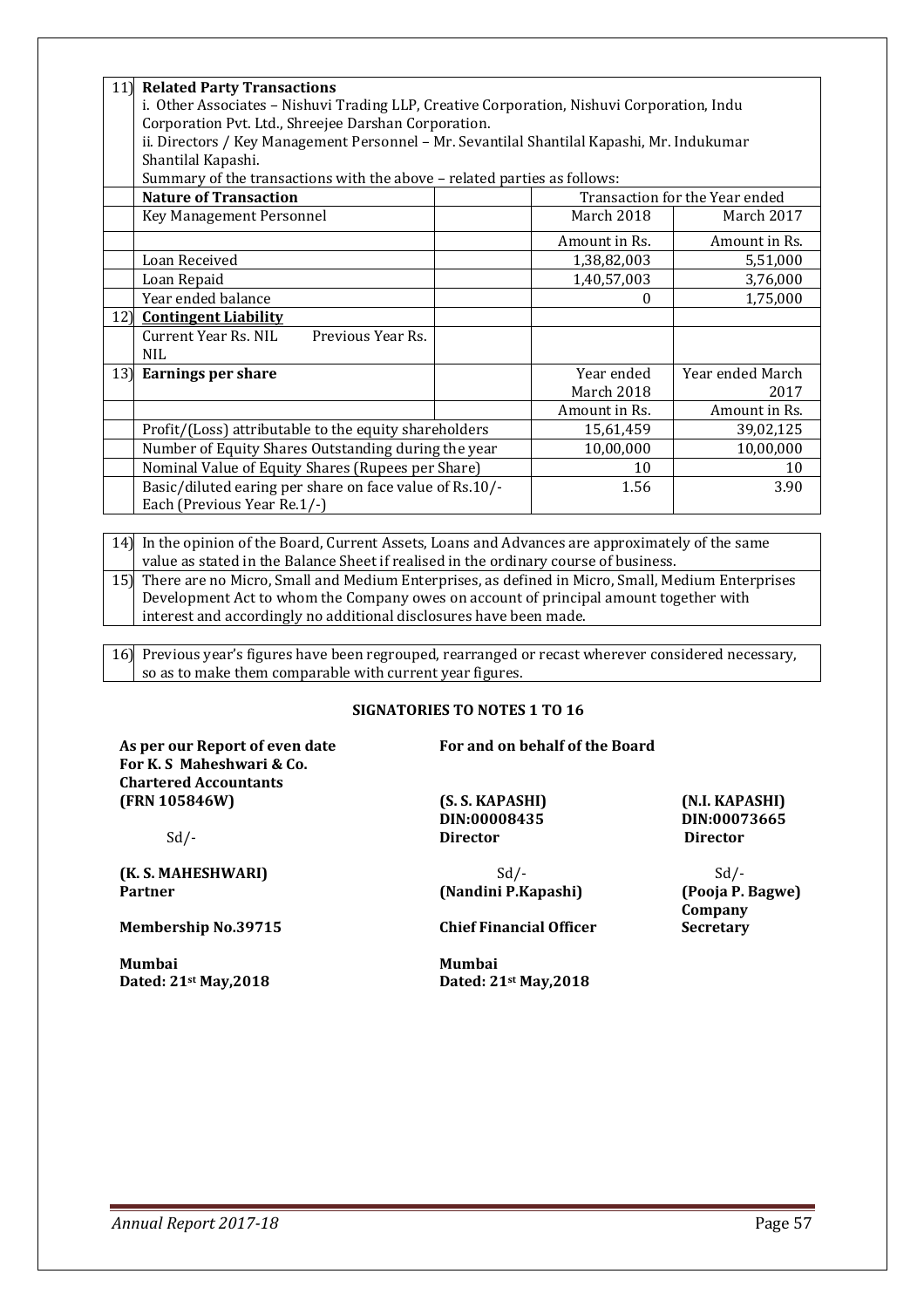# *Schedule to the Balance Sheet of a non-deposit taking Non-Banking Financial Company*

| (Rs. In Lakhs) |  |
|----------------|--|
|----------------|--|

|       | <b>Particulars</b>                                                                                                                                                                                                | As at 31.03.2018                                                           |                                                      |
|-------|-------------------------------------------------------------------------------------------------------------------------------------------------------------------------------------------------------------------|----------------------------------------------------------------------------|------------------------------------------------------|
|       | Liabilities side:                                                                                                                                                                                                 |                                                                            |                                                      |
| $[1]$ | Loans and advances availed by the NBFCs inclusive of<br>interest accrued thereon but not paid:                                                                                                                    | Amount<br>Outstanding                                                      | Amount<br>Overdue                                    |
|       | [a] Debentures : Secured<br>: Unsecured<br>(other than falling within the<br>meaning of public deposits*)                                                                                                         | <b>NIL</b><br><b>NIL</b>                                                   | NIL<br>NIL                                           |
|       | [b] Deferred Credits                                                                                                                                                                                              | <b>NIL</b>                                                                 | <b>NIL</b>                                           |
|       | [c] Term Loans<br>[d] Inter-corporate loans and borrowing<br>[e] Commercial Paper<br>[f] Other Loans (specify nature)                                                                                             | <b>NIL</b><br><b>NIL</b><br><b>NIL</b><br><b>NIL</b>                       | <b>NIL</b><br><b>NIL</b><br><b>NIL</b><br><b>NIL</b> |
|       | Assets side:                                                                                                                                                                                                      | Amount outstanding                                                         |                                                      |
| $[2]$ | <b>Break-up of Loans and Advances including bills</b><br>receivables (other than those included in (4) below:<br>[a] Secured<br>[b] Unsecured                                                                     | Rs. 478.24                                                                 |                                                      |
| $[3]$ | <b>Break-up of Leased Assets and Stock on hire and</b><br>hypothecation loans counting towards EL/HP activities                                                                                                   | <b>NIL</b>                                                                 |                                                      |
|       | [i] Lease assets including lease rentals under<br>sundry debtors:<br>[a] Financial lease<br>[b] Operating lease                                                                                                   |                                                                            |                                                      |
|       | [ii] Stock on hire including hire charges under sundry<br>debtors:<br>[a] Assets on hire<br>[b] Repossessed Assets                                                                                                |                                                                            |                                                      |
|       | [iii] Other loans counting towards AFC<br>activities<br>[a] Loans where assets have been repossessed<br>[b] Loans other than [a] above.                                                                           |                                                                            |                                                      |
| [4]   | <b>Break-up of Investments</b>                                                                                                                                                                                    |                                                                            |                                                      |
|       | <b>Current Investments:</b><br>1. Quoted:<br>[i] Shares:<br>[a] Equity<br>[b] Preference<br>[ii] Debentures and Bonds<br>[iii] Units of mutual funds<br>[iv] Government Securities<br>[v] Others (please specify) | 9.50<br><b>NIL</b><br><b>NIL</b><br><b>NIL</b><br><b>NIL</b><br><b>NIL</b> |                                                      |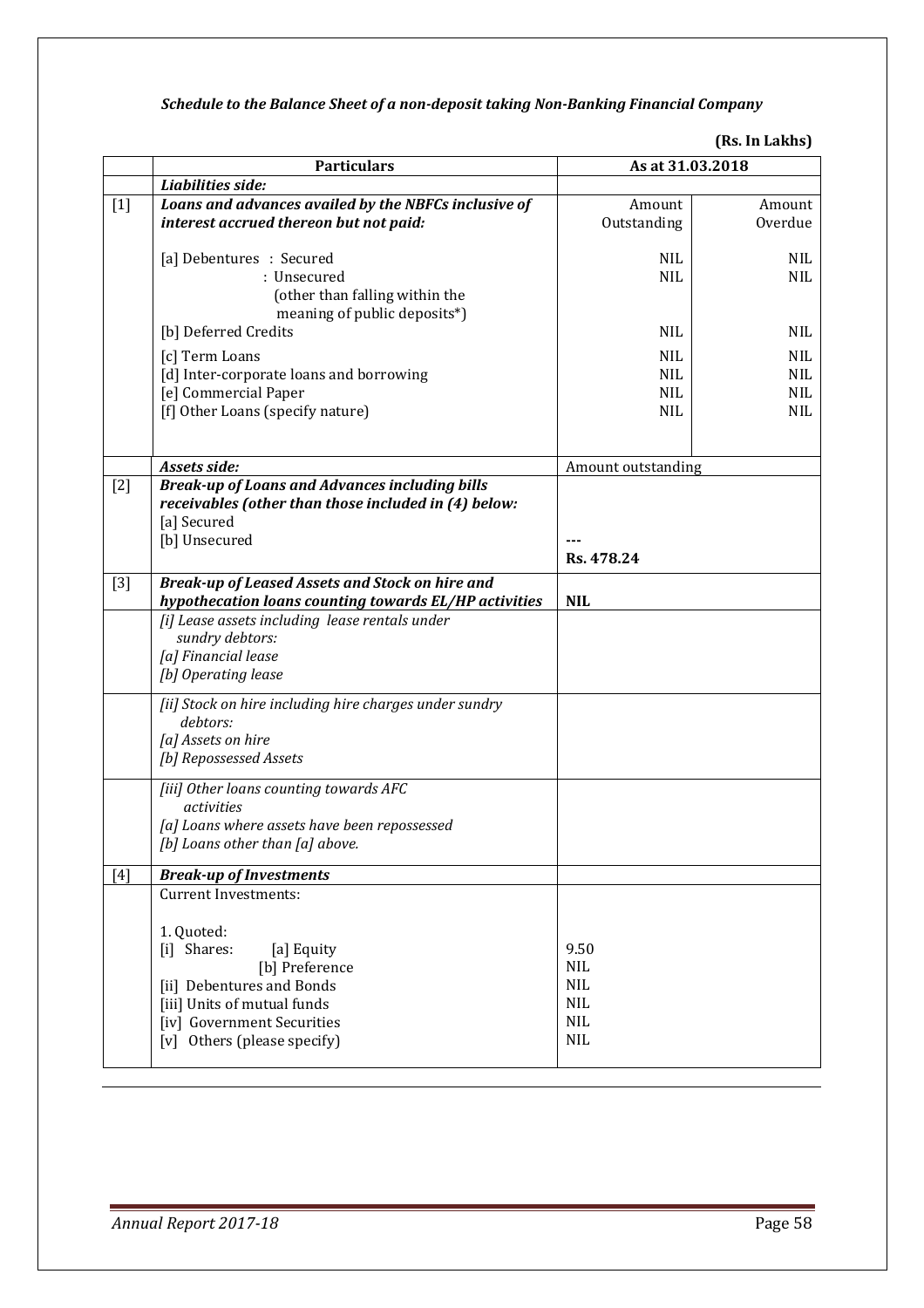|       |                | 2. Unquoted:<br>[i] Shares:<br>[a] Equity                  | <b>NIL</b>               |           |       |
|-------|----------------|------------------------------------------------------------|--------------------------|-----------|-------|
|       | [b] Preference |                                                            | <b>NIL</b>               |           |       |
|       |                | [ii] Debentures and Bonds<br>[iii] Units of mutual funds   | <b>NIL</b><br><b>NIL</b> |           |       |
|       |                | [iv] Government Securities                                 | <b>NIL</b>               |           |       |
|       |                | [v] Others (please specify)                                | <b>NIL</b>               |           |       |
|       |                | Long Term Investments:                                     |                          |           |       |
|       | 1.             | Quoted:<br>[i] Shares:<br>[a] Equity                       | <b>NIL</b>               |           |       |
|       |                | [b] Preference                                             | <b>NIL</b>               |           |       |
|       |                | [ii] Debentures and Bonds                                  | <b>NIL</b>               |           |       |
|       |                | [iii] Units of mutual funds                                | <b>NIL</b>               |           |       |
|       |                | [iv] Government Securities                                 | <b>NIL</b><br><b>NIL</b> |           |       |
|       |                | [v] Others (please specify)                                |                          |           |       |
|       | 2.             | Unquoted:                                                  |                          |           |       |
|       |                | [i] Shares:<br>[a] Equity                                  | <b>NIL</b>               |           |       |
|       |                | [b] Preference                                             | <b>NIL</b>               |           |       |
|       |                | [ii] Debentures and Bonds                                  | <b>NIL</b>               |           |       |
|       |                | [iii] Units of mutual funds                                | <b>NIL</b>               |           |       |
|       |                | [iv] Government Securities                                 | <b>NIL</b>               |           |       |
|       |                | [v] Others (please specify)                                | <b>NIL</b>               |           |       |
| $[5]$ |                | Borrower group-wise classification of assets financed      |                          |           |       |
|       |                | as in $(2)$ and $(3)$ above:<br>Please see Note 2 below    | N.A.                     |           |       |
|       |                |                                                            |                          |           |       |
|       | Category       |                                                            | Amount net of provisions |           |       |
|       |                |                                                            | Secured                  | Unsecured | Total |
|       |                | 1. Related Parties **                                      |                          |           |       |
|       |                | [a] Subsidiaries                                           |                          |           |       |
|       |                | [b] Companies in the same group                            |                          |           |       |
|       |                | [c] Other related parties<br>2. Other than related parties |                          |           |       |
|       | Total          |                                                            |                          |           |       |
|       |                |                                                            |                          |           |       |

| [6] | Investor group-wise classification of all investments (current and long term) in shares<br>and securities (both quoted and unquoted):<br>Please see Note 3 below |                                                              |                                      |
|-----|------------------------------------------------------------------------------------------------------------------------------------------------------------------|--------------------------------------------------------------|--------------------------------------|
|     | Category                                                                                                                                                         | Market Value /<br>Break-up or<br>fair value or<br><b>NAV</b> | Book Value<br>(Net of<br>Provisions) |
|     | 1. Related Parties **                                                                                                                                            |                                                              |                                      |
|     | [a] Subsidiaries                                                                                                                                                 |                                                              |                                      |
|     | [b] Companies in the same group                                                                                                                                  |                                                              |                                      |
|     | [c] Other related parties                                                                                                                                        |                                                              |                                      |
|     | 2. Other than related parties                                                                                                                                    |                                                              |                                      |
|     | Total                                                                                                                                                            |                                                              |                                      |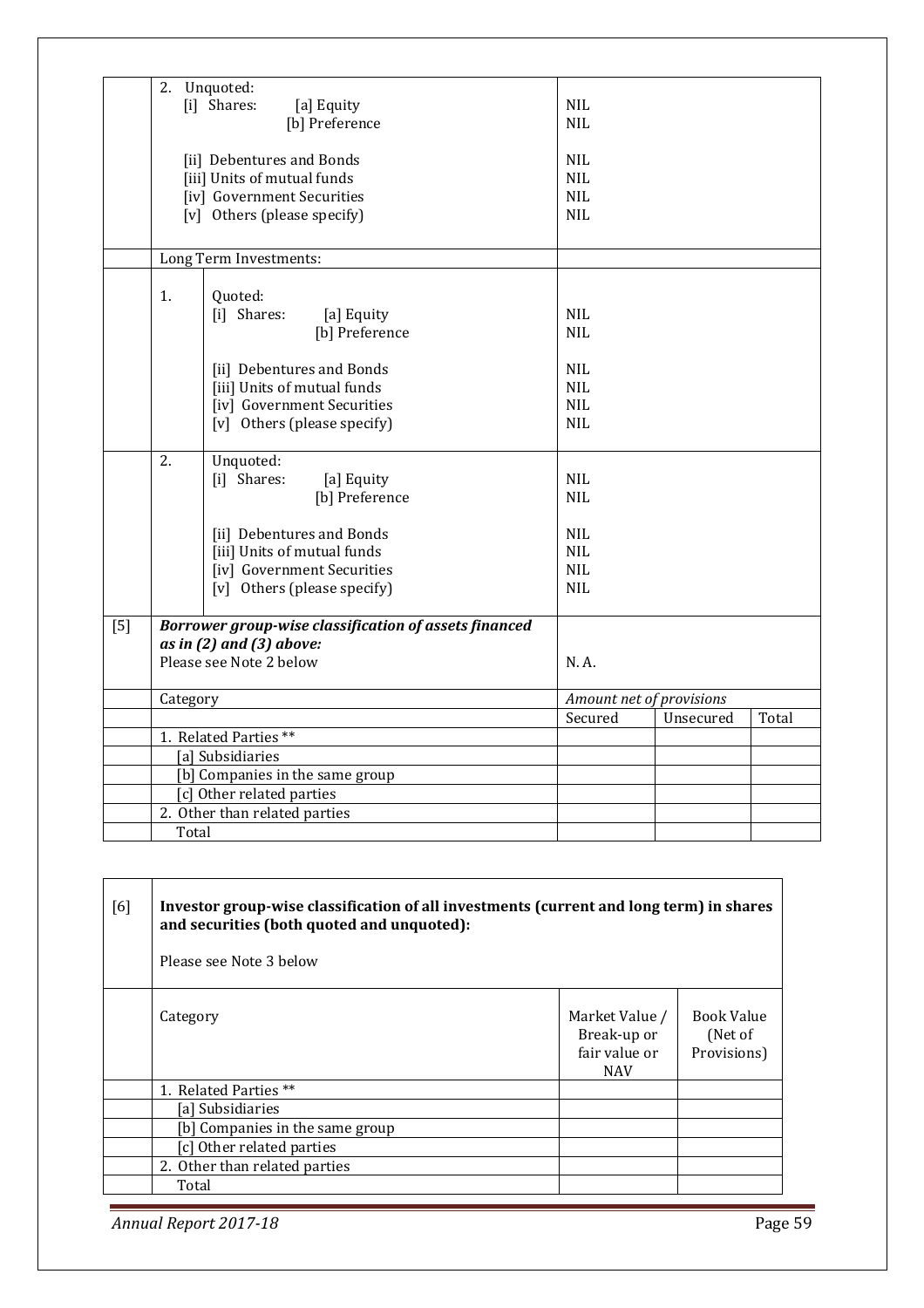#### \*\* As per Accounting Standard of ICAI (Please see Note 3) [7] *Other information*

| <b>Uther Information</b> |                                         |            |  |  |
|--------------------------|-----------------------------------------|------------|--|--|
|                          | Particulars                             | Amount     |  |  |
| $[1]$                    | Gross Non-Performing Assets             |            |  |  |
|                          | [a] Related parties                     | <b>NIL</b> |  |  |
|                          | [b] Other than related parties          | <b>NIL</b> |  |  |
|                          |                                         |            |  |  |
| $\left[\text{ii}\right]$ | Net Non-Performing Assets               |            |  |  |
|                          | [a] Related parties                     | <b>NIL</b> |  |  |
|                          | [b] Other than related parties          | <b>NIL</b> |  |  |
| [iii]                    | Assets acquired in satisfaction of debt | <b>NIL</b> |  |  |

Notes:

- 1. As defined in Paragraph  $2(1)(xii)$  of the Non-Banking Financial Companies Acceptance of Public Deposits (Reserved Bank) Directions, 1998.
- 2. Provisioning norms shall be applicable as prescribed in the Non-Systemically Important Non-Banking Financial (Non-Deposit Accepting or Holding) Companies Prudential Norms (Reserve Bank) Directions, 2015 or Systemically Important Non-Banking Financial (Non-Deposit Accepting or Holding) Companies Prudential Norms (Reserve Bank) Directions, 2015 whichever is applicable.
- 3. All Accounting Standards and Guidance Notes issued by ICAI are applicable including for valuation of investments and other assets as also assets acquired in satisfaction of debt. However, market value in respect of quoted investments and break-up / fair value / NAV in respect of un-quoted investments should be disclosed irrespective of whether they are classified as long term or current in column [4] above.

**For K. S Maheshwari & Co. Chartered Accountants (FRN 105846W) (S. S. KAPASHI) (N.I. KAPASHI)** 

#### As per our Report of even date **For and on behalf of the Board**

**DIN: 00008435 DIN: 00073665 Whole-Time Director Director** 

 $Sd$  /-

**(K. S. MAHESHWARI) Sd/- Sd/- Partner (Nandini P. Kapashi) (Pooja P. Bagwe) Membership No.39715 Chief Financial Officer Company Secretary** 

**Mumbai Mumbai** 

**Dated: 21st May,2018 Dated: 21st May,2018**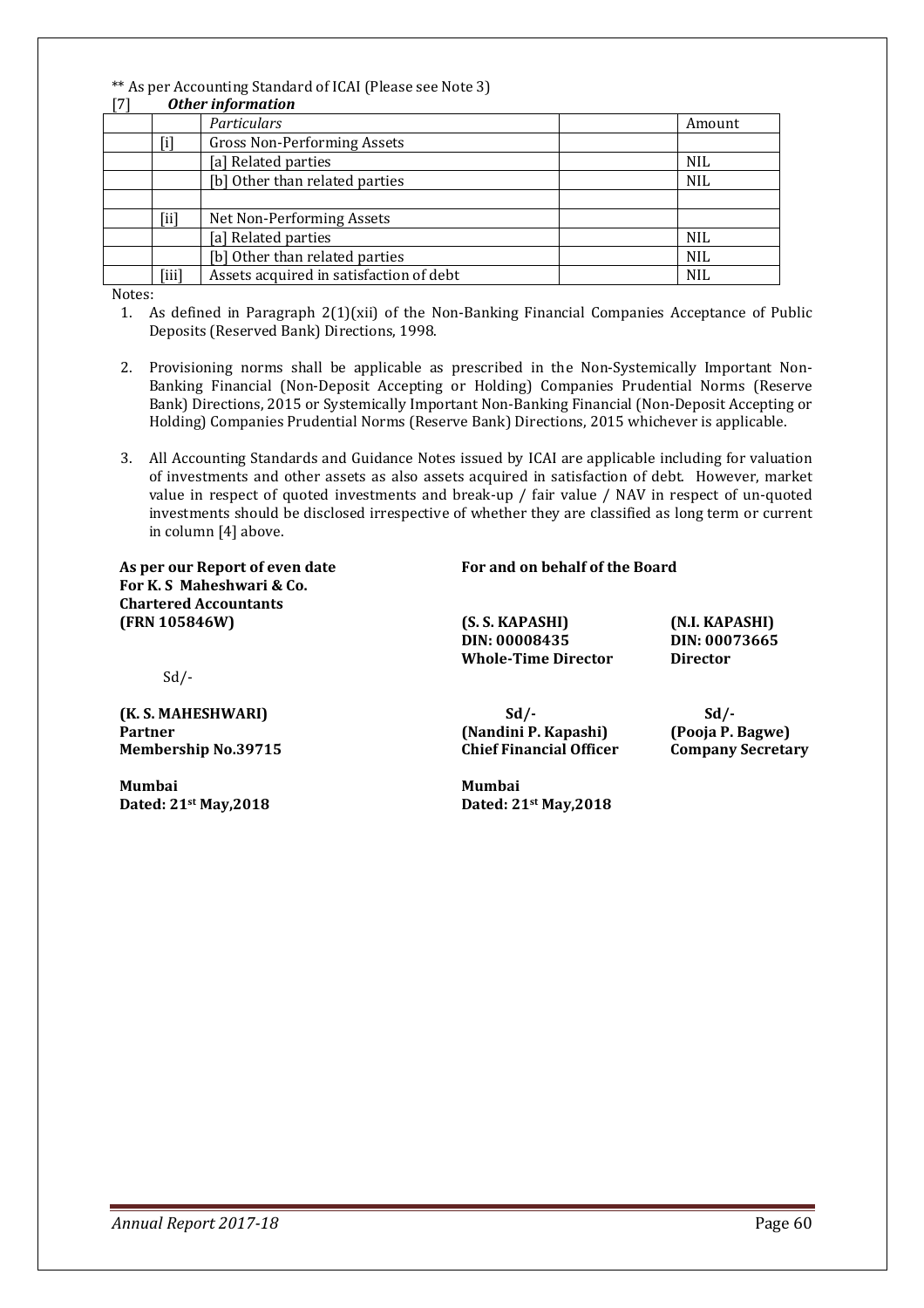#### *Form No. MGT-11*

#### *Proxy form*

[Pursuant to section 105(6) of the Companies Act, 2013 and rule 19(3) of the Companies (Management and Administration) Rules, 2014]

| CIN:                 | L51900MH1985PLC037452                                                              |
|----------------------|------------------------------------------------------------------------------------|
| Name of the company: | <b>KAPASHI COMMERCIALS LIMITED</b>                                                 |
| Registered office:   | Nishuvi, 4th Floor, 75 Dr Annie Besant Road, Worli, Mumbai,<br>Maharashtra, 400018 |

Name of the member(s): Registered address: Email Id: Folio No./Client Id: DP ID:

I/We, being the member (s) of …………. shares of the above named company, hereby Appoint

| . . | Name:      |  |
|-----|------------|--|
|     |            |  |
|     | Address:   |  |
|     | E-mail Id: |  |
|     | Signature: |  |

| Ζ. | Name:      |  |
|----|------------|--|
|    | Address:   |  |
|    | E-mail Id: |  |
|    | Signature: |  |

| 3. | Name:      |  |
|----|------------|--|
|    | Address:   |  |
|    | E-mail Id: |  |
|    | Signature: |  |

As my/our proxy to attend and vote (on a poll) for me/us and on my/our behalf at the 33rd Annual general meeting/ Extraordinary general meeting of the company, to be held on the Saturday, 29th September , 2018 at 2.00 P.M. at the registered office of the Company situated at Nishuvi, 4th Floor, 75 Dr Annie Besant Road, Worli, Mumbai, Maharashtra, 400018 and at any adjournment thereof in respect of such resolutions as are indicated below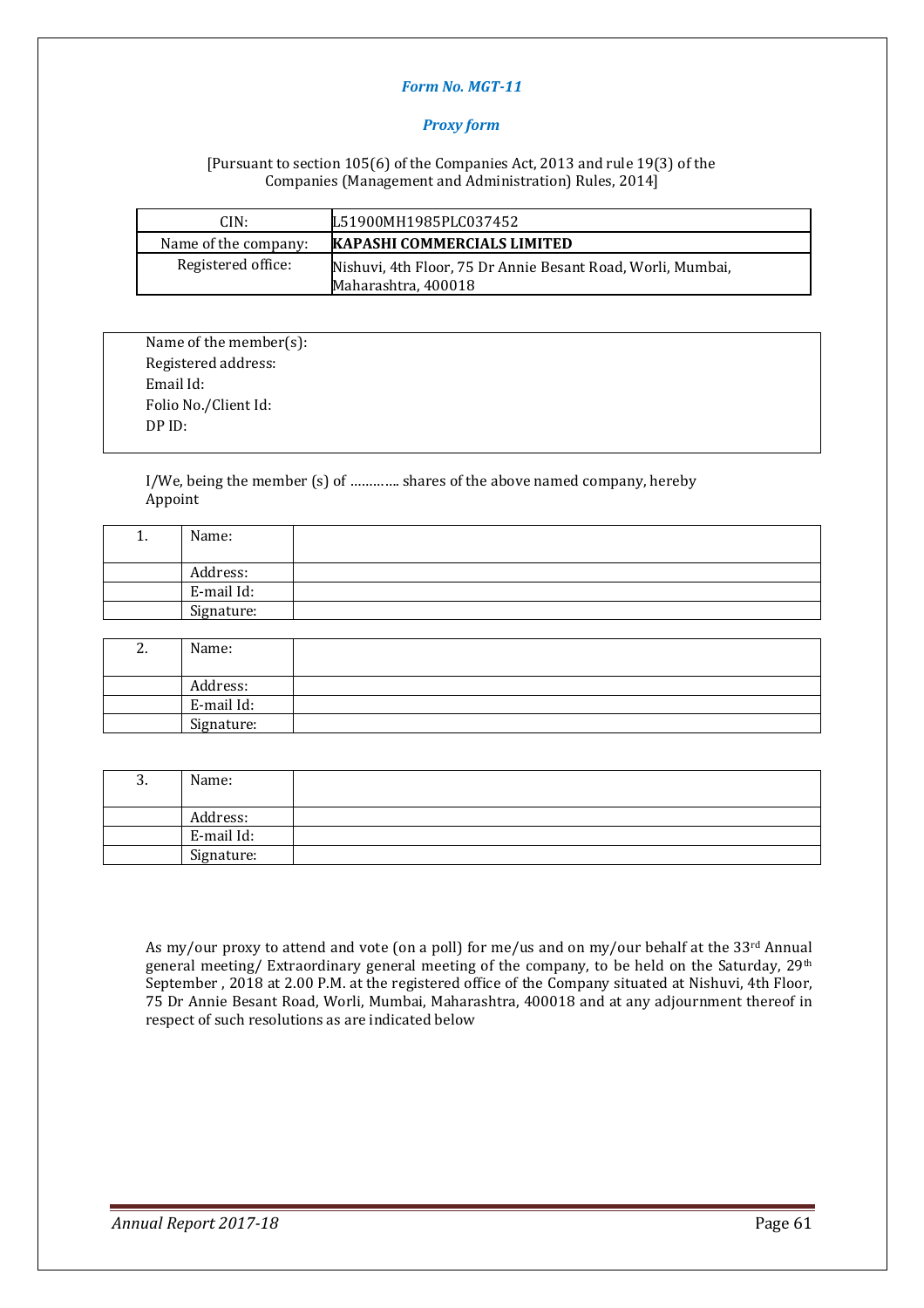#### *ORDINARY BUSINESS:*

1. To receive, consider and adopt the Audited Balance Sheet as at 31<sup>st</sup> March, 2018, Statement of Profits & Loss together with Cash Flow Statement and Notes forming part thereto ("Financial Statements") for the year ended on 31st March, 2018 and Report of the Board of Directors and Auditors thereon.

#### *SPECIAL BUSINESS:*

- 2. Appointment of Mr. Mahendrabhai Gulabdas Patel (DIN: 00104706) as Director of the Company.
- 3. Appointment of Mr. Munjal Mahendrabhai Patel (DIN: 02319308) as Director of the Company.
- 4. Appointment of Mrs. Shweta Samir Shah (DIN: 03082967) as Director of the Company.
- 5. Appointment of Mr. Raxesh Chandravadan Satia (DIN: 00577822) as an Independent Director of the Company.
- 6. Appointment of Mr. Jayesh Shah (w.e.f. allotment of DIN) as an Independent Director of the Company
- 7. Change In Name Of The Company From "KAPASHI COMMERCIAL LIMITED" To "GRAVITY FINVEST LIMITED"/" GUARDIAN INVESTMENT AND FINANCE LIMITED" or any other name as may be approved by the office of the Registrar of Companies, Central Registration Centre:
- 8. Shifting of the Registered Office from the State of Maharashtra to the State of Gujarat subject to necessary approval and Alteration of Memorandum of Association:

Signed this \_\_\_\_\_\_\_\_day of \_\_\_\_\_\_ 2018

Signature of Member\_\_\_\_\_\_\_\_\_\_\_\_\_\_\_\_\_\_\_\_\_\_\_\_\_\_\_\_\_\_\_\_\_

Signature of Proxy holder(s)\_\_\_\_\_\_\_\_\_\_\_\_\_\_\_\_\_\_\_\_\_\_\_\_

Signed this\_\_\_\_\_\_\_\_\_day of\_\_\_\_\_\_\_\_\_\_2018….

#### *Notes:*

*1. This form of proxy in order to be effective should be duly completed and deposited at the Registered Office of the Company, not less than 48 hours before the commencement of the meeting. The Proxy need not be a member of the Company.* 

*2. A person can act as a proxy on behalf of members not exceeding fifty and holding in the aggregate not more than 10% of the total share capital of the Company carrying voting rights may appoint a single person as proxy and such person shall not act as proxy for any other person or shareholder.* 

*3. Appointing a proxy does not prevent a member from attending the meeting in person if he so wishes.*